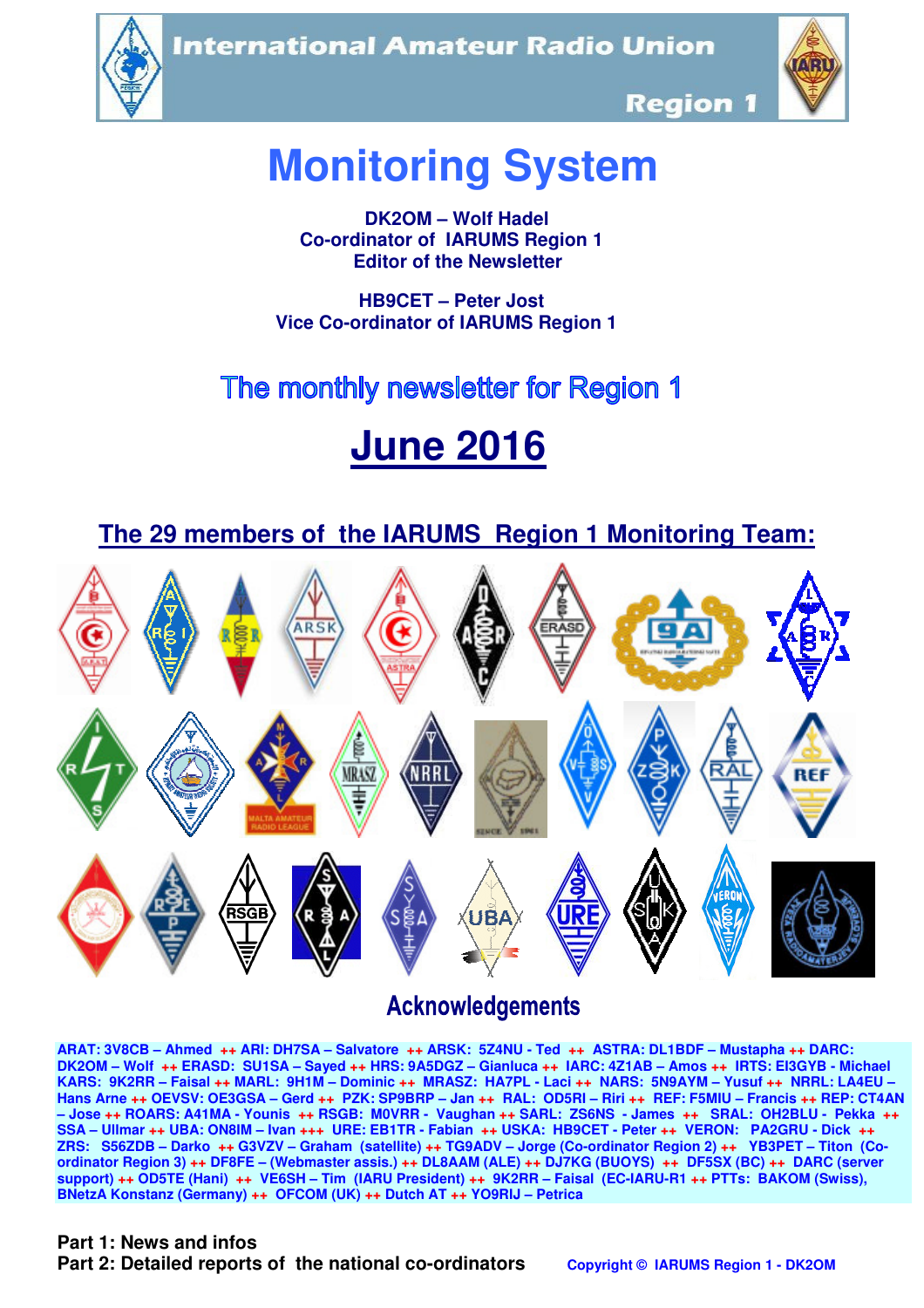## **Part 1: News and Infos**

#### **1. Hamradio 2016 Friedrichshafen**



Wolfgang Hadel, DK2OM, was awarded the Region 1 Medal by IARU Region 1 President Don Beattie, G3BJ, to recognise his ongoing exceptional leadership of the successful IARU monitoring system. (original text from the IARU Region 1 Homepage)

#### **Wolfgang´s comment:**

#### **"Being the leader of an excellent team is a great honour."**

Many thanks to the IARU, DARC, German BNetzA, European PTTs, Coordinator Team, magazine Funkamateur, SWLs and all contributors and friends for the assistance during more than ten years. Grateful words to DJ9KR - the earlier leader of the DARC Monitoring System and earlier Vice-Coordinator of IARUMS Region 1. Many thanks to HB9CET, leader of the USKA Monitoring System and Vice-Coordinator of the of IARUMS Region 1, for his great ideas and assistance.

Photo: G4JKS, Hilary



DL7TZ, Dr. Ing. Christof Rohner (Rohde&Schwarz Company), gave us an excellent lecture about **"Monitoring and bearing today".** 

**We had more than 180 listeners!** 

**Many thanks dear Christof, great job!** 

#### **2. Russian Navy on 14192 kHz on FSK disturbed by a Ham**

The Russian Navy is transmitting on 14192.0 on FSK (= F1B) since more than 10 years. Parameters. 50 and 75 Bd – 200 and 500 Hz shift, sometimes only idling. A German HAM (location area of Wittenberge) sometimes tried to disturb the emissions by transmitting dashes on the space QRG. Absolutely not helpful!

#### **3. 6998.5 Polish MIL – no change**

Polish Military was still transmitting on 6998.5 kHz on MIL-188-141A (ALE), MIL-188-110A and USB voice trsffic. The 7 MHz-band was affected up to 7001.5 kHz every morning at about 07 utc. The German PTT (BNetzA) sent an official complaint to the Polish PTT in February 2016.

#### **4. "Sound of Hope" - BC from Taiwan and Chinese jammer on 18080 kHz still acrive**

Sound of Hope was audible with BC transmissions on 18080 kHz together with the Chinese mainland jammer every morning at about 6 utc and later under daylight conditions. The Chinese jammer was much stronger than SOH. The BC transmissions on this band are illegal. The German PTT sent an offzcial complaint.

#### **5. Illegal fishery traffic on all bands**

 Illegal fishery traffic was observed on all bands as usual, mostly coming from Spain, Portugal, UK and Morocco. They often abused the CW-ranges of our bands.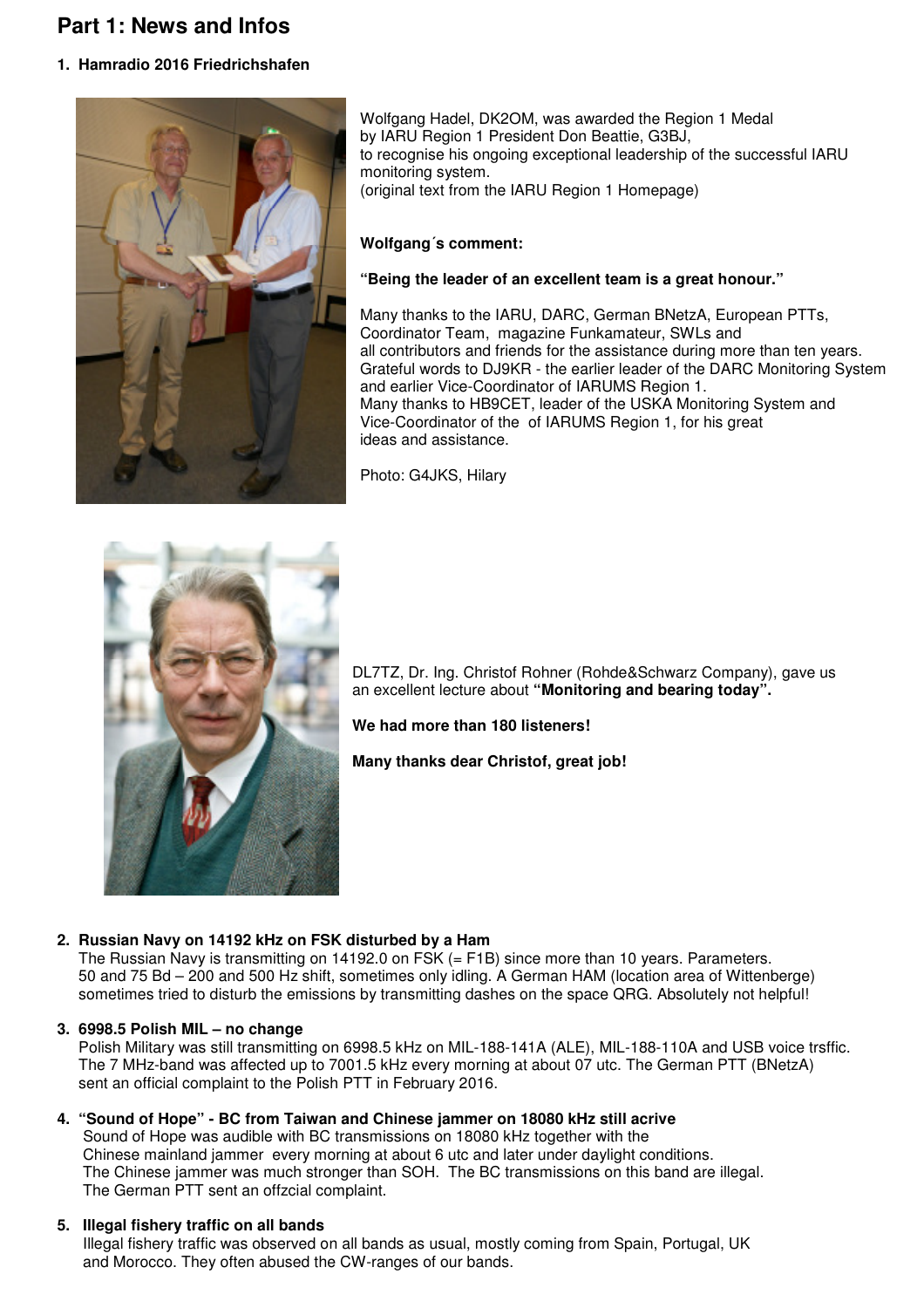#### **6. BC problems from 7205 kHz**

IRIB Tehran on 7205 pruduced again strong spurious emissions down to 7195 kHz daily from 1920 – 1950 utc, The German PTT (BNetzA) sent an official complaint in May 2016. Screenshot: DK2OM with Perseus on June 30<sup>th</sup>.



#### **7. Radar Iran on 28960 kHz daily – OTHR ?**

 The Iranian radar was daily transmitting 28960 kHz on FMOP with 150 and 313 sps covering about 50 kHz. The sweeprates are much to high for a longe range OTH radar. It could be that the radar is used for short and medium distances (unconfirmed).

#### **8. HFD+VL on 18080 kHz**

HB9CET, Peter, found a HFD+VL system on 18080.0 RF QRG on June 30<sup>th</sup>. Parameters: OFDM 73 burst mode, covering 2700 Hz, intro tone at 1500 Hz, each carrier with PSK4 and 30 Bd,. Experimental transmissions operated by the University of Las Palmas – Spain. Screenshot: DK2OM - Sonagram with Wavecom W-Code



**Soundfile: http://www.iarums-r1.org/iarums/sound/ofdm73-burst.wav**

**9. Homepage IARU Region 1 http://www.iaru-r1.org/ Homepage IARUMS Region 1 http://www.iarums-r1.org Homepage IARUMS Region 2 http://www.iaru-r2.org/ Homepage IARUMS Region 3 http://iaru-r3.org/iaru-region-3-monitoring-system-newsletter/ Intruderlogger Region 1 http://peditio.net/intruder/bluechat.cgi**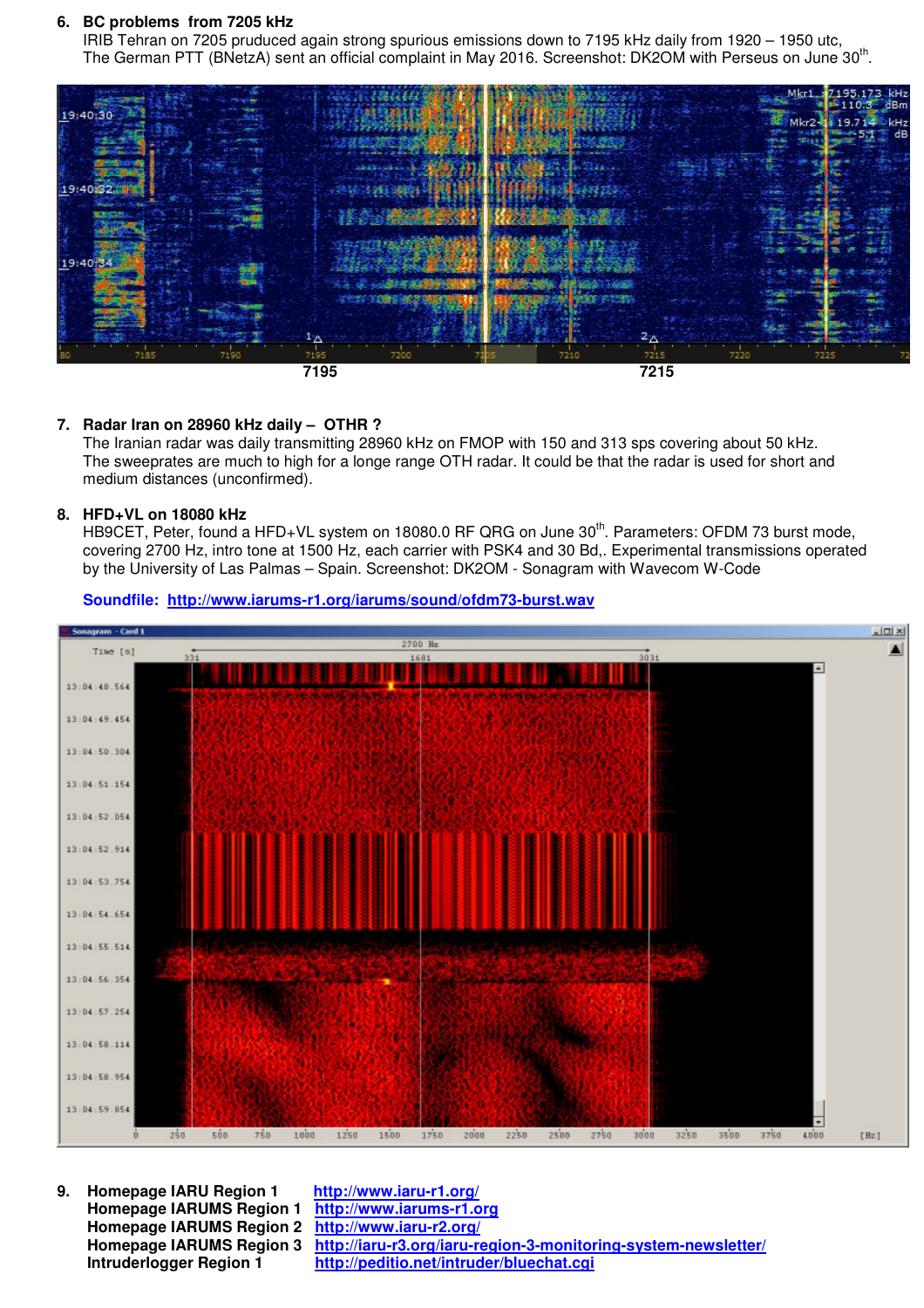#### **ITU-Monitoring Reports http://www.itu.int/en/ITU-R/terrestrial/monitoring/Pages/Regular.aspx Part 2: Detailed reports of the national Co-ordinators**

**DD** = day **\*\*\* MM** = month **\*\*\* dly** = daily \*\*\* **vt** = various times **\*\*\* vd** = various days **\*\*\* BD** = Baud **\*\*\* SH** = shift **\*\*\* SP** = spacing **\*\*\* Mode** = mode of transmission **\*\*\* A3E** = AM **\*\*\* A1A** = CW **\*\*\* J3E-U** = USB **\*\*\* J3E-L** = LSB **\*\*\* FSK (F1B)** = frequency shift keying **\*\*\* PSK** = phase shift keying **\*\*\* OFDM** = othogonal frequency division multiplex **ALE (MIL-188-141A)** = automatic link establishment **\*\*\* MUX** = multiplex **\*\*\* Ui (unid)** = unidentified **\*\*\* Illicit** = illegal **\* UiILL** = unidentified illegal **\*\*\* BC** = broadcast **\*\*\* MIL** = military **\*\*\* PTR** = printer **\*\*\* NGO** = non governmental organization **\*\*\* ITU** = ITU country abbreviation **\*\*\* PRC** = People´s Republic of China **\*\*\* PLA** = People´s Liberation Army  $\cdots$  MFA = Ministry of Foreign Affairs  $\cdots$  MOI = Ministry of Interior  $\cdots$  MOPO = Ministry of Public Order  $\cdots$  IARUMS = IARU Monitoring System  $\cdots$  UTC = Universal Time Coordinated  $\cdots$  PRF = pulse repetition frequency (radar) = sps  $\cdots$ **sps** = sweeps/sec (radar systems) **\*\*\* FMCW** = frequency modulated continuous wave (OTH radars) **FMOP** = frequency modulation on pulse (OTH radars)  $\cdots$  **5BL** = cyrillic 5 lettergroups

#### **ARSK MONITORING OVERVIEW FOR JUNE 2016**

Radio Hargeisha remained on 7,120 kHz with broadcasts. As usual there were some local or Central African intruders observed on 7,000, 7,074 and 7,075 kHz.

E.H.M. Alleyne, 5Z4NU - ARSK National IARUMS Co-ordinator

#### **ARSK – Kenya – 5Z4NU (Ted)**

**N.A.** 

#### **DARC 1 – Germany – DG0JBJ (Mario) – OTH radar intrusions**

**DG0JBJ (Mario) observed 2 OTH radars on 40 m, 27 OTH radars on 20 m, 23 OTH radars on 17m, 11 OTH radars on 15 m and 0 OTH radars on 10 m in June 2016.** 

**The Iranian radar on 28960 kHz has not been registered. (DK2OM)** 

#### **DARC 2 – Germany - DK2OM (Wolf)**

#### **FSK transmissions -> center frequency between mark and space PSK transmissions -> center QRG - ALE (MIL188-141A) -> USB QRG exclusive bands -> black – shared bands -> blue - voice traffic -> green - BC -> red SH = shift - SP = spread (radar) – SPS = sweeps/sec (radar)-> (aka PRF)**

| DK2OM | kHz    | <b>UTC</b> | <b>DD</b>      | <b>MM</b> | <b>ITU</b>              | <b>IDENT</b> | <b>MODE</b>      | <b>BD</b> | <b>SH/SP</b> | <b>DETAILS</b>                            |
|-------|--------|------------|----------------|-----------|-------------------------|--------------|------------------|-----------|--------------|-------------------------------------------|
| DK2OM | 1812,0 | 1954       | 29             | 06        | <b>RUS</b>              |              | <b>USB</b>       |           |              | 14 tones – hyperbolic radio               |
|       |        |            |                |           |                         |              | <b>LSB</b>       |           |              | navigation system - BRAS-3/RS-            |
|       |        |            |                |           |                         |              |                  |           |              | 10 - Kaliningrad - no carrier -           |
|       |        |            |                |           |                         |              |                  |           |              | daily, all day                            |
| DK2OM | 1852,0 | vt         | dly            | 06        | T                       | <b>IPP</b>   | <b>USB</b>       |           |              | Palermo Radio, weather reports            |
| DK2OM | 1855,0 | <b>vt</b>  | dly            | 06        | T                       | <b>IQP</b>   | <b>USB</b>       |           |              | San Benedetto Radio, weather              |
|       |        |            |                |           |                         |              |                  |           |              | reports                                   |
| DK2OM | 1876,0 | vt         | dly            | 06        | T                       | <b>IQN</b>   | <b>USB</b>       |           |              | Lampedusa Radio, weather                  |
|       |        |            |                |           |                         |              |                  |           |              | reports                                   |
| DK2OM | 1888,0 | <b>vt</b>  | dly            | 06        | I                       | <b>IPD</b>   | <b>USB</b>       |           |              | Civitavecchia Radio, weather              |
|       |        |            |                |           |                         |              |                  |           |              | reports                                   |
| DK2OM | 1896,5 | ady        | $\frac{d}{dy}$ | 06        | D                       |              | PSK <sub>8</sub> | 2400      | 2400         | Stanag $4285 - 600$ bps long -            |
|       |        |            |                |           |                         |              |                  |           |              | German Navy - daily, all day              |
| DK2OM | 1925,0 | <b>vt</b>  | dlv            | 06        | T                       | <b>IPL</b>   | <b>USB</b>       |           |              | Livorno Radio, weather reports            |
| DK2OM | 3500,0 | ---        | 44             | 06        | F                       |              | <b>FMCW</b>      |           | 20k          | French burst radar, 6 sps, similar        |
|       |        |            |                |           |                         |              |                  |           |              | <b>Codar sounding, South France</b>       |
| DK2OM | 3500,0 | <b>vt</b>  | $\frac{d}{dy}$ | 06        | <b>TUR</b>              |              | FSK8             | 125       | 1750         | ALE, "2016" "4017" - Turkish              |
|       |        |            |                |           |                         |              |                  |           |              | $Red$ Crescent – just for info!           |
| DK2OM | 3501,0 | <b>vt</b>  | dly            | 06        | <b>UKR</b>              |              | FSK8             | 125       | 1750         | ALE, "H10" "B10" "I10" "D10"              |
|       |        |            |                |           |                         |              |                  |           |              | "G10"                                     |
| DK2OM | 3503,5 | 1945       | 02             | 06        | G                       | no ITU       | FSK8             | 125       | 1750         | ALE - "XSS" "XPU" "XJR" -                 |
|       |        |            |                |           |                         |              |                  |           |              | British MIL Tascomm - vt, daily           |
|       |        |            |                |           |                         |              |                  |           |              | $-$ legal!                                |
| DK2OM | 3512,0 | 2002       | 02             | 06        | $\overline{\mathrm{E}}$ |              | <b>USB</b>       |           |              | Spanish fishery                           |
| DK2OM | 3524,0 | 1929       | 02             | 06        | <b>RUS</b>              |              | F <sub>1</sub> B | 75        | 250          | Kaliningrad                               |
| DK2OM | 3525,0 | 2108       | 01             | 06        | F                       |              | PSK4             | 75        | 5800         | LINK11-CLEW on both                       |
|       |        |            |                |           |                         |              |                  |           |              | sidebands $(5800 \text{ Hz wide})$ – area |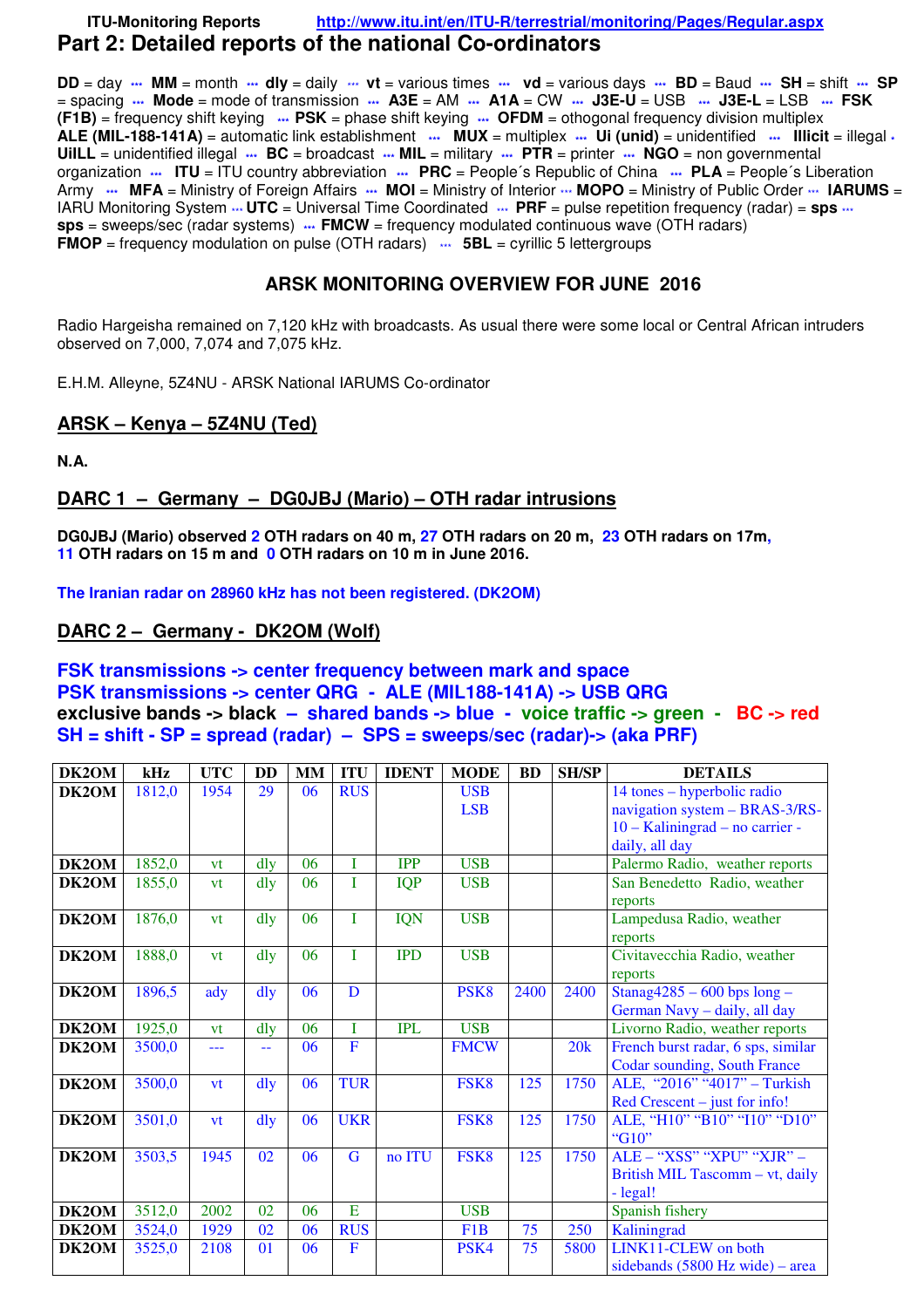| DK2OM          | kHz              | <b>UTC</b>                         | DD                       | <b>MM</b>       | <b>ITU</b>               | <b>IDENT</b>            | <b>MODE</b>        | <b>BD</b> | <b>SH/SP</b> | <b>DETAILS</b>                                                    |
|----------------|------------------|------------------------------------|--------------------------|-----------------|--------------------------|-------------------------|--------------------|-----------|--------------|-------------------------------------------------------------------|
|                |                  |                                    |                          |                 |                          |                         |                    |           |              | of Marseille - legal!                                             |
| DK2OM          | 3531,0           | 2005                               | 01                       | 06              | <b>RUS</b>               | REA4                    | <b>NON</b>         |           |              | unclean carrier - RUS airforce<br>Moscow, ident: 1940 utc - daily |
| DK2OM          | 3532,0           | 2034                               | 10                       | 06              | $\mathbf F$              |                         | PSK4               | 75        | 5800         | LINK11-CLEW on both                                               |
|                |                  |                                    |                          |                 |                          |                         |                    |           |              | sidebands $(5800 \text{ Hz wide})$ – area                         |
|                |                  |                                    |                          |                 |                          |                         |                    |           |              | of Brest - legal!                                                 |
| DK2OM          | 3535,0           | 1920                               | 10                       | 06              | <b>HOL</b>               |                         | <b>USB</b>         |           |              | Dutch fishery                                                     |
| DK2OM          | 3544,8           | ady                                | $\frac{d}{dy}$           | 06              | <b>TUR</b>               |                         | PSK <sub>8</sub>   | 2400      | 2400         | Stanag-4285 - 600 bps long -                                      |
| DK2OM          | 3545,5           | 2005                               | 03                       | 06              | $\overline{E}$           |                         | <b>USB</b>         |           |              | <b>Ankara</b><br>Spanish fishery                                  |
| DK2OM          | 3550,0           | 0530                               | dly                      | 06              | F                        |                         | A3E                |           |              | <b>French amateurs not respecting</b>                             |
|                |                  |                                    |                          |                 |                          |                         |                    |           |              | bandplans - daily                                                 |
| DK2OM          | 3550,0           | <b>vt</b>                          | vd                       | 06              | <b>ALG</b>               | no ITU                  | FSK8               | 125       | 1750         | ALE, "IU50" "IU52" "FN50"                                         |
| DK2OM          | 3553,8           | 1928                               | $\overline{04}$          | $\overline{05}$ | <b>TUR</b>               |                         | PSK <sub>8</sub>   | 2400      | 2400         | Stanag $4285 - 600$ bps long -TUR                                 |
|                |                  |                                    |                          |                 |                          |                         |                    |           |              | MIL - Ankara - daily, all day -<br>legal operation                |
| DK2OM          | 3560,0           | 1713                               | 01                       | 06              | E                        |                         | <b>USB</b>         |           |              | Spanish fishery - also                                            |
|                |                  |                                    |                          |                 |                          |                         |                    |           |              | 06.06.2016 at 1940 utc                                            |
| DK2OM          | 3560,0           | 1835                               | 07                       | 06              | <b>HOL</b>               |                         | <b>USB</b>         |           |              | Dutch fishery                                                     |
| DK2OM          | 3576,6           | ady                                | $\overline{d}$ ly        | $\overline{06}$ | T                        | IZ3DVW                  | A1A                |           |              | 3576.550 - uncoordinated beacon                                   |
| DK2OM          | 3585,0           | 1919                               | 01                       | 06              | <b>TWN</b>               | <b>HLL</b>              | F1C                |           | 800          | - disturbing JT65<br>WX-fax Taiwan - 120 rpm, IOC                 |
|                |                  |                                    |                          |                 |                          |                         |                    |           |              | 576, - daily, all day - legal!                                    |
| DK2OM          | 3586,0           | vt                                 | $\frac{d}{dy}$           | 06              | $\mathbf G$              |                         | PSK <sub>2</sub> A | 40        | 40           | encrypted – every evening Great                                   |
|                |                  |                                    |                          |                 |                          |                         |                    |           |              | Britain - purpose unknown                                         |
| DK2OM          | 3587,0           | vt                                 | vd                       | 06              | ${\bf E}$                | no ITU                  | FSK8               | 125       | 1750         | ALE, "TVV" "TXX" - Spanish                                        |
| DK2OM          | 3590,0           | vt                                 | dly                      | 06              | <b>PAK</b>               | no ITU                  | FSK8               | 125       | 1750         | Guardia Civil<br>ALE, "KW" "KHAIBAR" -                            |
|                |                  |                                    |                          |                 |                          |                         |                    |           |              | Pakistan navy                                                     |
| DK2OM          | 3590,0           | 0901                               | 28                       | 06              | E                        |                         | <b>USB</b>         |           |              | Spanish fishery                                                   |
| DK2OM          | 3593,7           | $\mathbb{L} \mathbb{L} \mathbb{L}$ | 44                       | 06              | <b>RUS</b>               | D                       | A1A                |           |              | <b>Cluster beacon - Sevastopol RUS</b>                            |
|                |                  |                                    |                          |                 |                          | $\overline{P}$          |                    |           |              | Navy - "RCV"                                                      |
| DK2OM          | 3593,8           | 444                                | $-$                      | 06              | <b>RUS</b>               |                         | A1A                |           |              | Cluster beacon - Kaliningrad<br>RUS Navy - "RMP"                  |
| DK2OM          | 3593,9           | ---                                | 44                       | 06              | <b>RUS</b>               | $\overline{\mathbf{S}}$ | A1A                |           |              | <b>Cluster beacon - Severomorsk</b>                               |
|                |                  |                                    |                          |                 |                          |                         |                    |           |              | RUS Navy - "RIT"                                                  |
| DK2OM 3594,0   |                  | ---                                | $\overline{\phantom{m}}$ | 06              | <b>RUS</b>               | $\mathbf C$             | A1A                |           |              | Cluster beacon C - Moscow RUS                                     |
| DK2OM          | 3595,0           | ---                                | --                       | 06              | <b>RUS</b>               | $\mathbf K$             | A1A                |           |              | Navy - "RIW"<br>Cluster beacon - Petropavlovsk                    |
|                |                  |                                    |                          |                 |                          |                         |                    |           |              | Kamchatskiy - RUS Navy -                                          |
|                |                  |                                    |                          |                 |                          |                         |                    |           |              | Pacific fleet - "RCC"                                             |
| DK2OM          | 3596,0           | vt                                 | $\frac{d}{dy}$           | 06              | D                        |                         | FSK8               | 125       | 1750         | ALE, "DK0ESD" – just for info!                                    |
| DK2OM          | 3617,0           | vt                                 | $\frac{dy}{dx}$          | 06              | <b>HRV</b>               | <b>9A5EX</b>            | FSK8               | 125       | 1750         | ALE, "9A5EX" - HAM-ALE -<br>just for info                         |
| DK2OM          | 3622,5           | 1918                               | 01                       | 06              | J                        | <b>JMH</b>              | F1C                |           | 800          | Tokyo Meteo $-120$ rpm $-$ IOC                                    |
|                |                  |                                    |                          |                 |                          |                         |                    |           |              | $576 -$ daily, all day - legal!!!                                 |
| DK2OM          | 3640,0           | vt                                 | dly                      | 06              | $\mathbf G$              |                         | FSK8               | 125       | 1750         | ALE, "XSS" - British MIL                                          |
|                |                  |                                    |                          |                 |                          |                         |                    |           |              | $Tascomm - just for info!$                                        |
| DK2OM          | 3642,0           | ady                                | dly                      | 06              | <b>CHN</b>               |                         | A1A                |           |              | loop - DKG6 de 3A7D<br>Chinese military - daily, all day          |
| DK2OM          | 3648,0           | $\scriptstyle\cdots$               | $\perp$                  | 06              | <b>ARS</b>               |                         | FSK8               | 125       | 1750         | ALE, "AAI" "AAN"                                                  |
|                |                  |                                    |                          |                 |                          |                         | <b>LSB</b>         |           |              |                                                                   |
| DK2OM          | 3649,0           | vt                                 | vd                       | 06              | <b>ALG</b>               | no ITU                  | FSK8               | 125       | 1750         | ALE, "BI20" PA20"                                                 |
| DK2OM<br>DK2OM | 3656,0<br>3658,0 | 1441<br>444                        | 30<br>μ.                 | 06<br>06        | <b>CHN</b><br><b>UZB</b> |                         | FSK8<br>A1A        | 125       | 1750         | ALE, "256"<br>beacon "V" - Tashkent                               |
| DK2OM          | 3718,0           | vt                                 | vd                       | 06              | <b>FEA</b>               | 7CJK                    | A1A                |           |              | loop "7CJK"                                                       |
| DK2OM          | 3720,0           | vt                                 | dly                      | 06              | S                        |                         | FSK <sub>8</sub>   | 125       | 1750         | ALE, "YU" "YT" "YV" "DZ" -                                        |
|                |                  |                                    |                          |                 |                          |                         |                    |           |              | <b>Swedish MIL</b>                                                |
| DK2OM          | 3751,0           | ady                                | dly                      | 06              | FEa                      |                         | A1A                |           |              | "99 ?? 2T48 ??" - loop                                            |
| DK2OM<br>DK2OM | 3751,5<br>3756,0 | vt<br>2020                         | $\frac{d}{dy}$<br>14     | 06<br>06        | <b>POL</b><br><b>RUS</b> | no ITU                  | FSK8<br>A3E        | 125       | 1750         | ALE, "IZ3" "MI3"<br>RUS MIL - channel marker -                    |
|                |                  |                                    |                          |                 |                          |                         |                    |           |              | Tuapse – East Black Sea – night                                   |
|                |                  |                                    |                          |                 |                          |                         |                    |           |              | QRG - daily - even audible in                                     |
|                |                  |                                    |                          |                 |                          |                         |                    |           |              | Japan                                                             |
| DK2OM          | 3757,0           | ady                                | dly                      | 06              | FEa                      | RIS9                    | A1A                |           |              | "M8JF de RIS9" - loop                                             |
| DK2OM          | 3761,5           | <b>vt</b>                          | vd                       | 06              | <b>POL</b>               | no ITU                  | FSK8               | 125       | 1750         | ALE, "NI9" "PL7" "AB2" -<br><b>Polish MIL</b>                     |
| DK2OM          | 3772,0           | ady                                | $\frac{d}{dy}$           | 06              | FEa                      | A4JC                    | A1A                |           |              | "A4JC" - loop                                                     |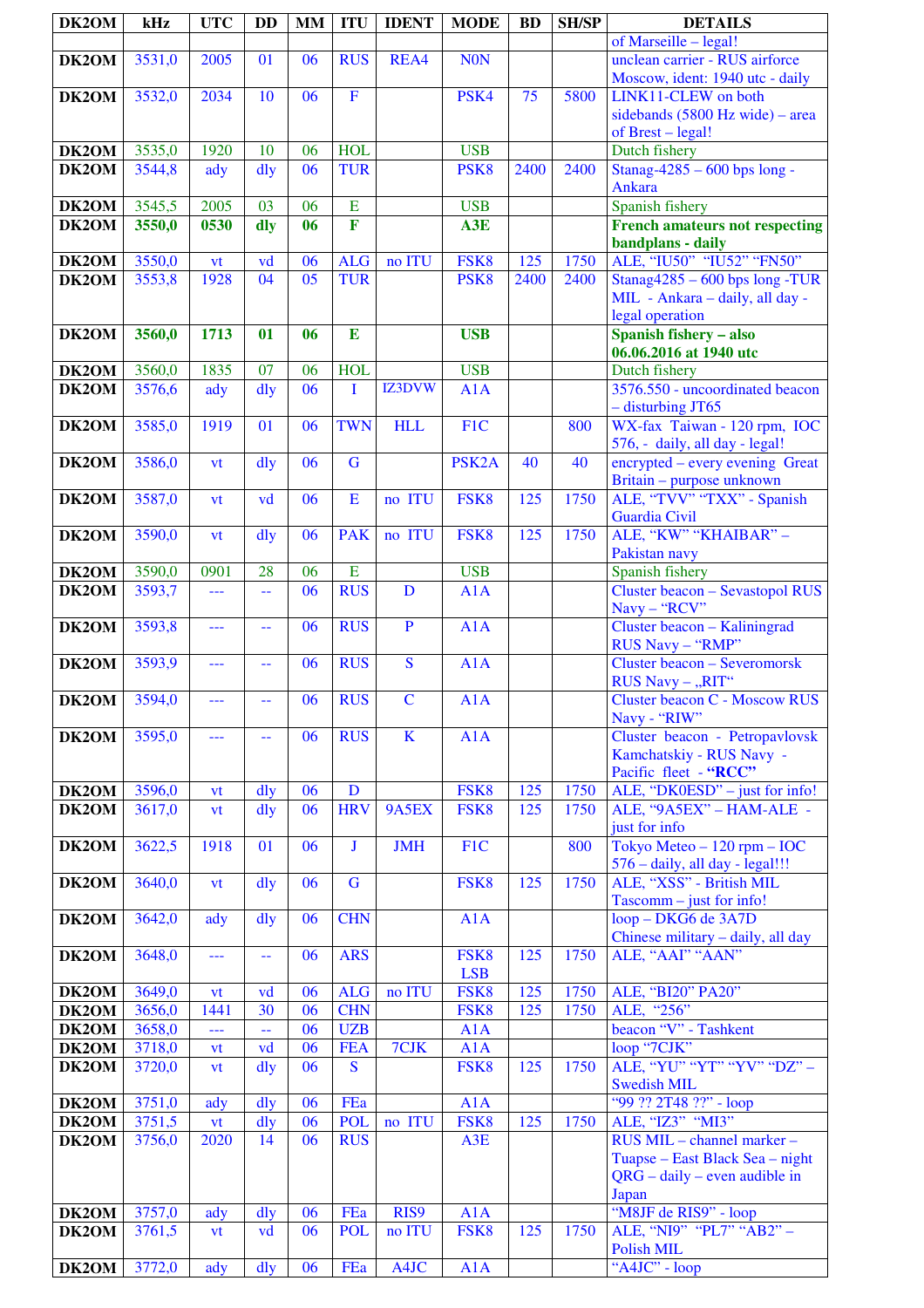| DK2OM              | kHz    | <b>UTC</b>               | <b>DD</b>      | <b>MM</b> | <b>ITU</b>               | <b>IDENT</b>       | <b>MODE</b>              | <b>BD</b> | <b>SH/SP</b> | <b>DETAILS</b>                                                  |
|--------------------|--------|--------------------------|----------------|-----------|--------------------------|--------------------|--------------------------|-----------|--------------|-----------------------------------------------------------------|
| DK <sub>2</sub> OM | 3777,0 | ady                      | dly            | 06        | FEa                      |                    | A1A                      |           |              | "M8JF de RIS9" $-$ loop $-$ dly                                 |
| DK2OM              | 3791,0 | vt                       | vd             | 06        | D                        | <b>DK0ESD</b>      | FSK8                     | 125       | 1750         | ALE, "DK0ESD" – daily just for                                  |
| DK2OM              | 3797,0 |                          | $\frac{d}{dy}$ | 06        | FEa                      |                    | A1A                      |           |              | info!<br>"M8JF de RIS9" - loop                                  |
| DK2OM              | 6998,5 | ady<br>vt                | dly            | 06        | <b>POL</b>               |                    | FSK8                     | 125       | 1750         | ALE, "ZE2" "OL1" "GO7"                                          |
|                    |        |                          |                |           |                          |                    | PSK8                     | 2400      | 2400         | "BU2" "MA3" "SZ4" and MIL-                                      |
|                    |        |                          |                |           |                          |                    | <b>USB</b>               |           |              | 188-110A - until 7001.500 kHz                                   |
|                    |        |                          |                |           |                          |                    |                          |           |              | - Polish MIL                                                    |
| DK2OM              | 7000,0 | vt                       | dly            | 06        | <b>INS</b>               |                    | <b>USB</b>               |           |              | Indonesian pirates $-$ daily $-$ all                            |
|                    |        |                          |                |           |                          |                    | <b>LSB</b>               |           |              | day - audible in Europe in the<br>evenings                      |
| DK2OM              | 7000,0 | ady                      | dly            | 06        | <b>RUS</b>               |                    | H3E                      |           | 3.4k         | buzzer - 1 sec bursts - 118 Hz                                  |
|                    |        |                          |                |           |                          |                    |                          |           |              | AF rough sinus - carrier on                                     |
|                    |        |                          |                |           |                          |                    |                          |           |              | $6998.0 + upper$ sideband - with                                |
|                    |        |                          |                |           |                          |                    |                          |           |              | splatters 10 kHz wide - daily,                                  |
| DK2OM              | 7000,0 | vt                       | dly            | 06        | $\overline{\mathcal{L}}$ | no ITU             | FSK8                     | 125       | 1750         | all day - Moscow<br>ALE, "210" "20989" "2205"                   |
|                    |        |                          |                |           |                          |                    |                          |           |              | "203"                                                           |
| DK2OM              | 7000,0 | vt                       | dly            | 06        | <b>CHN</b>               |                    | FSK8                     | 125       | 1750         | ALE, "157" "162"                                                |
| DK2OM              | 7001,5 | 0700                     | vd             | 06        | <b>POL</b>               |                    | PSK8                     | 2400      | 2400         | RF QRG 6998.5 kHz - 7000.3                                      |
|                    |        |                          |                |           |                          |                    |                          |           |              | kHz center - MIL-188-110A -<br>600 / 300 bps short - Polish MIL |
| DK2OM              | 7001,6 | 1930                     | 05             | 06        |                          |                    | <b>LSB</b>               |           |              | pirates, unid language                                          |
| DK2OM              | 7005,0 | vt                       | dly            | 06        | <b>INS</b>               |                    | <b>USB</b>               |           |              | Indonesian pirates                                              |
|                    |        |                          |                |           |                          |                    | <b>LSB</b>               |           |              |                                                                 |
| DK2OM              | 7008,0 | 1740                     | 22             | 06        | <b>RUS</b>               |                    | F1B                      | 75        | 250          | Omsk                                                            |
| DK2OM              | 7010,0 | vt                       | dly            | 06        | <b>INS</b>               |                    | <b>USB</b><br><b>LSB</b> |           |              | Indonesian and Philippine pirates                               |
| DK2OM              | 7010,0 | 0657                     | 15             | 06        | <b>RUS</b>               |                    | PSK <sub>2</sub> A       | 120       | 2600         | $AT3004D$ – submode idle and                                    |
|                    |        |                          |                |           |                          |                    |                          |           |              | traffic - Kaliningrad                                           |
| DK2OM              | 7015,0 | vt                       | dly            | 06        | <b>INS</b>               |                    | <b>USB</b>               |           |              | Indonesian pirates                                              |
| DK2OM              | 7016,0 | 0728                     | 01             | 06        | <b>RUS</b>               |                    | <b>LSB</b><br>F1B        | 75        | 250          | Kazan                                                           |
| DK2OM              | 7018,0 | $ -$                     | $\overline{a}$ | 06        | <b>RUS</b>               | REA4               | F1B                      | 100       | 800          | mostly idling - Russian                                         |
|                    |        |                          |                |           |                          |                    |                          |           |              | airforce Moscow - ident at full                                 |
|                    |        |                          |                |           |                          |                    |                          |           |              | hour $+41$ min. on $F1A$                                        |
| DK2OM              | 7020,0 | vt                       | dly            | 06        | <b>INS</b>               |                    | <b>USB</b><br><b>LSB</b> |           |              | Indonesian pirates                                              |
| DK2OM              | 7020,0 | $- - -$                  | $\overline{a}$ | 06        | ALB                      |                    | FSK8                     | 125       | 1750         | ALE, "CS004A" "RS008D"                                          |
|                    |        |                          |                |           |                          |                    |                          |           |              | "RS0" - Albanian coast - daily                                  |
| DK2OM              | 7022,0 | 0715                     | 23             | 06        | <b>RUS</b>               |                    | PSK <sub>2</sub> A       | 120       | 2600         | AT3004D - Kaliningrad                                           |
| DK2OM              | 7025,0 | vt                       | $\frac{d}{dy}$ | 06        | <b>INS</b>               |                    | <b>USB</b>               |           |              | <b>Indonesian</b> pirates                                       |
| DK2OM              | 7027,5 | 1642                     | 08             | 06        | <b>KAZ</b>               | $V^{\prime\prime}$ | <b>LSB</b><br>A1A        |           |              | beacon "V" - Almaty - daily, all                                |
|                    |        |                          |                |           |                          |                    |                          |           |              | day                                                             |
| DK2OM              | 7030,0 | vt                       | dly            | 06        | <b>INS</b>               |                    | <b>LSB</b>               |           |              | Indonesian pirates                                              |
| DK2OM              | 7030,0 | 2000                     | 22             | 06        | <b>RUS</b>               |                    | PSK <sub>2</sub> A       | 120       | 2600         | AT3004D - Far East Russia                                       |
| DK2OM              | 7035,0 | vt                       | dly            | 06        | <b>INS</b>               |                    | <b>USB</b>               |           |              | Indonesian pirates                                              |
| DK2OM              | 7038,0 | 1640                     | 25             | 06        | <b>CHN</b>               |                    | <b>LSB</b><br>FSK8       | 125       | 1750         | ALE, "651"                                                      |
| DK2OM              | 7039,0 | $---$                    | $\overline{a}$ | 06        | <b>RUS</b>               | $\mathsf{C}$       | A1A                      |           |              | Cluster beacon C - Moscow RUS                                   |
|                    |        |                          |                |           |                          |                    |                          |           |              | Navy - "RIW"                                                    |
| DK2OM              | 7039,1 | $\overline{\phantom{a}}$ | --             | 06        |                          | A                  | A1A                      |           |              | beacon "A" - loop                                               |
| DK2OM              | 7039,2 | 2022                     | 27             | 06        | <b>RUS</b>               | $\mathbf F$        | A1A                      |           |              | Cluster beacon F - Vladivostok<br>RUS Navy - "RJS"              |
| DK2OM              | 7039,3 | 2020                     | 27             | 06        | <b>RUS</b>               | $\bf K$            | A1A                      |           |              | Cluster beacon K Petropavlovsk                                  |
|                    |        |                          |                |           |                          |                    |                          |           |              | Kamchatskiy - RUS Navy -                                        |
|                    |        |                          |                |           |                          |                    |                          |           |              | Pacific fleet - "RCC" - daily                                   |
| DK2OM              | 7039,4 | ady                      | dly            | 06        | <b>RUS</b>               | $\mathbf M$        | A1A                      |           |              | Cluster beacon M - Magadan                                      |
|                    |        |                          |                |           |                          |                    |                          |           |              | RUS Navy - "RTS" - distorted<br>with spurious emissions         |
| DK2OM              | 7040,0 | vt                       | dly            | 06        | <b>INS</b>               |                    | <b>USB</b>               |           |              | Indonesian pirates                                              |
|                    |        |                          |                |           |                          |                    | <b>LSB</b>               |           |              |                                                                 |
| DK2OM              | 7040,0 | vt                       | dly            | 06        | $\rm F$                  | F6BAZ              | FSK8                     | 125       | 1750         | ALE, "F6BAZ" - just for info                                    |
| DK2OM              | 7040,0 | ady                      | dly            | 06        | I                        |                    | A1A                      |           |              | IZ3DVW - uncoordinated and<br>unwanted beacon                   |
| DK2OM              | 7040,5 | vt                       | dly            | 06        | <b>HRV</b>               |                    | FSK8                     | 125       | 1750         | ALE, "9A5EX" "9A0ALE" -                                         |
|                    |        |                          |                |           |                          |                    |                          |           |              | just for info                                                   |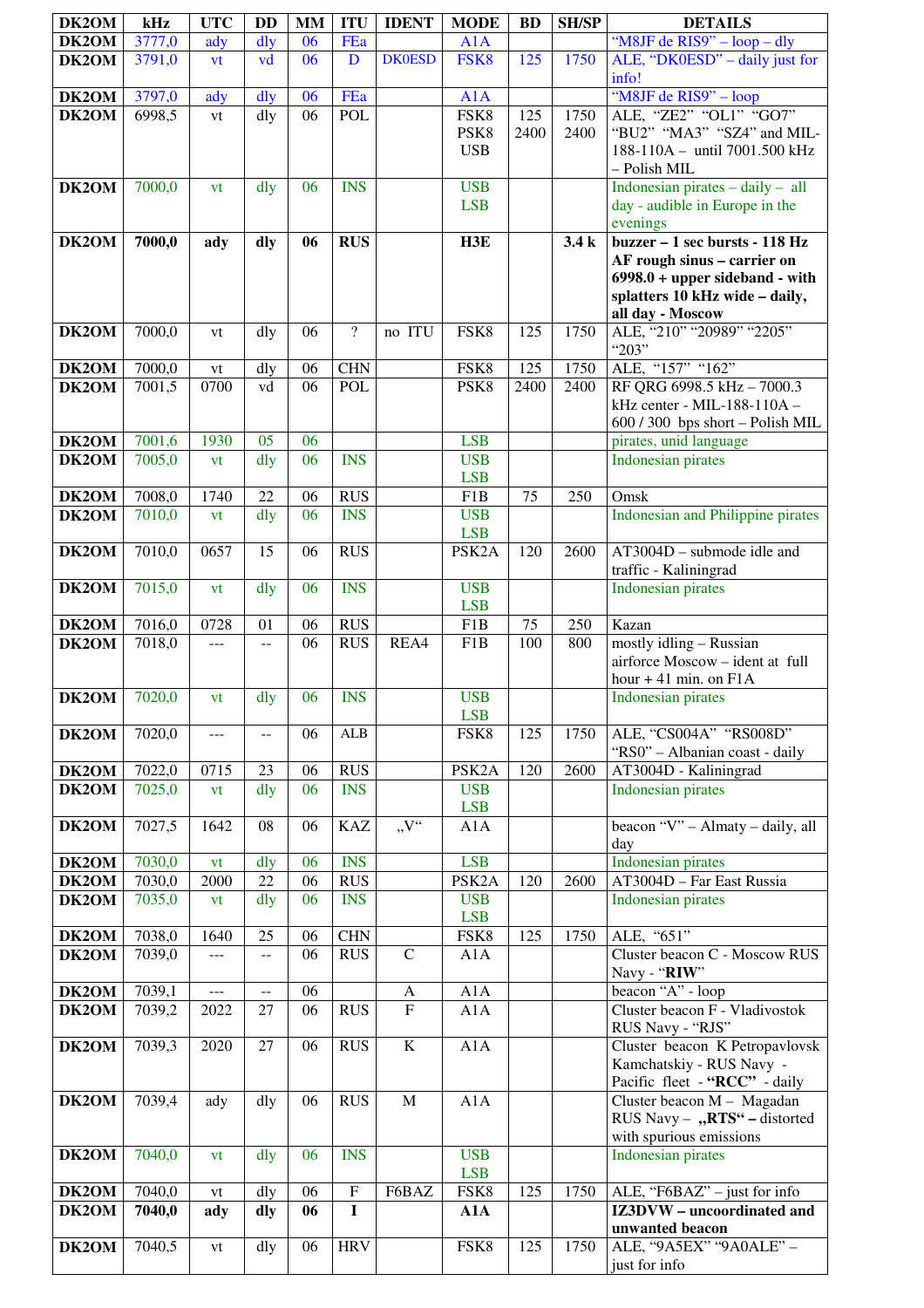| DK2OM                       | kHz              | <b>UTC</b>           | <b>DD</b>      | <b>MM</b>       | <b>ITU</b>               | <b>IDENT</b>  | <b>MODE</b>         | <b>BD</b>  | <b>SH/SP</b> | <b>DETAILS</b>                                                  |
|-----------------------------|------------------|----------------------|----------------|-----------------|--------------------------|---------------|---------------------|------------|--------------|-----------------------------------------------------------------|
| DK2OM                       | 7047,37          | vt                   | vd             | 06              | D                        |               | FSK8                | 125        | 1750         | ALE, "DL0NOT" - just for info!                                  |
| DK2OM                       | 7048,0           | 1912                 | 01             | 06              | FEa                      |               | <b>FMCW</b>         |            | 32k          | Codar like ocean surface radar<br>2.6 sps - 7048 - 7080 kHz     |
| DK2OM                       | 7049,5           | vt                   | vd             | 06              | <b>HRV</b>               | 9A0ALE        | FSK8                | 125        | 1750         | Amateur ALE, just for info!                                     |
|                             |                  |                      |                |                 | G                        | M1DFO         |                     |            |              | daily - various times                                           |
|                             |                  |                      |                |                 | ${\bf F}$                | F6BAZ         |                     |            |              |                                                                 |
| DK2OM                       | 7055,5           | vt                   | vd             | 06              | MEa                      | no ITU        | FSK8                | 125        | 1750         | ALE, "111" "132" "133" -                                        |
|                             |                  |                      |                |                 |                          |               |                     |            |              | Kaukasus                                                        |
| DK2OM                       | 7070,0           | vt                   | vd             | 06              | <b>GEO</b>               | no ITU        | FSK8                | 125        | 1750         | ALE, "MV" "244" "686" "334"                                     |
|                             |                  |                      |                |                 |                          |               |                     |            |              | "204" "571" - daily active                                      |
| DK2OM                       | 7088,8           | 0725                 | 10             | $\overline{06}$ | $\overline{S}$           | <b>SLOFRO</b> | A1A                 |            |              | 7088.830 kHz - cw-trainee,<br>Sweden - SL0FRO - just for        |
|                             |                  |                      |                |                 |                          |               |                     |            |              | info!                                                           |
| DK2OM                       | 7089,8           | 1855                 | 01             | 06              | <b>TUR</b>               |               | PSK8                | 2400       | 2400         | Link11 - SLEW - aircraft -                                      |
|                             |                  |                      |                |                 | <b>CYP</b>               |               |                     |            |              | west of Cyprus                                                  |
| DK2OM                       | 7091,5           | ---                  | $\overline{a}$ | 06              | <b>KAZ</b>               | V''           | A1A                 |            |              | loop - ident "V" - Almaty -                                     |
|                             |                  |                      |                |                 |                          |               |                     |            |              | Kazakhstan                                                      |
| DK2OM                       | 7092,0           | vt                   | vd             | 06              |                          |               | FSK8                | 125        | 1750         | ALE, "3014"                                                     |
| DK2OM<br>DK2OM              | 7099,0<br>7099,5 | vt<br>vt             | vd<br>dly      | 06<br>06        | <b>CHN</b><br><b>HRV</b> | 9A0ZG         | FSK8<br>FSK8        | 125<br>125 | 1750<br>1750 | ALE, "126" "151" "161"<br>ALE, "9A0ZG" "9A5EX1P"                |
|                             |                  |                      |                |                 |                          |               |                     |            |              | "9A0OS" - daily - just for info!                                |
| $\overline{D}K2OM$          | 7102,0           | vt                   | dly            | 06              | <b>TWN</b>               |               | FSK8                | 125        | 1750         | ALE, " $\frac{BVAAS'' - just}{s}$ for info!                     |
| DK2OM                       | 7102,0           | vt                   | vd             | 06              | <b>HRV</b>               | 9A0MIL        | FSK8                | 125        | 1750         | ALE, "9A0MIL" "9A2KS"                                           |
|                             |                  |                      |                |                 | <b>SUI</b>               |               |                     |            |              | "HB9MHB" "9A0ZG"                                                |
|                             |                  |                      |                |                 | $\mathbf D$              |               |                     |            |              | "9A4OS" "DK0ESD" – just for                                     |
| <b>DK2OM</b>                | 7110,0           | vt                   | dly            | 06              |                          | HRV 9A0ALE    | FSK8                | 125        | 1750         | info!<br>ALE, "9A0ALE" - just for info                          |
| DK2OM                       | 7120,0           | <b>vt</b>            | dly            | 06              | <b>SOM</b>               |               | A3E                 |            | 9k           | Radio Hargaysa - Somalia -                                      |
|                             |                  |                      |                |                 |                          |               |                     |            |              | daily - even audible in                                         |
|                             |                  |                      |                |                 |                          |               |                     |            |              | <b>Australia and Japan</b>                                      |
| DK2OM                       | 7122,0           | $---$                | --             | 06              | FEa                      | $\mathbf V$   | A1A                 |            |              | loop "V"                                                        |
| DK2OM                       | 7124,0           | 0735                 | 21             | 06              | <b>RUS</b>               |               | PSK <sub>2</sub> A  | 120        | 2600         | $AT3004D - Moscow$ - pilot tone                                 |
|                             |                  |                      |                |                 |                          |               |                     |            |              | disturbed by a German HAM -<br>area of Wittenberge              |
| DK2OM                       | 7125,0           | 1427                 | 27             | 06              | FEa                      |               | <b>FMCW</b>         |            | 32k          | Codar like ocean surface radar                                  |
|                             |                  |                      |                |                 |                          |               |                     |            |              | $2.6$ sps $-7125 - 7157$ kHz                                    |
| <b>DK2OM</b> 7134,0         |                  | vt                   | vd             | 06              | <b>CHN</b>               |               | FSK8                | 125        | 1750         | ALE, "101" "109"                                                |
| DK2OM                       | 7137,0           | vt                   | dly            | 06              | <b>TWN</b>               |               | FSK8                | 125        | 1750         | ALE, "CBIUN" "CBWPC"                                            |
|                             |                  |                      |                |                 |                          |               | <b>LSB</b>          |            |              | "CQYTX" "CAPLJ" "CTFOJ"<br>"CEGTO" "CSNYI" "CEIPN"              |
|                             |                  |                      |                |                 |                          |               |                     |            |              | "CRXWT"-Taiwanese navy -                                        |
|                             |                  |                      |                |                 |                          |               |                     |            |              | daily                                                           |
| DK2OM                       | 7138,0           | 1502                 | 21             | 06              | FEa                      |               | <b>FMCW</b>         |            | 32k          | Codar like ocean surface radar                                  |
|                             |                  |                      |                |                 |                          |               |                     |            |              | $2.6$ sps $- 7138 - 7170$ kHz                                   |
| DK <sub>2</sub> OM<br>DK2OM | 7140,0<br>7156,0 | vt<br>1819           | vd<br>15       | 06<br>06        | FEa<br>FEa               |               | FSK8<br><b>FMCW</b> | 125        | 1750<br>32k  | ALE. "1111"<br>Codar like ocean surface radar                   |
|                             |                  |                      |                |                 |                          |               |                     |            |              | $2.6$ sps $-7156 - 7188$ kHz                                    |
| DK2OM                       | 7163,0           | ---                  | 44             | 06              | <b>UKR</b>               |               | A3E                 |            |              | encrypted MSGs - SZRU in                                        |
|                             |                  |                      |                |                 |                          |               |                     |            |              | <b>Rivne</b>                                                    |
| DK2OM                       | 7170,0           | vt                   | vd             | 06              | <b>CHN</b>               | no ITU        | FSK8                | 125        | 1750         | ALE, "103" "103"                                                |
| DK2OM                       | 7183,0<br>7185,5 | vt<br>0747           | dly<br>16      | 06<br>06        | $\rm SUI$<br>$\mathbf D$ |               | FSK8<br>FSK8        | 125<br>125 | 1750<br>1750 | ALE, "HB9MHB" - just for info!<br>ALE, "9A5EX" "DK0ESD" just    |
| DK2OM                       |                  |                      |                |                 | <b>HRV</b>               |               |                     |            |              | for info - daily                                                |
| DK2OM                       | 7186,0           | 1942                 | 27             | 06              | <b>RUS</b>               |               | PSK <sub>2</sub> A  | 120        | 2600         | AT3004D - submode idle -                                        |
|                             |                  |                      |                |                 |                          |               |                     |            |              | Severomorsk                                                     |
| DK2OM                       | 7197,0           | 1921                 | 29             | 06              | <b>TUR</b>               | no ITU        | FSK8                | 125        | 1750         | ALE, "206102" "318013"                                          |
|                             |                  |                      |                |                 |                          |               |                     |            |              | "328013" "355013" "365013"                                      |
|                             |                  |                      |                |                 |                          |               |                     |            |              | "329018" - Turkish organisations<br>and Turkish Civil Defense - |
|                             |                  |                      |                |                 |                          |               |                     |            |              | source: DL8AAM - daily,                                         |
|                             |                  |                      |                |                 |                          |               |                     |            |              | various times                                                   |
| DK2OM                       | 7200,0           | 222                  | $\equiv$       | 06              | <b>MMR</b>               |               | A <sub>3</sub> E    |            |              | Myanmar Radio - $0930 - 1500$                                   |
|                             |                  |                      |                |                 |                          |               |                     |            |              | utc                                                             |
| DK2OM                       | 7200,0           | $\sim$ $\sim$ $\sim$ | $\equiv$       | 06              | <b>TWN</b>               |               | A3E                 |            |              | Radio Taiwan Int. $-1000 - 1300$<br>utc                         |
| DK2OM                       | 7205,0           | 1930                 | 13             | 06              | <b>IRN</b>               |               | A3E                 |            | 20k          | <b>Voice of Iran with splatters</b>                             |
|                             |                  |                      |                |                 |                          |               |                     |            |              | down to 7195 kHz and up to                                      |
|                             |                  |                      |                |                 |                          |               |                     |            |              | 7215 kHz – 1920 – 1950 utc                                      |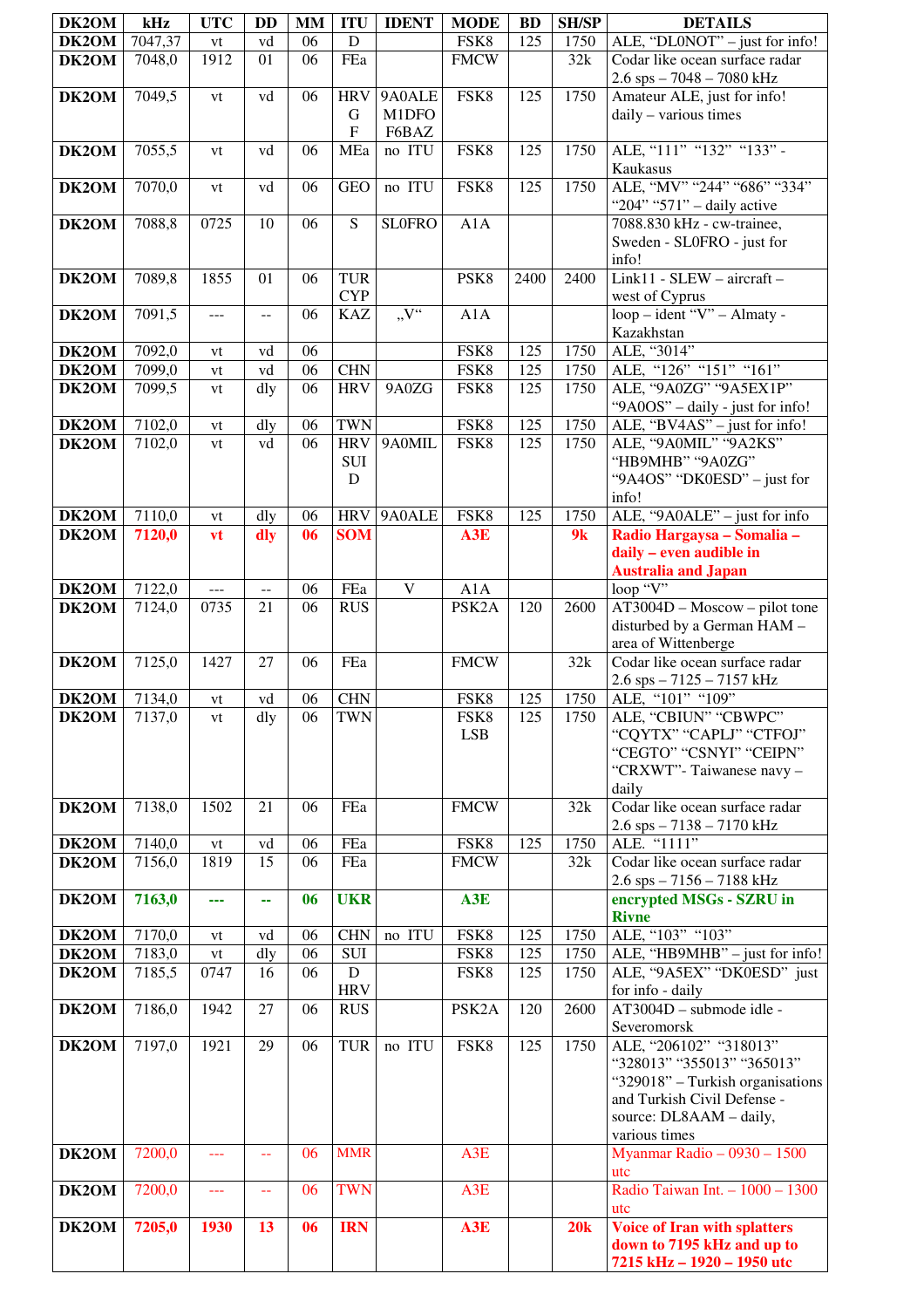| DK2OM                | kHz                | <b>UTC</b>        | DD                   | <b>MM</b> | <b>ITU</b>               | <b>IDENT</b>  | <b>MODE</b>        | <b>BD</b> | <b>SH/SP</b> | <b>DETAILS</b>                                                                          |
|----------------------|--------------------|-------------------|----------------------|-----------|--------------------------|---------------|--------------------|-----------|--------------|-----------------------------------------------------------------------------------------|
|                      |                    |                   |                      |           |                          |               |                    |           |              | daily                                                                                   |
| DK2OM                | 10100,8            | ady               | $\frac{d}{dy}$       | 06        | $\mathbf{D}$             |               | F1B                | 50        | 450          | <b>Baudot - German Weatherservice</b><br>$-\text{legal!}$                               |
| DK2OM                | 10110,0            | 1711              | 05                   | 06        | <b>SNG</b>               | no ITU        | FSK8               | 125       | 1750         | ALE, "CN6" "68" - Singapore<br>Navy - Changi Naval Base                                 |
| DK2OM                | 10110,0            | 1835              | 03                   | 06        | <b>TUR</b>               |               | A3E                |           |              | intermodulation from 9460<br>and 9785 kHz(2 x 9785 - 9460 =<br>10110 kHz)               |
| DK2OM                | 10110,0            | 1714              | 05                   | 06        | <b>GRC</b>               |               | FSK8               | 125       | 1750         | ALE, "GEF" - Greek Airforce                                                             |
| $\overline{DK2OM}$   | 10113,0            | vt                | vd                   | 06        | <b>TUN</b>               | no ITU        | FSK8               | 125       | 1750         | ALE, "TUD" "STAT5"<br>"STAT154"                                                         |
| DK2OM                | 10114,0            | <b>vt</b>         | $\frac{d}{dy}$       | 06        | <b>ALG</b>               | no ITU        | FSK8               | 125       | 1750         | ALE, "BSF" "ZEN"<br>"CM2OR2"                                                            |
| DK2OM                | 10114,8            | 0730              | 01                   | 06        | <b>RUS</b>               |               | F <sub>1</sub> B   | 100       | 1000         | CIS14 - Moscow - daily                                                                  |
| DK2OM                | 10115,0            | 1723              | 15                   | 06        | <b>MRC</b>               | no ITU        | FSK8               | 125       | 1750         | ALE, "100" "114" "201" "XXZ"<br>- Western Sahara                                        |
| DK2OM                | 10116,5            | $\overline{a}$    | $\mathbb{L}^{\perp}$ | 06        | <b>AFS</b>               |               | F <sub>7</sub> D   | 54.3      | 2120         | $MHF50 - 33$ tones - South<br>African navy                                              |
| DK2OM                | 10116,8            | 1721              | 15                   | 06        |                          |               | PSK8A              | 2400      | 2400         | Stanag-4285 - 600 bps long -                                                            |
| DK2OM                | 10120,0            | <b>vt</b>         | dly                  | 06        | <b>ALG</b>               | no ITU        | FSK8               | 125       | 1750         | ALE, "CM6" "01012016"                                                                   |
| DK2OM                | 10120,0            | 1657              | 06                   | 06        | <b>IRN</b>               |               | <b>A3E/BC</b>      |           | 9k           | <b>Voice of Iran - intermod. from</b><br>9580 and 9850 kHz - location<br><b>Zahedan</b> |
| DK2OM                | 10123,0            | vt                | $\frac{d}{dy}$       | 06        | <b>ALG</b>               | no ITU        | FSK8               | 125       | 1750         | ALE, "CM3" "COF" "BSF"<br>"CM2" "ESA" – Algerian                                        |
|                      |                    |                   |                      |           |                          |               |                    |           |              | Airforce<br>ALE, "CM1" "CTF" "772"                                                      |
| DK2OM<br>DK2OM       | 10129,0<br>10130,0 | <b>vt</b><br>0729 | dly<br>11            | 06<br>06  | <b>ALG</b><br>E          | no ITU        | FSK8<br><b>USB</b> | 125       | 1750         | Spanish fishery                                                                         |
| DK2OM                | 10130,0            | <b>vt</b>         | dly                  | 06        |                          |               | FSK8               | 125       | 1750         | ALE, "1144" "1608"                                                                      |
| DK2OM                | 10131,0            | 1514              | 01                   | 06        | <b>RUS</b>               |               | F1B                | 75        | 250          | St. Peterburg - also $30.06.2016$ at<br>0928 utc                                        |
| DK2OM                | 10134,0            | 1533              | 29                   | 06        | <b>RUS</b>               |               | <b>FMCW</b>        |           | 20k          | OTH radar - area of Nishny<br>Novgorod                                                  |
| DK2OM                | 10136,0            | vt                | dly                  | 06        | <b>ALG</b>               | no ITU        | FSK8               | 125       | 1750         | ALE, "CM3" "BLD" "CNC"<br>"TF2"                                                         |
| DK2OM 10140,0        |                    | <b>vt</b>         | $\frac{d}{dy}$       | 06        | <b>CHN</b>               | no ITU        | FSK8               | 125       | 1750         | ALE, "664" "205" "201" "LT"                                                             |
| <b>DK2OM</b> 10144,0 |                    | ady               | $d\nvert v$          | 06        | $\overline{D}$           | <b>DK0WCY</b> | A1A                |           |              | DK0WCY - German aurora<br>$beacon - just for info!$                                     |
| DK2OM                | 10145,5            | vt                | $\frac{d}{dy}$       | 06        | <b>SUI</b>               | <b>HB9MHB</b> | FSK8               | 125       | 1750         | ALE, "HBMHB" - just for info -<br>daily                                                 |
| DK2OM                | 10145,5            | <b>vt</b>         | dly                  | 06        | <b>TWN</b><br><b>AUS</b> | <b>BV4AS</b>  | FSK8               | 125       | 1750         | ALE, "BV4AS" "VK4SAA"-<br>just for info!                                                |
| DK2OM                | 14000,0            | 1551              | 15                   | 06        | FEa                      |               | <b>USB</b>         |           |              | pirates from Java Sea - daily                                                           |
| DK2OM                | 14000,0            | 0950              | 06                   | 06        | ${\bf E}$                |               | <b>USB</b>         |           |              | male persons in African language<br>- Barcelona                                         |
| DK2OM<br>DK2OM       | 14000,0<br>14001,5 | 0810<br>2112      | 14<br>02             | 06<br>06  | <b>ISR</b><br>FEa        |               | N0N<br><b>USB</b>  |           |              | carrier - 14000.004 kHz<br>Far East intruders                                           |
| DK2OM                | 14001,5            | 1618              | 08                   | 06        |                          |               | <b>USB</b>         |           |              |                                                                                         |
| DK2OM                | 14004,8            | 1337              | 02                   | 06        | FEa                      |               | <b>USB</b>         |           | 2000         | voice and defective vocoder                                                             |
| DK2OM                | 14006,0            | 1452              | 16                   | 06        | <b>RUS</b>               |               | PSK <sub>2</sub>   | 120       | 2600         | AT3004D - submode idle -<br>Moscow                                                      |
| DK2OM                | 14008,0            | 0640              | 01                   | 06        | <b>RUS</b>               |               | F1B                | 50        | 250          | Moscow - also 12.06.2016 at<br>0748 utc                                                 |
| DK2OM                | 14019,0            | 1325              | 02                   | 06        |                          |               | <b>USB</b>         |           |              | unid voice traffic                                                                      |
| DK2OM                | 14026,6            | 0804              | 06                   | 06        | <b>CHN</b>               |               | <b>OFDM</b>        | 44.44     | 2425         | RF QRG 14025! - OFDM 39 -<br>PSK4B and USB voice traffic                                |
| DK2OM                | 14050,0            | 0853              | 02                   | 06        | <b>RUS</b>               |               | F1B                | 50        | 250          | Irkutsk                                                                                 |
| DK2OM                | 14052,0            | 0900              | 10                   | 06        |                          |               | unid               |           | 2500         | broken signal -                                                                         |
| DK2OM                | 14081,8            | 1009              | 17                   | 06        |                          |               | F1B                | 50        | 250          |                                                                                         |
| DK2OM                | 14083,0            | 0944              | 07                   | 06        | <b>RUS</b>               |               | PSK <sub>2</sub>   | 120       | 2600         | AT3004D - modem idle - area of<br>Jekaterinburg                                         |
| DK2OM                | 14085,0            | 0642              | 07                   | 06        | <b>RUS</b>               |               | <b>FMCW</b>        |           | 13k          | OTH radar Contayner - 50 sps<br>Gorodezh                                                |
| $\overline{D}K2OM$   | 14091,0            | 0930              | 14                   | 06        |                          |               | PSK <sub>2</sub>   | 120       | 2600         | AT3004D - submode idle -                                                                |
| DK2OM                | 14095,9            | 0430<br>1735      | 02<br>16             | 06<br>06  | <b>IRN</b><br>$\rm ALG$  | no ITU        | A1A                |           | 1750         | beacon "EP4HR" - just for info<br>ALE, "6206" "6204" "6212"                             |
| DK2OM                | 14100,0            |                   |                      |           |                          |               | FSK8               | 125       |              | "6202" "6203" "6207" "6217"<br>"MTL" "IJI" - Mauritanian                                |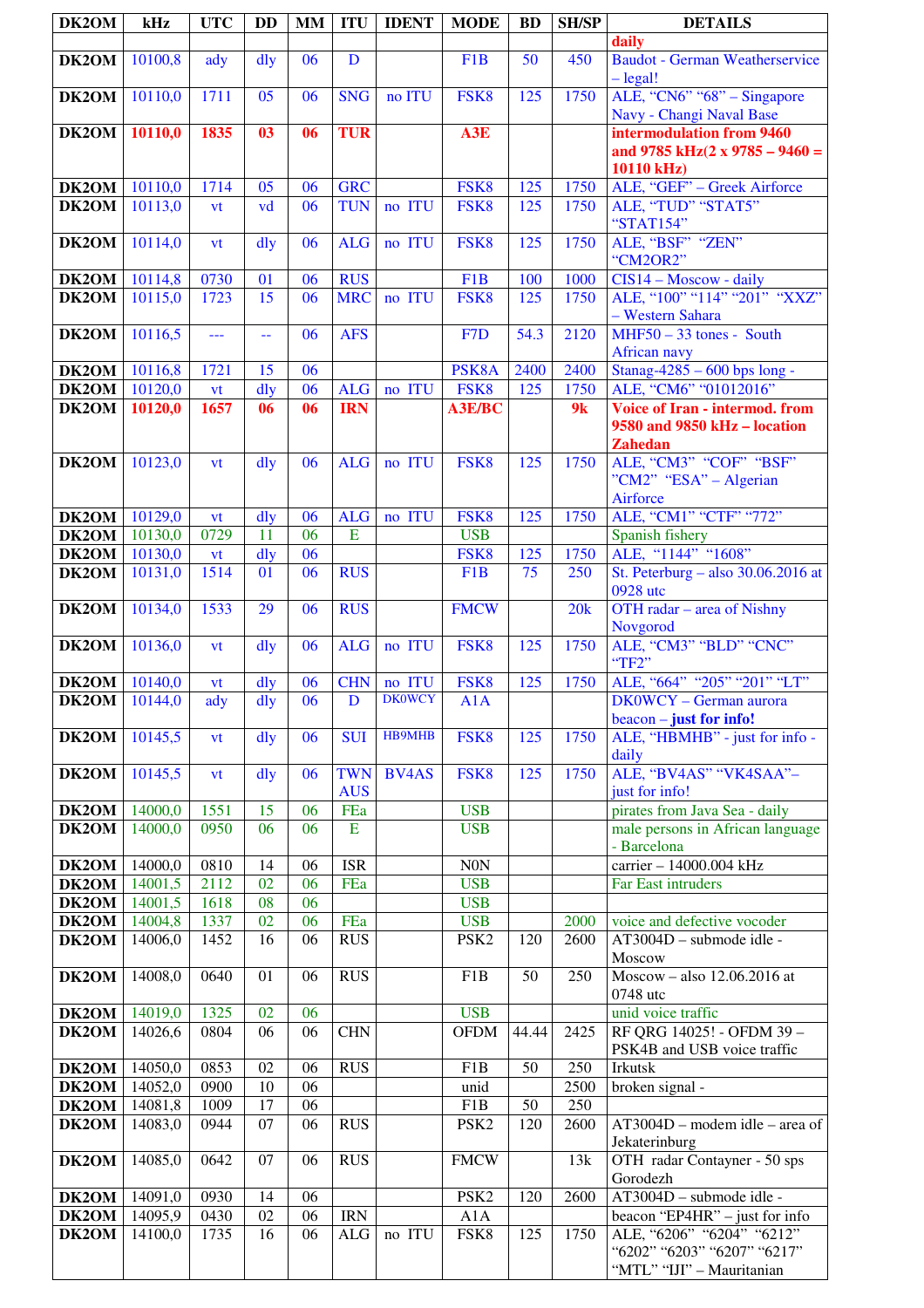| DK2OM                        | kHz                | <b>UTC</b> | <b>DD</b>                | <b>MM</b>       | <b>ITU</b>                | <b>IDENT</b>  | <b>MODE</b>         | <b>BD</b>       | <b>SH/SP</b> | <b>DETAILS</b>                                                      |
|------------------------------|--------------------|------------|--------------------------|-----------------|---------------------------|---------------|---------------------|-----------------|--------------|---------------------------------------------------------------------|
|                              |                    |            |                          |                 |                           |               |                     |                 |              | border - daily, all day                                             |
| DK2OM                        | 14100,0            | 1728       | 16                       | 06              | $\mathbf E$               |               | <b>USB</b>          |                 |              | Spanish fishery with family                                         |
| DK2OM                        | 14100,0            | 1834       | 16                       | 06              | $\boldsymbol{\mathrm{F}}$ |               | <b>FMCW</b>         |                 | 20k          | traffic - male and female persons<br>French OTH burst radar, 6 sps, |
|                              |                    |            |                          |                 |                           |               |                     |                 |              | similar Codar sounding, South                                       |
|                              |                    |            |                          |                 |                           |               |                     |                 |              | France                                                              |
| <b>DK2OM</b>                 | 14103,9            | 0846       | 09                       | 06              |                           |               | F1B                 | 63              | 500          |                                                                     |
| DK2OM                        | 14108,0            | 0953       | 03                       | 06              | <b>RUS</b>                |               | A1A                 |                 |              | CW encrypted - RUS MIL                                              |
|                              |                    |            |                          |                 |                           |               |                     |                 |              | Moscow                                                              |
| <b>DK2OM</b>                 | 14109,0            | vt         | dly                      | 06              | S                         | <b>HAM</b>    | FSK8                | 125             | 1750         | ALE, "SM3FXL" - just for info!                                      |
| DK2OM<br><b>DK2OM</b>        | 14109,0<br>14116,0 | vt<br>0816 | dly<br>12                | 06<br>06        | <b>RUS</b><br><b>RUS</b>  | RV3APM        | FSK8<br>F1B         | 120<br>75       | 1750<br>250  | ALE, "RV3APM" - just for info!<br>Moscow                            |
| <b>DK2OM</b>                 | 14116,0            | 1011       | 17                       | 06              | <b>RUS</b>                |               | F1B                 | 50              | 250          | Moscow                                                              |
| DK2OM                        | 14132,0            | 0721       | 04                       | 06              | $R\overline{US}$          |               | <b>FMCW</b>         |                 | 13k          | OTH radar Contayner - 50 sps -                                      |
|                              |                    |            |                          |                 |                           |               |                     |                 |              | Gorodezh - splattering +/- 40                                       |
|                              |                    |            |                          |                 |                           |               |                     |                 |              | kHz - also 06.06.2016 at 0958<br>utc                                |
| <b>DK2OM</b>                 | 14160,0            | vt         | dly                      | 06              | <b>MRC</b>                |               | FSK8                | 125             | 1750         | ALE, "9204" "9228" "9236"                                           |
| <b>DK2OM</b>                 | 14160,0            | 1012       | 17                       | 06              | <b>RUS</b>                |               | F1B                 | 50              | 200          | Moscow                                                              |
| <b>DK2OM</b>                 | 14192,0            | vt         | dly                      | 06              | <b>RUS</b>                |               | F1B                 | 50              | 500          | RUS navy Kaliningrad - daily                                        |
|                              |                    |            |                          |                 |                           |               |                     | 75              | 500          |                                                                     |
|                              |                    |            |                          |                 |                           |               |                     | 50              | 200          |                                                                     |
| DK2OM                        | 14192,0            | 0825       | 12                       | 06              | <b>RUS</b>                |               | F1B                 | 50              | 200          | broken signal - RUS navy<br>Kaliningrad                             |
| DK2OM                        | 14201,8            | 2130       | 04                       | 06              | <b>CHN</b>                |               | PSK <sub>2</sub>    | 75              | 2200         | $\overline{PRC}$ 16 tone modem - USB                                |
|                              |                    |            |                          |                 |                           |               |                     |                 |              | mode – pilot tone 450 Hz - RF                                       |
|                              |                    |            |                          |                 | <b>CHN</b>                | no ITU        | FSK8                |                 |              | 14300.0 kHz - China - Shanghai<br>ALE, "505" "822"                  |
| DK2OM<br><b>DK2OM</b>        | 14205,0<br>14220,0 | vt<br>0819 | dly<br>08                | 06<br>06        | <b>RUS</b>                |               | F1B                 | 125<br>50       | 1750<br>500  | Kaliningrad                                                         |
| <b>DK2OM</b>                 | 14221,0            | vt         | dly                      | 06              | <b>KGZ</b>                |               | F <sub>1</sub> B    | 50              | 200          | $CIS-50-50$ - Bishkek - daily                                       |
| <b>DK2OM</b>                 | 14223,5            | $- - -$    | $\overline{a}$           | 06              | <b>RUS</b>                |               | F1B                 | 600             | 600          | DPRK-FSK 600 - DPRK emba                                            |
|                              |                    |            |                          |                 |                           |               |                     |                 |              | Moscow                                                              |
| <b>DK2OM</b>                 | 14232,0            | 0855       | 13                       | 06              | <b>RUS</b>                |               | <b>FMCW</b>         |                 | 13k          | OTH radar Contayner - 50 sps<br>Gorodezh                            |
| <b>DK2OM</b>                 | 14233,4            | 0335       | 02                       | 06              | CBG                       |               | F1B                 | 600             | 600          | DPRK-FSK 600 - Phnom Penh                                           |
|                              |                    |            |                          |                 |                           |               |                     |                 |              | North Korean diplo                                                  |
| <b>DK2OM</b> 14239,0         |                    | $---$      | $\overline{\phantom{m}}$ | $\overline{06}$ | <b>CHN</b>                |               | PSK4                | $\overline{60}$ | 2350         | PRC 30 tone modem - LSB                                             |
|                              |                    |            |                          |                 |                           |               |                     |                 |              | $mode - LSB QRG - pilot tone$                                       |
| <b>DK2OM</b>                 | 14242,0            | 0846       | 15                       | 06              | <b>RUS</b>                |               | PSK <sub>2</sub> A  | 120             | 2600         | 450 Hz<br>$AT3004D - Moscow - also$                                 |
|                              |                    |            |                          |                 |                           |               |                     |                 |              | 29.06.2016 at 0840 utc                                              |
| DK2OM                        | 14257,9            | 0920       | 20                       | 06              | <b>RUS</b>                |               | F1B                 | 50              | 500          | Moscow                                                              |
|                              |                    |            |                          |                 |                           |               | FSK4                |                 | 850          |                                                                     |
| <b>DK2OM</b><br><b>DK2OM</b> | 14260,0<br>14260,9 | vt<br>1005 | dly<br>21                | 06<br>06        | <b>SRB</b><br><b>RUS</b>  | YU1BI         | FSK8<br><b>OFDM</b> | 125<br>33.33    | 1750<br>2750 | ALE, "YU1BI" – just for info!<br>OFDM 60 - PSK4B + RUS voice        |
|                              |                    |            |                          |                 |                           |               | PSK4B               |                 |              | traffic USB on 14259,0 -                                            |
|                              |                    |            |                          |                 |                           |               |                     |                 |              | Moscow                                                              |
| <b>DK2OM</b>                 | 14265,0            | vt         | vd                       | 06              | <b>TUR</b>                | no ITU        | FSK8                | 125             | 1750         | ALE, "526"                                                          |
| <b>DK2OM</b>                 | 14272,0            | $---$      | $-$                      | 06              | <b>RUS</b>                | <b>RCV</b>    | A1A                 |                 |              | <b>RUS Navy Sevastopol</b>                                          |
| DK2OM                        | 14292,0            | ---        | $\overline{a}$           | 06              | <b>RUS</b>                |               | A1A                 |                 |              | idents: KONL - QPRR - QPRJ -<br>QPNR - Moscow                       |
| <b>DK2OM</b>                 | 14295,0            | vt         | dly                      | 06              | <b>SRB</b>                | YU1BI         | FSK8                | 125             | 1750         | ALE, "YU1BI" - just for info!                                       |
| <b>DK2OM</b>                 | 14295,0            | ady        | dly                      | 06              | <b>TJK</b>                |               | A3E                 |                 | 9k           | 3 <sup>rd</sup> from Radio Tajik on 4765                            |
|                              |                    |            |                          |                 |                           |               |                     |                 |              | kHz - daily, all day                                                |
| DK2OM                        | 14301,8            | $\cdots$   | $-$                      | 06              | <b>CHN</b>                |               | PSK <sub>2</sub>    | 75              | 2200         | PRC 16 tone modem - USB                                             |
|                              |                    |            |                          |                 |                           |               |                     |                 |              | mode – pilot tone 450 Hz - RF<br>14300.0 kHz - China - Shanghai     |
|                              |                    |            |                          |                 |                           |               |                     |                 |              | - daily - all day                                                   |
| <b>DK2OM</b>                 | 14310,0            | 0858       | 18                       | 06              | $\rm CHN$                 |               | <b>FMCW</b>         |                 | 40k          | OTH radar China - 42 sps                                            |
| <b>DK2OM</b>                 | 14330,0            | vt         | dly                      | 06              |                           |               | FSK8                | 125             | 1750         | ALE, "BV4"                                                          |
| <b>DK2OM</b>                 | 14334,0            | vt<br>1320 | vd<br>06                 | 06<br>06        | <b>CHN</b><br><b>RUS</b>  | no ITU        | FSK8                | 125             | 1750         | ALE, "249" "255" "763"                                              |
| DK2OM                        | 14340,0            |            |                          |                 |                           |               | PSK <sub>2</sub> A  | 120             | 2600         | AT3004D - Vladivostok - also<br>23.06.2016 at 1410 utc              |
| <b>DK2OM</b>                 | 14344,7            | --         | ---                      | 06              | <b>CHN</b>                |               | PSK8                | 2400            | 2400         | modified MIL-188-110 $\overline{A}$ - 600                           |
|                              |                    |            |                          |                 |                           |               |                     |                 |              | bps short - 14344.650 kHz -                                         |
|                              |                    |            |                          |                 |                           | <b>HS0ZEA</b> |                     |                 |              | daily, all day                                                      |
| DK2OM                        | 14346,0            | vt         | dly                      | 06              | <b>THA</b>                |               | A1A                 |                 |              | HS0ZEA beacon - 14345.950<br>kHz - every 5 minutes - daily -        |
|                              |                    |            |                          |                 |                           |               |                     |                 |              |                                                                     |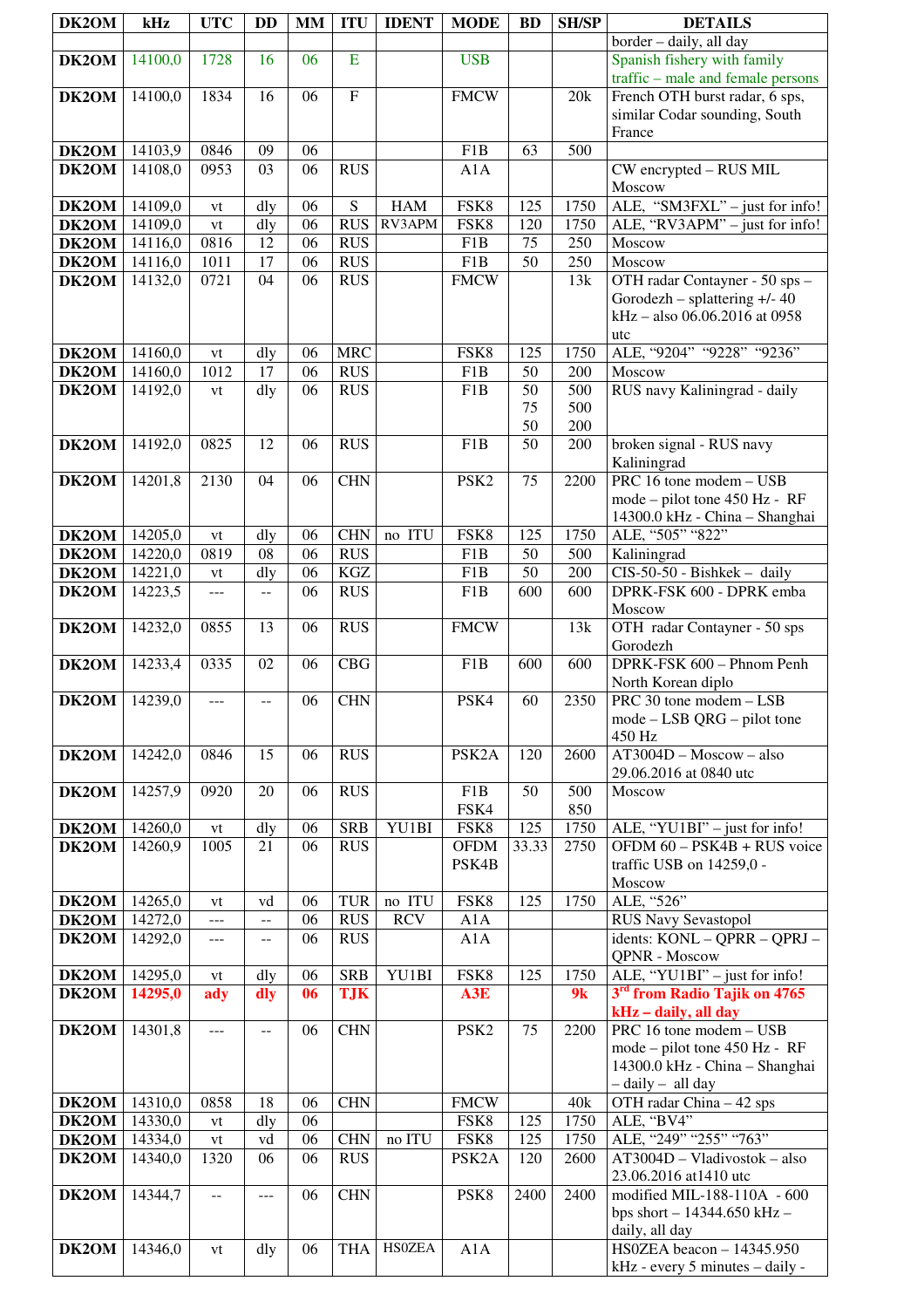| DK2OM                         | kHz                | <b>UTC</b>      | <b>DD</b>            | <b>MM</b>       | <b>ITU</b>               | <b>IDENT</b>                        | <b>MODE</b>               | <b>BD</b>   | <b>SH/SP</b> | <b>DETAILS</b>                                                     |
|-------------------------------|--------------------|-----------------|----------------------|-----------------|--------------------------|-------------------------------------|---------------------------|-------------|--------------|--------------------------------------------------------------------|
|                               |                    |                 |                      |                 |                          |                                     |                           |             |              | just for info!                                                     |
| DK2OM                         | 14346,0            | vt              | dly                  | 06              | <b>POR</b>               |                                     | FSK8                      | 125         | 1750         | ALE, "CT2IXQ" just for info -<br>various times, daily              |
| <b>DK2OM</b>                  | 14351,7            | 0843            | 29                   | 06              | ${\bf E}$                |                                     | <b>OFDM</b>               | 30          | 2700         | OFDM 73 + intro tone -                                             |
|                               |                    |                 |                      |                 |                          |                                     |                           |             |              | experimental transmissions-<br>Las Palmas - just for info!         |
| DK2OM                         | 18080,0            | 0600            | dly                  | 06              | <b>TWN</b>               |                                     | <b>A3E/BC</b>             |             |              | <b>Sound of Hope - Taiwan and</b>                                  |
|                               |                    |                 |                      |                 |                          |                                     |                           |             |              | Chinese BC jammer - daily at<br>06 utc and later                   |
| DK2OM                         | 18081,7            | 1619            | 30                   | 06              | E                        |                                     | <b>OFDM</b>               | 30          | 2700         | RF 18080.0 - OFDM 73 with                                          |
|                               |                    |                 |                      |                 |                          |                                     | PSK4                      |             |              | intro tone – system HFD+VL –<br><b>Las Palmas</b>                  |
| <b>DK2OM</b>                  | 18100,0            | <b>vt</b>       | dly                  | 06              | <b>MRC</b>               | no ITU                              | FSK8                      | 125         | 1750         | ALE, "A2" "A4" "A5" "A7"                                           |
|                               |                    |                 |                      |                 |                          |                                     |                           |             |              | "S6" - "C3" "G401" "CD" "09"<br>"G2" "LG6" "G301"                  |
|                               |                    |                 |                      |                 |                          |                                     |                           |             |              | "ELJADIDNET4" - daily,                                             |
|                               |                    |                 |                      |                 |                          |                                     |                           |             |              | various times                                                      |
| $\overline{D}K2OM$<br>DK2OM   | 18106,0<br>18107,0 | vt<br>vt        | vd<br>vd             | 06<br>06        | <b>POR</b><br><b>RUS</b> | CT2GOY<br><b>RDL</b>                | FSK8<br>F1B               | 125<br>50   | 1750<br>200  | ALE, "CT2GOY" - just for info!<br>$CIS-50-200$ - Moscow – idle and |
|                               |                    |                 |                      |                 |                          |                                     |                           |             |              | $\text{traffic} - \text{ Russian}$ navy - various                  |
|                               |                    |                 |                      |                 |                          |                                     |                           |             |              | days and times - shared band!                                      |
| <b>DK2OM</b><br><b>DK2OM</b>  | 18117,5<br>18140,0 | <b>vt</b><br>vt | vd<br>$\frac{d}{dy}$ | 06<br>06        | <b>POR</b><br><b>SRB</b> | CT <sub>2</sub> IXQ<br><b>YU1BI</b> | FSK8<br>FSK8              | 125<br>125  | 1750<br>2600 | ALE, "CT2IXQ" - just for info<br>ALE, "YU1BI" - just for info!     |
| <b>DK2OM</b>                  | 18150,0            | 0820            | 14                   | 06              | <b>RUS</b>               |                                     | F1B                       | 100         | 1000         | harmonic from 9075 (100 Bd,                                        |
|                               |                    |                 |                      |                 |                          |                                     |                           |             |              | 500 Hz) - Kaliningrad                                              |
| <b>DK2OM</b><br><b>DK2OM</b>  | 21000,0<br>21000,0 | 1208<br>2015    | 04<br>06             | 06<br>06        | FEa<br>$\bf{B}$          |                                     | <b>USB</b><br><b>USB</b>  |             |              | Far East pirates - daily<br><b>Brazilian pirates - Rio de</b>      |
|                               |                    |                 |                      |                 |                          |                                     |                           |             |              | <b>Janeiro with North Brazil-</b>                                  |
| DK2OM                         | 21000,0            | ---             | 44                   | 06              | <b>SDN</b>               |                                     | <b>USB</b>                |             |              | very often<br><b>MFA Sudan - Khartoum with</b>                     |
|                               |                    |                 |                      |                 |                          |                                     |                           |             |              | emba Yemen - voice traffic                                         |
| DK2OM                         | 21000,0            | 1932            | 09                   | 06              | $\overline{F}$           |                                     | <b>FMCW</b>               |             |              | French OTH burst radar - every<br>15 minutes - South France        |
| DK2OM                         | 21000,0            | 1235            | 30                   | 06              | <b>UKR</b>               |                                     | <b>USB</b>                |             |              | UKR-MIL voice traffic - West-                                      |
|                               |                    | 1700            | 28                   | 06              | $\overline{E}$           |                                     | <b>USB</b>                |             |              | <b>UKR</b>                                                         |
| <b>DK2OM</b><br>DK2OM 21002,2 | 21000,5            |                 |                      | $\overline{06}$ | <b>SDN</b>               | !0000                               | F1B                       | 100         | 170          | Spanish fishery<br>21002.15 kHz - Pactor 1                         |
|                               |                    |                 |                      |                 |                          | !9999                               |                           |             |              | encrypted – MFA Sudan –                                            |
| DK2OM                         | 21096,0            | vt              | dly                  | 06              | <b>INS</b>               | !8888<br>YD0OXH                     | FSK8                      | 125         | 1750         | Khartoum with emba Yemen<br>ALE, "YD0OXH3" - daily,                |
|                               |                    |                 |                      |                 |                          |                                     |                           |             |              | various times - just for info!                                     |
| <b>DK2OM</b><br>DK2OM         | 21111,0<br>21120,0 | 1540<br>1413    | 13<br>19             | 06<br>06        | FEa<br><b>TUR</b>        |                                     | <b>LSB</b><br><b>FMCW</b> |             | 20k          | Far East pirates<br>OTH radar $-50$ sps                            |
| DK2OM                         | 21131,0            | vt              | vd                   | 06              | <b>CHN</b>               | no ITU                              | FSK8                      | 125         | 1750         | ALE, "A92" "L02" - Chinese                                         |
|                               |                    |                 |                      |                 |                          |                                     |                           |             |              | diplo                                                              |
| DK2OM                         | 21141,0            | $---$           | $-$                  | 06              | <b>GEO</b>               |                                     | PSK8A                     | 2400        | 2400         | Stanag4538 - GEO MIL with<br>AFG - daily                           |
| DK2OM                         | 21145,0            | vt              | dly                  | 06              | <b>MRC</b>               | no ITU                              | FSK8                      | 125         | 1750         | ALE, "B301", "C3", "IR4" "T4"                                      |
|                               |                    |                 |                      |                 |                          |                                     |                           |             |              | "E4" "A2" "CD" "K3" "KB2"<br>"J5" "GS4" "R3" – various times,      |
|                               |                    |                 |                      |                 |                          |                                     |                           |             |              | daily                                                              |
| DK2OM                         | 21145,8            | 1937            | 06                   | 06              | I                        | IZ3DVW                              | A1A                       |             |              | IZ3DVW beacon $-21145,770$<br>kHz - daily, all day - not           |
|                               |                    |                 |                      |                 |                          |                                     |                           |             |              | coordinated with IARU                                              |
| DK2OM                         | 21160,0            | ---             | $- -$                | 06              | RUS                      |                                     | F1B                       | 100         | 2000         | 4th from 5290 kHz (500 Hz shift)<br>- St. Peterburg                |
| DK2OM                         | 21190,0            | ---             |                      | 06              | <b>RUS</b>               |                                     | F <sub>1</sub> B          | 100         | 1000         | harmonic from 10595 kHz -                                          |
|                               |                    |                 |                      |                 |                          |                                     |                           |             |              | Moscow - daily                                                     |
| <b>DK2OM</b><br>DK2OM         | 21318,5<br>21353,5 | 0926<br>1609    | 09<br>08             | 06<br>06        | <b>GAB</b>               |                                     | F1B<br>F1B                | 600<br>1200 | 600<br>600   | DPRK-FSK 600 -<br>DPRK-FSK 1200                                    |
| <b>DK2OM</b>                  | 21378,0            | 0938            | 09                   | 06              |                          |                                     |                           | 1750        | 4800         | intro tone                                                         |
| DK2OM                         | 21400,0            | $\cdots$        | $-$                  | 06              | <b>RUS</b>               |                                     | F1B                       | 50          | 2000         | harmonic from 5350 kHz - area<br>of Moscow - daily                 |
| DK2OM                         | 21409,5            | ---             | $-$                  | 06              | <b>RUS</b>               |                                     | F <sub>1</sub> B          | 100         | 2000         | F1B 100 / 2000 - CIS14 -                                           |
|                               |                    |                 |                      |                 |                          |                                     |                           |             |              | harmonic from 10704.75 -                                           |
| DK2OM                         | 21436,0            | $---$           | $- -$                | 06              | <b>RUS</b>               |                                     | PSK <sub>2</sub> A        | 120         | 5200         | Jekaterinburg, RUS - daily<br>AT3004D - harmonic from              |
|                               |                    |                 |                      |                 |                          |                                     |                           |             |              | 10718.0 kHz - Sevastopol                                           |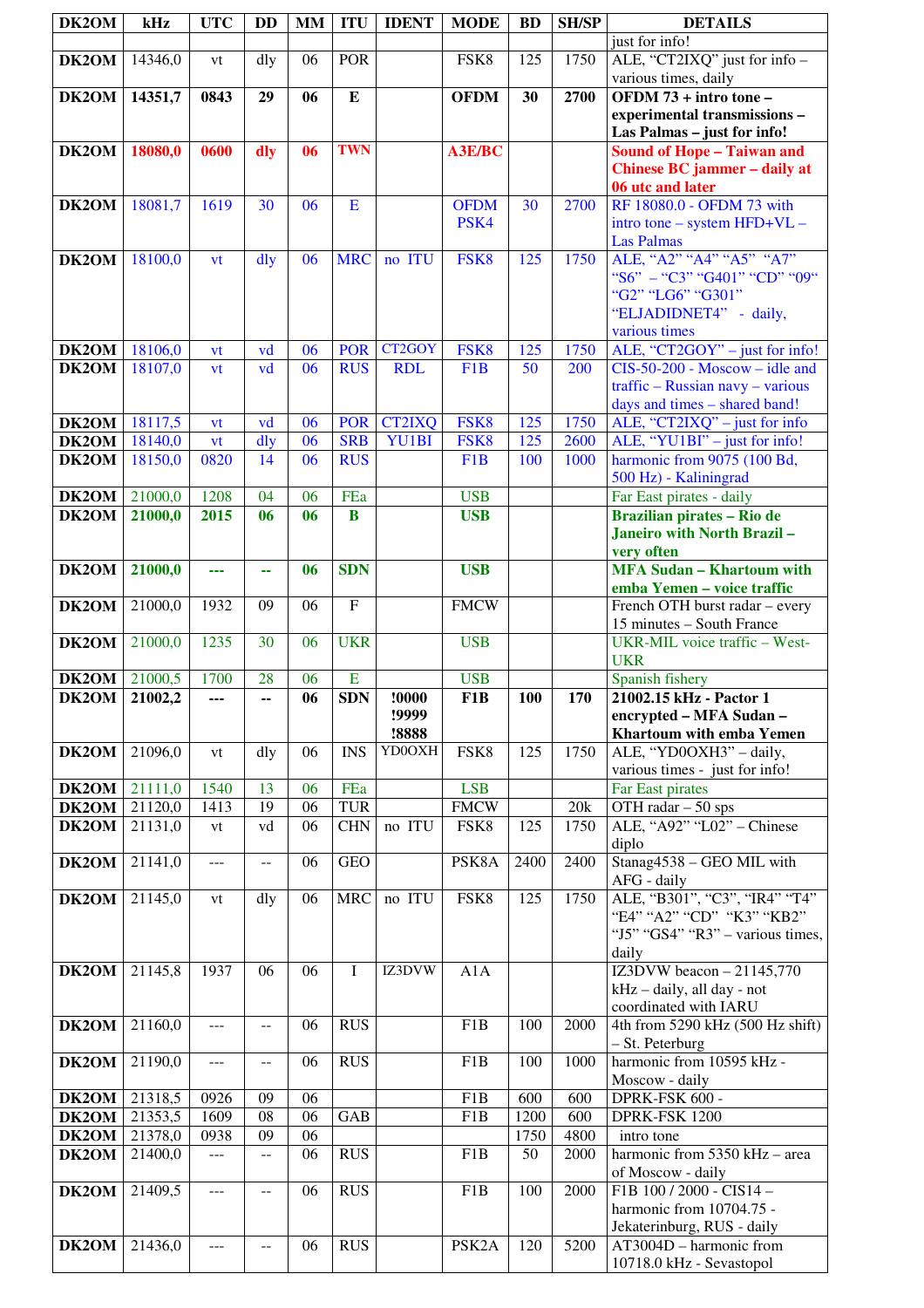| DK2OM                 | kHz                | <b>UTC</b>     | <b>DD</b>      | <b>MM</b>       | <b>ITU</b>               | <b>IDENT</b>  | <b>MODE</b>      | <b>BD</b>       | <b>SH/SP</b> | <b>DETAILS</b>                                                       |
|-----------------------|--------------------|----------------|----------------|-----------------|--------------------------|---------------|------------------|-----------------|--------------|----------------------------------------------------------------------|
| DK2OM                 | 21438,0            | vt             | dly            | 06              | <b>RUS</b>               | <b>RCV</b>    | A1A              |                 |              | RIP90, RCV, RGX94 - RUS                                              |
|                       |                    |                |                |                 |                          |               |                  |                 |              | Navy Sevastopol - daily                                              |
| DK2OM                 | 21446,0            | ady            | dly            | 06              | <b>THA</b>               | <b>HS0ZEA</b> | A1A              |                 |              | HS0ZEA beacon - every 5                                              |
|                       |                    |                |                |                 |                          |               |                  |                 |              | minutes - just for info!                                             |
| DK2OM                 | 21448,5            | 1614           | 08             | 06              |                          |               | F1B              | 1200            | 600          | <b>DPRK-FSK 1200 -</b>                                               |
| DK2OM                 | 25000,0            | 0843           | 15             | 06              | <b>FIN</b>               |               | A <sub>3</sub> E |                 |              | time signal Helsinki $-$ just for                                    |
|                       |                    |                |                |                 |                          |               |                  |                 |              | info – carrier on $25000$ – dots on                                  |
| DK2OM                 | 28000,0            | <b>vt</b>      | vd             | 06              | B                        |               | A3E              |                 |              | 25001 and 24999 - daily, all day<br><b>Brazilian CBers - 28000 -</b> |
|                       |                    |                |                |                 |                          |               |                  |                 |              | 28325 - daily, all day - no                                          |
|                       |                    |                |                |                 |                          |               |                  |                 |              | change                                                               |
| DK2OM                 | 28000,0            | vt             | dly            | 06              | <b>CIS</b>               |               | F3E              |                 |              | 28000 - 29700 numerous CIS                                           |
|                       |                    |                |                |                 |                          |               |                  |                 |              | taxi nets - no change                                                |
| DK2OM                 | 28000,0            | 1735           | 08             | 06              | E                        |               | <b>USB</b>       |                 |              | Spanish pirate with echo                                             |
|                       |                    |                |                |                 |                          |               |                  |                 |              | microphone                                                           |
| DK2OM                 | 28005,0            | 0858           | 28             | 06              | <b>RUS</b>               |               | F3E              |                 |              | <b>RUS</b> taxi                                                      |
| DK2OM                 | 28010,0            | $\overline{a}$ | $\overline{a}$ | $\overline{06}$ | <b>POR</b>               |               | F1B              | $\overline{51}$ | 300          | F1B bursts -west of Lisbon -<br>Atlantic Ocean - Enagal GPS          |
|                       |                    |                |                |                 |                          |               |                  |                 |              | buoys - daily                                                        |
| DK2OM                 | 28025,0            | $---$          | $-$            | 06              | <b>POR</b>               |               | F <sub>1</sub> B | 51              | 300          | F1B bursts - 28025.050 kHz -                                         |
|                       |                    |                |                |                 |                          |               |                  |                 |              | west of Lisbon - Atlantic Ocean -                                    |
|                       |                    |                |                |                 |                          |               |                  |                 |              | Enagal GPS buoys - daily                                             |
| <b>DK2OM</b>          | 28025,0            | 1407           | 09             | 06              | <b>POL</b>               |               | F3E              |                 |              | $intruders - same as 28065$                                          |
| DK2OM                 | 28030,0            | $- - -$        | $- -$          | 06              | POR                      |               | F1B              | 51              | 340          | F1B bursts - west of Lisbon -                                        |
|                       |                    |                |                |                 |                          |               |                  |                 |              | Atlantic Ocean - Enagal GPS<br>buoys - daily                         |
| DK2OM                 | 28045,0            | ---            | $-$            | 06              | <b>POR</b>               |               | F <sub>1</sub> B | $\overline{51}$ | 280          | F1B bursts - west of Lisbon -                                        |
|                       |                    |                |                |                 |                          |               |                  |                 |              | Atlantic Ocean - Enagal GPS                                          |
|                       |                    |                |                |                 |                          |               |                  |                 |              | buoys - daily                                                        |
| DK2OM                 | 28050,0            | ---            | $-$            | 06              | <b>POR</b>               |               | F1B              | 51              | 300          | F1B bursts - west of Lisbon -                                        |
|                       |                    |                |                |                 |                          |               |                  |                 |              | Atlantic Ocean - Enagal GPS                                          |
|                       |                    |                |                |                 |                          |               |                  |                 |              | buoys - daily                                                        |
| DK2OM                 | 28051,5            | $---$          |                | 06              | <b>POR</b>               |               | F1B              | 51              | 300          | F1B bursts - west of Lisbon -<br>Atlantic Ocean - Enagal GPS         |
|                       |                    |                |                |                 |                          |               |                  |                 |              | buoys - daily                                                        |
| DK2OM                 | 28055,0            | 1354           | 09             | 06              | <b>POL</b>               |               | F3E              |                 |              | $intruders - same as 28065$                                          |
| DK2OM                 | 28055,0            | 0749           | 18             | $\overline{06}$ | <b>RUS</b>               |               | F3E              |                 |              | RUS taxi - daily                                                     |
| DK2OM                 | 28060,0            | ---            |                | 06              | <b>POR</b>               |               | F1B              | $\overline{51}$ | 320          | $\overline{F1B}$ bursts - west of Lisbon -                           |
|                       |                    |                |                |                 |                          |               |                  |                 |              | Atlantic Ocean - Enagal GPS                                          |
|                       |                    |                |                |                 |                          |               |                  |                 |              | buoys - daily                                                        |
| <b>DK2OM</b><br>DK2OM | 28065,0<br>28065,1 | 1335<br>---    | 09<br>$- -$    | 06<br>06        | <b>POL</b><br><b>POR</b> |               | F3E<br>F1B       | 51              | 320          | Polish intruders<br>F1B bursts - west of Lisbon -                    |
|                       |                    |                |                |                 |                          |               |                  |                 |              | Atlantic Ocean - Enagal GPS                                          |
|                       |                    |                |                |                 |                          |               |                  |                 |              | buoys - daily                                                        |
| <b>DK2OM</b>          | 28065,6            | 1640           | 29             | 06              | GAB                      |               | $A3E$            |                 | 980          | carrier and dots in USB and LSB,                                     |
|                       |                    |                |                |                 |                          |               |                  |                 |              | bursts every 60 sec - carrier -                                      |
|                       |                    |                |                |                 |                          |               |                  |                 |              | Gabon - daily and all day                                            |
| <b>DK2OM</b>          | 28075,0            | $---$          | $-$            | 06              | <b>POR</b>               |               | F1B              | 51              | 320          | F1B bursts - west of Lisbon -<br>Atlantic Ocean - Enagal GPS         |
|                       |                    |                |                |                 |                          |               |                  |                 |              | buoys - daily                                                        |
| DK2OM                 | 28085,0            | $---$          | --             | 06              | <b>POR</b>               |               | F <sub>1</sub> B | 51              | 300          | F1B bursts - west of Lisbon -                                        |
|                       |                    |                |                |                 |                          |               |                  |                 |              | Atlantic Ocean - Enagal GPS                                          |
|                       |                    |                |                |                 |                          |               |                  |                 |              | buoys - daily                                                        |
| <b>DK2OM</b>          | 28085,0            | 1544           | 12             | 06              | <b>RUS</b>               |               | F3E              |                 |              | <b>RUS</b> taxi                                                      |
| DK2OM                 | 28100,2            |                |                | 06              | <b>POR</b>               |               | F1B              | 51              | 300          | F1B bursts - 28100.780 kHz -<br>west of Lisbon - Atlantic Ocean -    |
|                       |                    |                |                |                 |                          |               |                  |                 |              | Enagal GPS buoys - daily                                             |
| <b>DK2OM</b>          | 28102,1            | 1953           | 07             | 06              | <b>POR</b>               |               | F <sub>1</sub> B | 51              | 320          | F1B bursts - west of Lisbon -                                        |
|                       |                    |                |                |                 |                          |               |                  |                 |              | Atlantic Ocean - Enagal GPS                                          |
|                       |                    |                |                |                 |                          |               |                  |                 |              | buoys - daily                                                        |
| $\overline{D}K2OM$    | 28115,0            | 0830           | 25             | 06              | <b>RUS</b>               |               | F3E              |                 |              | RUS taxi - daily                                                     |
| DK2OM                 | 28125,0            | $---$          | $\overline{a}$ | 06              | <b>POR</b>               |               | F1B              | 51              | 320          | F1B bursts - west of Lisbon -                                        |
|                       |                    |                |                |                 |                          |               |                  |                 |              | Atlantic Ocean - Enagal GPS<br>buoys - daily                         |
| DK2OM                 | 28125,0            | 1030           | 01             | 06              | E                        |               | A3E              |                 |              | <b>Spanish CBers</b>                                                 |
| DK2OM                 | 28146,0            | vt             | vd             | 06              | ARG                      |               | FSK8             | 125             | 1750         | ALE, "LU8EX" "PY2TI" "DL1"                                           |
|                       |                    |                |                |                 | $\, {\bf B}$             |               |                  |                 |              | $-$ just for info!                                                   |
| <b>DK2OM</b>          | 28155,0            | 1423           | 16             | 06              | <b>RUS</b>               |               | F3E              |                 |              | <b>RUS</b> taxi                                                      |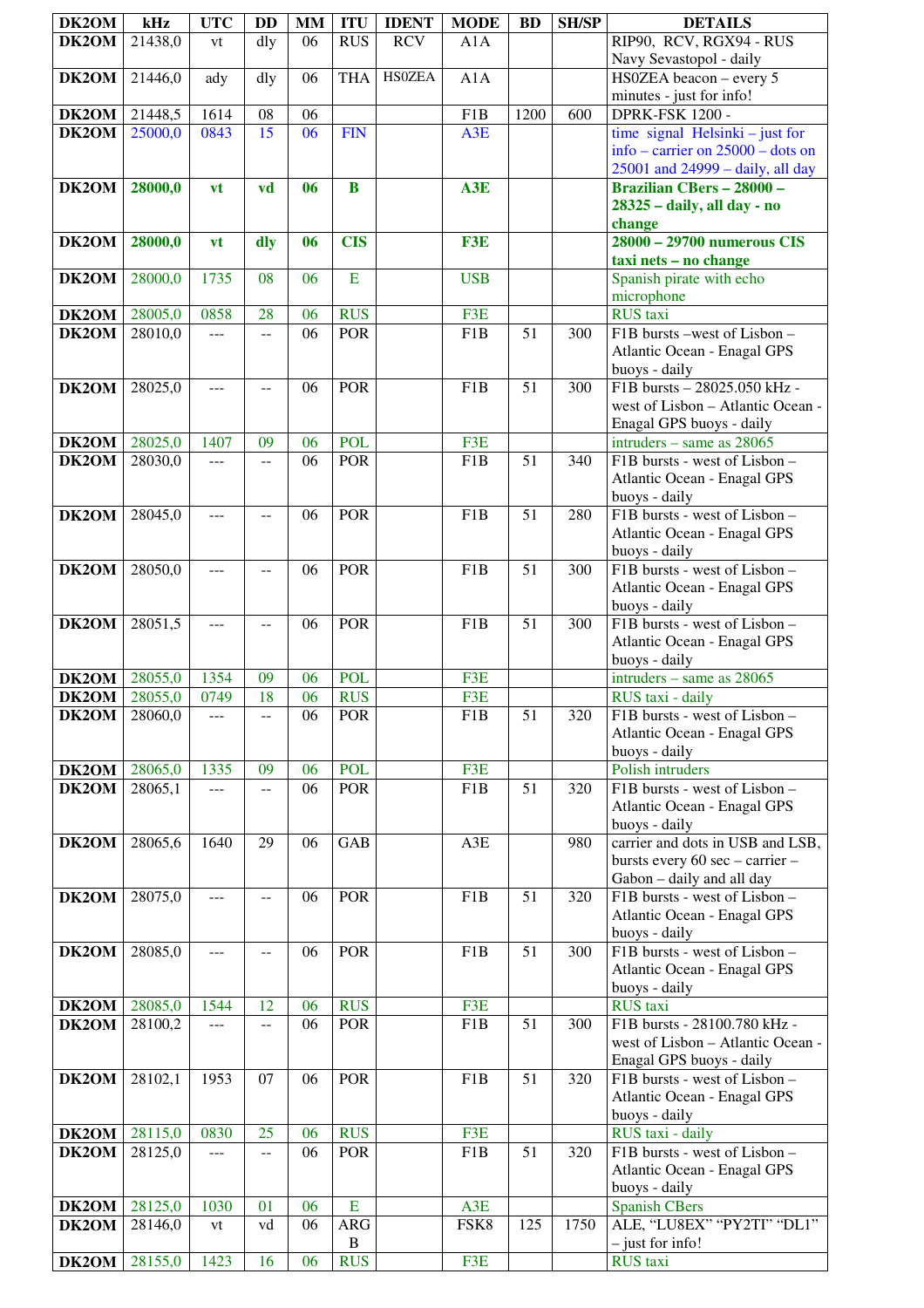| DK2OM         | kHz     | <b>UTC</b>     | <b>DD</b>      | <b>MM</b> | <b>ITU</b>     | <b>IDENT</b>        | <b>MODE</b>      | <b>BD</b>       | <b>SH/SP</b> | <b>DETAILS</b>                                            |
|---------------|---------|----------------|----------------|-----------|----------------|---------------------|------------------|-----------------|--------------|-----------------------------------------------------------|
| DK2OM         | 28175,0 | 1351           | 26             | 06        | <b>RUS</b>     |                     | F3E              |                 |              | RUS taxi - daily                                          |
| DK2OM         | 28200,0 | $\overline{a}$ | $\overline{a}$ | 06        | <b>POR</b>     |                     | F1B              | 51              | 330          | F1B bursts - west of Lisbon -                             |
|               |         |                |                |           |                |                     |                  |                 |              | Atlantic Ocean - Enagal GPS                               |
|               |         |                |                |           |                |                     |                  |                 |              | buoys - daily                                             |
| <b>DK2OM</b>  | 28215,0 | 0935           | 01             | 06        | <b>RUS</b>     |                     | F3E              |                 |              | RUS taxi - daily                                          |
| DK2OM         | 28224,4 | $\overline{a}$ | $- -$          | 06        | <b>GAB</b>     |                     | A3E              |                 |              | carrier and dots +/- 770 Hz -                             |
|               |         |                |                |           |                |                     |                  |                 |              | bursts every 60 sec - Gabon -                             |
|               |         |                |                |           |                |                     |                  |                 |              | daily and all day                                         |
| <b>DK2OM</b>  | 28235,0 | 1005           | 17             | 06        | <b>RUS</b>     |                     | F3E              |                 |              | RUS taxi - daily                                          |
| DK2OM         | 28249,5 | 1916           | 26             | 06        | <b>GAB</b>     |                     | A3E              |                 | 1380         | carrier and dots +/- 690 Hz -                             |
|               |         |                |                |           |                |                     |                  |                 |              | bursts every 60 sec - Gabon -<br>daily and all day        |
| DK2OM         | 28250,5 | ---            | $\overline{a}$ | 06        | <b>GAB</b>     |                     | A3E              |                 | 1060         | carrier and dots +/- 530 Hz -                             |
|               |         |                |                |           |                |                     |                  |                 |              | bursts every 60 sec - Gabon -                             |
|               |         |                |                |           |                |                     |                  |                 |              | daily and all day                                         |
| <b>DK2OM</b>  | 28265,0 | 0826           | 18             | 06        | <b>RUS</b>     |                     | F3E              |                 |              | <b>RUS</b> taxi                                           |
| <b>DK2OM</b>  | 28275,0 | 0828           | 15             | 06        | <b>RUS</b>     |                     | F3E              |                 |              | <b>RUS</b> taxi                                           |
| DK2OM         | 28275,1 | 1830           | 08             | 06        | AF             |                     | F1B              | $\overline{51}$ | 300          | F1B bursts - Atlantic Ocean -                             |
|               |         |                |                |           |                |                     |                  |                 |              | Enagal GPS buoys - daily                                  |
| DK2OM         | 28285,0 | 0737           | 18             | 06        | <b>RUS</b>     |                     | F3E              |                 |              | <b>RUS</b> taxi                                           |
| DK2OM         | 28312,5 | vt             | vd             | 06        | POR            | CT <sub>2</sub> IXQ | FSK8             | 125             | 1750         | ALE. "CT2IXQ" - just for info                             |
| DK2OM         | 28315,0 | $---$          | $\overline{a}$ | 06        | <b>POR</b>     |                     | F1B              | 51              | 320          | F1B bursts - west of Lisbon -                             |
|               |         |                |                |           |                |                     |                  |                 |              | Atlantic Ocean - Enagal GPS                               |
|               |         |                |                |           | <b>GAB</b>     |                     | A3E              |                 | 1060         | buoys - daily<br>carrier and dots +/- 530 Hz -            |
| DK2OM         | 28345,1 | ---            | $\overline{a}$ | 06        |                |                     |                  |                 |              | bursts every 60 sec - Gabon -                             |
|               |         |                |                |           |                |                     |                  |                 |              | daily and all day                                         |
| <b>DK2OM</b>  | 28435,0 | ----           | --             | 06        | ${\bf E}$      |                     | F1B              | 81.9            | 140          | Datawell-buoy "Waverider" -                               |
|               |         |                |                |           |                |                     |                  |                 |              | 28435.040 kHz - Costa del Sol -                           |
|               |         |                |                |           |                |                     |                  |                 |              | <b>Malaga</b>                                             |
| DK2OM         | 28459,8 | ----           | --             | 06        | <b>GAB</b>     |                     | A3E              |                 | 1060         | carrier and dots +/- 530 Hz -                             |
|               |         |                |                |           |                |                     |                  |                 |              | bursts every 60 sec - Gabon -                             |
|               |         |                |                |           |                |                     |                  |                 |              | daily and all day                                         |
| <b>DK2OM</b>  | 28459,9 | $\overline{a}$ | $-$            | 06        | <b>GAB</b>     |                     | A3E              |                 | 1060         | carrier and dots +/- 530 Hz -                             |
|               |         |                |                |           |                |                     |                  |                 |              | bursts every 60 sec - Gabon -                             |
| DK2OM 28499,8 |         |                |                | 06        | <b>MEa</b>     |                     | F1B              | 81.9            | 140          | daily and all day<br>Datawell-buoy "Waverider"            |
|               |         |                |                |           |                |                     |                  |                 |              | 28499.875 kHz - Persian Gulf                              |
| DK2OM         | 28701,1 | <u></u>        | $- -$          | 06        | <b>GAB</b>     |                     | A3E              |                 | 1056         | carrier and dots +/- 528 Hz -                             |
|               |         |                |                |           |                |                     |                  |                 |              | bursts every 60 sec - Gabon -                             |
|               |         |                |                |           |                |                     |                  |                 |              | daily and all day                                         |
| DK2OM         | 28751,2 | ---            | $-$            | 06        | <b>GAB</b>     |                     | A3E              |                 | 1080         | carrier and dots $+/- 540$ Hz -                           |
|               |         |                |                |           |                |                     |                  |                 |              | bursts every 60 sec - Gabon -                             |
|               |         |                |                |           |                |                     |                  |                 |              | daily and all day                                         |
| DK2OM         | 28845,5 | $ -$           | $-$            | 06        | <b>GAB</b>     |                     | $A3E$            |                 | 1060         | carrier and dots +/- 530 Hz -                             |
|               |         |                |                |           |                |                     |                  |                 |              | bursts every 60 sec - Gabon -                             |
| <b>DK2OM</b>  | 28901,1 | ---            |                | 06        | <b>GAB</b>     |                     | A3E              |                 | 1056         | daily and all day<br>carrier and dots +/- 528 Hz -        |
|               |         |                | $-$            |           |                |                     |                  |                 |              | bursts every 60 sec - Gabon -                             |
|               |         |                |                |           |                |                     |                  |                 |              | daily and all day                                         |
| DK2OM         | 28960,0 | 0830           | 01             | 06        | <b>IRN</b>     |                     | <b>FMOP</b>      |                 | 55k          | radar Iran - burst mode - 150 and                         |
|               |         |                |                |           |                |                     |                  |                 |              | 313 sps - daily                                           |
| DK2OM         | 29114,0 | $---$          | $- -$          | 06        | <b>RUS</b>     |                     | F1B              | 100             | 2000         | harmonic from 14557.0 kHz -                               |
|               |         |                |                |           |                |                     |                  |                 |              | Moscow                                                    |
| DK2OM         | 29249,9 | 1859           | 12             | 06        | ${\bf E}$      |                     | F1B              | 81.9            | 140          | Datawell-buoy "Waverider" -                               |
|               |         |                |                |           |                |                     |                  |                 |              | 29249.880 kHz - Spain                                     |
|               |         |                |                |           |                |                     |                  |                 |              | Fuerteventura - daily, all day                            |
| DK2OM         | 29375,0 | ---            | --             | 06        | $\overline{I}$ |                     | F1B              | 81.9            | 140          | Datawell-buoy "Waverider" -<br>29374.898 kHz - Gallipoli, |
|               |         |                |                |           |                |                     |                  |                 |              | South Italy - daily, all day                              |
| DK2OM         | 29387,5 | ---            | ۰.             | 06        | <b>IND</b>     |                     | F <sub>1</sub> B | 81.9            | 140          | Datawell-buoy "Waverider" -                               |
|               |         |                |                |           |                |                     |                  |                 |              | 29387.460 kHz - Indian NW                                 |
|               |         |                |                |           |                |                     |                  |                 |              | coast, close to Pakistan - daily,                         |
|               |         |                |                |           |                |                     |                  |                 |              | all day                                                   |
| DK2OM         | 29400,0 | ---            | --             | 06        | <b>USA</b>     |                     | F1B              | 81.9            | 140          | Datawell-buoy "Waverider" -                               |
|               |         |                |                |           |                |                     |                  |                 |              | 29400.070 kHz - USA north-                                |
|               |         |                |                |           |                |                     |                  |                 |              | east coast - NY daily, all day                            |
| <b>DK2OM</b>  | 29450,0 | 1859           | 12             | 06        | <b>MRC</b>     |                     | F1B              | 81.9            | 140          | Datawell-buoy "Waverider" -                               |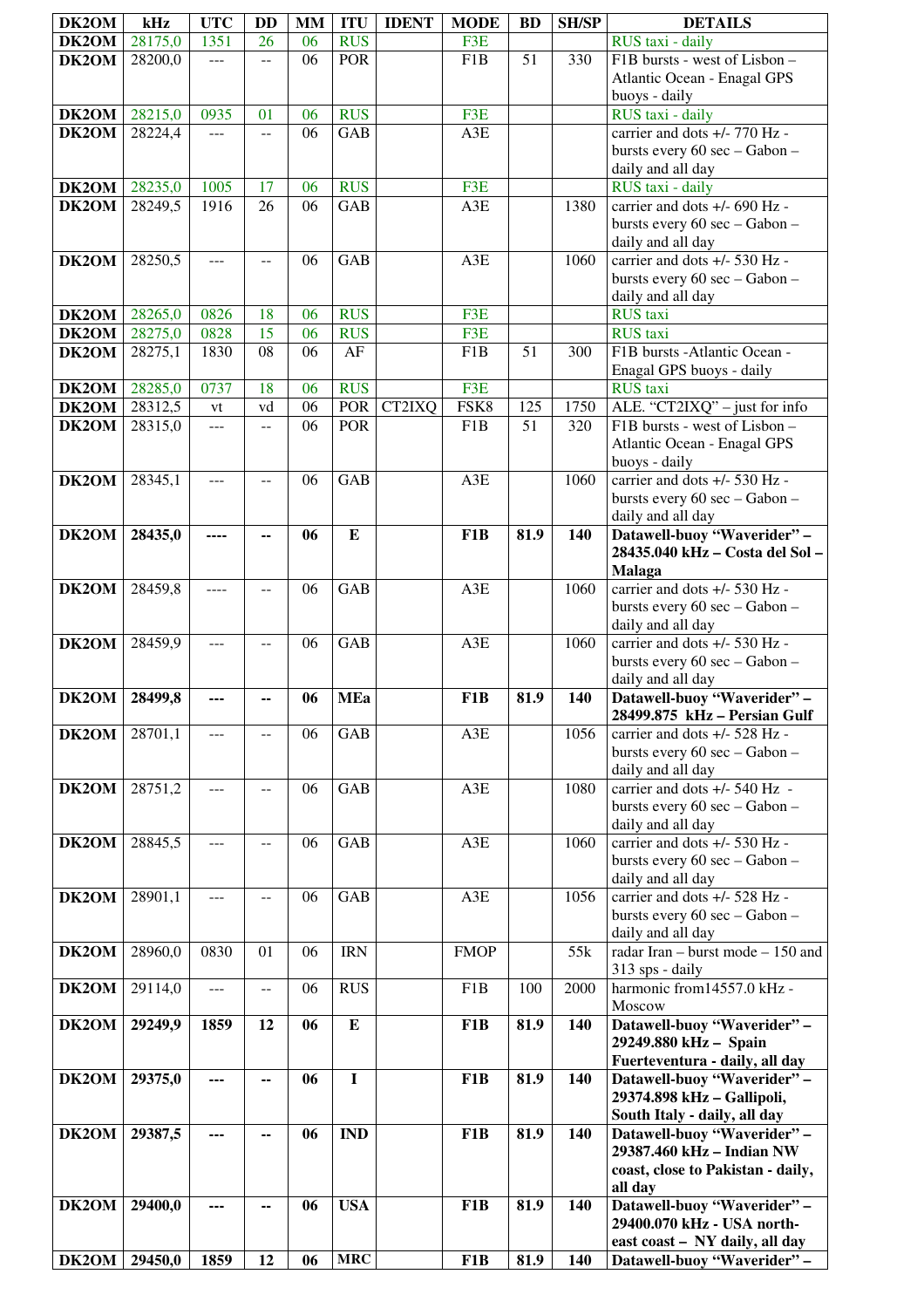| DK2OM | kHz     | UTC  | <b>DD</b> | MМ | <b>ITU</b> | <b>IDENT</b> | <b>MODE</b> | <b>BD</b> | <b>SH/SP</b> | <b>DETAILS</b>                 |
|-------|---------|------|-----------|----|------------|--------------|-------------|-----------|--------------|--------------------------------|
|       |         |      |           |    |            |              |             |           |              | 29449.895 kHz - area of El     |
|       |         |      |           |    |            |              |             |           |              | Aaiun – Morocco - daily, all   |
|       |         |      |           |    |            |              |             |           |              | day                            |
| DK2OM | 29500,0 | ---  | --        | 06 | G          |              | F1B         | 81.9      | 140          | Datawell-buoy "Waverider" -    |
|       |         |      |           |    |            |              |             |           |              | area of Gibraltar - daily, all |
|       |         |      |           |    |            |              |             |           |              | dav                            |
| DK2OM | 29525,0 | ---  | --        | 06 | <b>MRC</b> |              | F1B         | 81.9      | 140          | Datawell-buoy "Waverider" -    |
|       |         |      |           |    |            |              |             |           |              | 29524.990 kHz - Agadir -       |
|       |         |      |           |    |            |              |             |           |              | Morocco – daily, all day       |
| DK2OM | 29625.0 |      | --        | 06 | <b>USA</b> |              | F1B         | 81.9      | 140          | Datawell-buoy "Waverider" -    |
|       |         |      |           |    |            |              |             |           |              | 29625.024 kHz - USA north-     |
|       |         |      |           |    |            |              |             |           |              | east coast – daily, all day    |
| DK2OM | 29685.0 | 1702 | 29        | 06 |            |              | <b>VFT</b>  |           | 2300         | Italian MIL - Brescia          |
| DK2OM | 29699.5 | 1702 | 29        | 06 |            |              | <b>VFT</b>  |           | 1600         | Italian MIL - Brescia          |

## **IRTS – Ireland – EI3GYB (Michael)**

| <b>SOC</b>  | kHz     | <b>UTC</b> | <b>DD</b> | MM | <b>ITU</b>                        | <b>IDENT</b> | <b>MODE</b> | <b>DETAILS</b>                                                                         |
|-------------|---------|------------|-----------|----|-----------------------------------|--------------|-------------|----------------------------------------------------------------------------------------|
| <b>IRTS</b> | 3525.5  | 1915 to    | 15        | 06 | <b>IRL</b>                        |              | <b>USB</b>  | Group of Irish fishermen. Cork accent. Names:                                          |
|             |         | 1930       |           |    | or                                |              |             | Dessie, Mick and Arthur                                                                |
|             |         |            |           |    | MM                                |              |             |                                                                                        |
| <b>IRTS</b> | 3525.5  | 2030       | 17        | 06 | <b>IRL</b>                        |              | <b>USB</b>  | Irish fishermen. 2 male persons. One has a bad                                         |
|             |         |            |           |    | or                                |              |             | audio. Waterford accent. One is called Eric. "I'll                                     |
|             |         |            |           |    | <b>MM</b>                         |              |             | give you a shout in the morning!"                                                      |
| <b>IRTS</b> | 3535    | 0730 and   | 15        | 06 | <b>HOL</b>                        |              | <b>USB</b>  | Dutch fishermen, 2 male voices.                                                        |
|             |         | again      |           |    | or                                |              |             |                                                                                        |
|             |         | 0930 to    |           |    | <b>MM</b>                         |              |             |                                                                                        |
|             |         | 0940       |           |    |                                   |              |             |                                                                                        |
| <b>IRTS</b> | 3535    | 1845 to    | 22        | 06 | F or                              |              | <b>USB</b>  | 2 drunken male French fishermen. Very strong                                           |
|             |         | 1855       |           |    | <b>MM</b>                         |              |             | signals.                                                                               |
| <b>IRTS</b> | 3535    | 2220 to    | 27        | 06 | $\ensuremath{\mathrm{UK}}\xspace$ |              | <b>USB</b>  | Scottish fishermen, 2 male voices. Very loud.                                          |
|             |         | 2230       |           |    | or                                |              |             |                                                                                        |
|             |         |            |           |    | MM                                |              |             |                                                                                        |
| <b>IRTS</b> | 3535    | 2010       | 28        | 06 | $\ensuremath{\mathrm{UK}}\xspace$ |              | <b>USB</b>  | Scottish fishermen. 2 male voices. Discussing                                          |
|             |         |            |           |    | or                                |              |             | amount of fish caught. Big signal.                                                     |
|             |         |            |           |    | $\text{MM}{}$                     |              |             |                                                                                        |
| <b>IRTS</b> | 3545.5  | 1845       | 15        | 06 | E or                              |              | <b>USB</b>  | Spanish fishermen, 2 male voices, loud motor                                           |
|             | 3560    |            |           |    | $\mathop{\rm MM}$                 |              |             | noise. Very bad audio on one side.<br>Portuguese fishermen, 2 male voices. Very strong |
| <b>IRTS</b> |         | 1930       | 06        | 06 | POR                               |              | <b>USB</b>  |                                                                                        |
|             |         |            |           |    | or<br>MM                          |              |             | signals                                                                                |
| <b>IRTS</b> | 3560    | 2000       | 24        | 06 | POR                               |              | <b>USB</b>  | Portuguese fishermen, 2 male voices. Loud motor                                        |
|             |         |            |           |    | or                                |              |             | noise.                                                                                 |
|             |         |            |           |    | <b>MM</b>                         |              |             |                                                                                        |
| <b>IRTS</b> | 3566    | 0845       | 08        | 06 | <b>HOL</b>                        |              | <b>USB</b>  | Dutch fishermen, several male voices. Net.                                             |
|             |         |            |           |    | <b>or</b>                         |              |             |                                                                                        |
|             |         |            |           |    | MM                                |              |             |                                                                                        |
| <b>IRTS</b> | 3559.8  | 1530       | 21        | 06 | E or                              |              | <b>USB</b>  | 2 male Spanish fishermen. Both bad audio. One                                          |
|             |         |            |           |    | MM                                |              |             | of them called again at 1640z, but got no reply.                                       |
| <b>IRTS</b> | 3587    | 0630       | 07        | 06 | <b>HOL</b>                        |              | <b>USB</b>  | Dutch fishermen, 2 male voices                                                         |
|             |         |            |           |    | or                                |              |             |                                                                                        |
|             |         |            |           |    | MM                                |              |             |                                                                                        |
| <b>IRTS</b> | 3588,5  | 0415       | 07        | 06 | E or                              |              | <b>USB</b>  | Spanish fishermen, 2 male voices                                                       |
|             |         |            |           |    | MM                                |              |             |                                                                                        |
| <b>IRTS</b> | 3590    | 1845       | 07        | 06 | E or                              |              | <b>USB</b>  | Spanish fishermen, 2 male voices                                                       |
|             |         |            |           |    | MМ                                |              |             |                                                                                        |
| <b>IRTS</b> | 3630    | 0845 to    | 23        | 06 | F or                              |              | <b>USB</b>  | French fishermen. 3 male voices.                                                       |
|             |         | 0930       |           |    | MM                                |              |             |                                                                                        |
| <b>IRTS</b> | 7000    | 1630       | 23        | 06 | <b>RUS</b>                        |              | AM          | <b>Buzzer</b>                                                                          |
| <b>IRTS</b> | 7055    | 1920       | 24        | 06 |                                   |              | <b>LSB</b>  | Loud music Balkan style                                                                |
| <b>IRTS</b> | 7125    | 1335 to    | 21        | 06 |                                   |              | <b>DIGI</b> | Strong digital signal. Frequency unusable.                                             |
|             |         | 2345       |           |    |                                   |              |             |                                                                                        |
| <b>IRTS</b> | 10131.3 | 2045       | 13        | 06 |                                   |              | <b>USB</b>  | Arab voices, two males                                                                 |
| <b>IRTS</b> | 10150   | 2350       | 21        | 06 |                                   |              | <b>USB</b>  | 2 male persons in Arabic. On and off until                                             |
|             |         |            |           |    |                                   |              |             | 0200z.                                                                                 |
| <b>IRTS</b> | 14083   | 0615       | 03        | 06 |                                   |              |             | Strong radar signals from 14083 to 14113 kHz.                                          |
| <b>IRTS</b> | 14100   | 1650 to    | 16        | 06 | $\mathbf E$ or                    |              | <b>USB</b>  | Spanish fishermen, 2 male voices. Very strong                                          |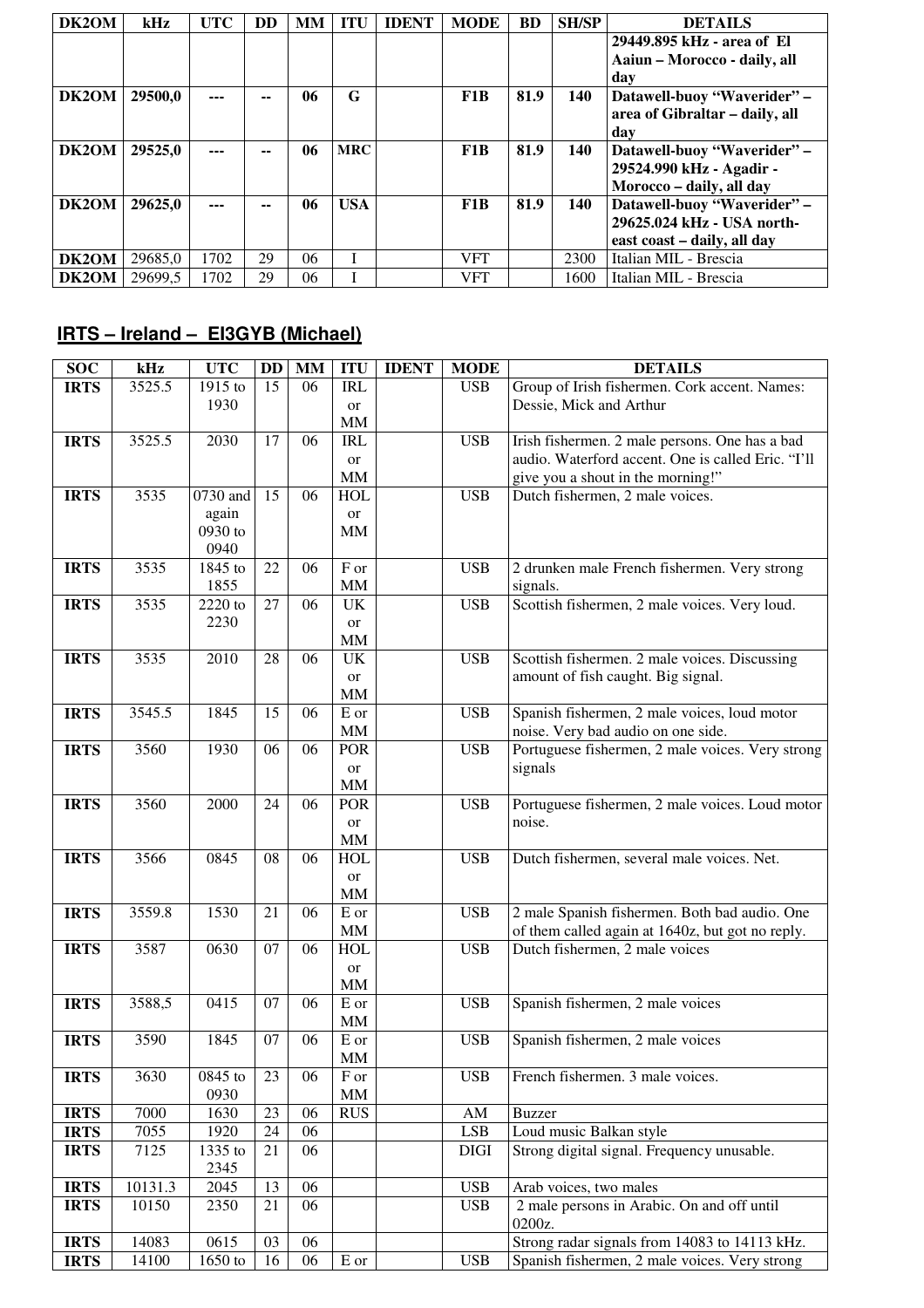| <b>SOC</b>  | kHz      | <b>UTC</b> | DD | <b>MM</b> | <b>ITU</b>     | <b>IDENT</b> | <b>MODE</b> | <b>DETAILS</b>                                    |
|-------------|----------|------------|----|-----------|----------------|--------------|-------------|---------------------------------------------------|
|             |          | 1745       |    |           | <b>MM</b>      |              |             | signals. One station has bad audio. Talking about |
|             |          |            |    |           |                |              |             | good areas to catch fish.                         |
| <b>IRTS</b> | 14192    | 1100       | 06 | 06        | <b>RUS</b>     |              | F1B         | RUS Navy Kaliningrad                              |
| <b>IRTS</b> | 14220    | 0840       | 23 | 06        |                |              | <b>DIGI</b> | Very strong digital signals. Most likely a North  |
|             |          |            |    |           |                |              |             | Korean embassy in West Africa.                    |
| <b>IRTS</b> | 14232    | 1325 to    | 29 | 06        |                |              | <b>DIGI</b> | Huge wideband digital signal, 59+++. Covering     |
|             |          | $1520$ and |    |           |                |              |             | everything.                                       |
|             |          | beyond     |    |           |                |              |             | Frequencies not usable anymore                    |
| <b>IRTS</b> | 14268    | 1335       | 28 | 06        |                |              |             | Radar, 14268 to 14285 kHz. Very strong,           |
|             |          |            |    |           |                |              |             | smothering everything.                            |
| <b>IRTS</b> | 18147    | 0845 to    | 22 | 06        |                |              | <b>DIGI</b> | Very strong digital signals. Probably from a      |
|             |          | 0915       |    |           |                |              |             | North Korean embassy in W. Africa.                |
| <b>IRTS</b> | 18147.5  | $0835$ to  | 28 | 06        |                |              | <b>DIGI</b> | Strong digital signals, probably a North Korean   |
|             |          | 0915       |    |           |                |              |             | embassy, West Africa                              |
| <b>IRTS</b> | 18222    | 2115       | 11 | 06        | E or           |              | <b>USB</b>  | Spanish fishermen, 2 male voices. Typical motor   |
|             |          |            |    |           | MM             |              |             | noise in the background. Very strong signals.     |
|             |          |            |    |           |                |              |             | Note: NOT HAM frequency, just for info to         |
|             |          |            |    |           |                |              |             | document Spanish fishermen's behaviour.           |
| <b>IRTS</b> | 28035    | 1355       | 14 | 06        | F/We           |              | AM          | French CBers. Several male voices. Loud motor     |
|             |          |            |    |           | stern          |              |             | noise. Probably lorry drivers mobile.             |
|             |          |            |    |           | EU             |              |             |                                                   |
| <b>IRTS</b> | 28115    | 1350       | 14 | 06        | <b>HOL</b>     |              | AM          | Dutch Cbers, 2 male persons. Talking about        |
|             |          |            |    |           |                |              |             | soccer. Roger beep audible all the time.          |
| <b>IRTS</b> | 28215    | 1400       | 14 | 06        | <b>HOL</b>     |              | AM          | Group of mobile CBers, about 6 males. Very        |
|             |          |            |    |           | /BEL           |              |             | strong signals.                                   |
| <b>IRTS</b> | 28315    | 1405       | 14 | 06        | $\mathbf F$    |              | AM          | 2 French CBers, male voices. Seem to be mobile.   |
| <b>IRTS</b> | 28424.50 | 1245       | 01 | 06        | $\overline{F}$ |              | <b>USB</b>  | French Cbers with roger beeps. 2 male persons.    |

## **KARS – Kuwait – 9K2RR (Faisal)**

#### **MRASZ – Hungary - HA7PL (Laci)**

| <b>SOC</b>   | kHz    | <b>UTC</b> | <b>DD</b>       | MM             | <b>ITU</b> | <b>IDENT</b> | <b>MODE</b>      | SH               | <b>DETAILS</b>                     |
|--------------|--------|------------|-----------------|----------------|------------|--------------|------------------|------------------|------------------------------------|
| <b>MRASZ</b> | 3514,5 | 1845       | 13              | 6              |            |              | A1A              |                  | "Voici le coetrs cw nr 1195"       |
| <b>MRASZ</b> | 3524,0 | 1901       | $\overline{c}$  | $\overline{6}$ |            |              | F1B              | 250              |                                    |
| <b>MRASZ</b> | 3547,5 | 1824       | 6               | 6              |            |              | A1A              |                  | "9913998366824"                    |
| <b>MRASZ</b> | 3548,0 | 1815       | 6               | 6              |            |              | A1A              |                  | "ZZT" "VMVMM LKVM                  |
|              |        |            |                 |                |            |              |                  |                  | VVMMVVV"                           |
| <b>MRASZ</b> | 3572,0 | 1901       | $\overline{2}$  | $\overline{6}$ |            |              | $\overline{F1B}$ | $\overline{250}$ |                                    |
| <b>MRASZ</b> | 3595,0 | 1747       | 24              | 6              |            |              | <b>USB</b>       |                  | russian women, hrd: 26             |
| <b>MRASZ</b> | 3599,0 | 1725       | 26              | 6              |            |              | A1A              |                  | "OLAA de NKA5 QTC K"               |
| <b>MRASZ</b> | 3600,0 | 1714       | 21              | 6              |            |              | ???              |                  | sharp cracks, also on 5393 kHz     |
| <b>MRASZ</b> | 3692,4 | 1911       | $\overline{2}$  | 6              |            |              | A1A              |                  | 5 letters, mixed with Cyrillic     |
|              |        |            |                 |                |            |              |                  |                  | characters                         |
| <b>MRASZ</b> | 3738,0 | 1904       | $\overline{2}$  | 6              |            |              | F <sub>1</sub> B | 250              |                                    |
| <b>MRASZ</b> | 3756,0 | 1904       | $\overline{2}$  | $\overline{6}$ |            |              | <b>USB</b>       |                  | russian women, 4 sign mixed        |
|              |        |            |                 |                |            |              |                  |                  | message                            |
| <b>MRASZ</b> | 3798,0 | 1909       | $\overline{2}$  | 6              |            |              | F <sub>1</sub> B | 200              |                                    |
| <b>MRASZ</b> | 7000,0 | 1853       | $\overline{2}$  | 6              |            |              | H3E              | 3,4k             | buzzer, hrd on: 6, 12, 21, 24, 26  |
| <b>MRASZ</b> | 7020,0 | 1858       | 3               | 6              |            |              | F1B              |                  |                                    |
| <b>MRASZ</b> | 7021,0 | 1308       | 24              | $\overline{6}$ |            |              | PSK <sub>2</sub> |                  | first rusian women in USB, then    |
|              |        |            |                 |                |            |              |                  |                  | AT3004D                            |
| <b>MRASZ</b> | 7027,5 | 1900       | $\overline{2}$  | 6              | <b>KAZ</b> | "V"          | A1A              |                  | "V" string, hrd: 3, 6, 12, 19, 21, |
|              |        |            |                 |                |            |              |                  |                  | 26, 28, 30                         |
| <b>MRASZ</b> | 7036,0 | 1823       | 28              | 6              |            |              | PSK <sub>2</sub> |                  | AT3004D                            |
| <b>MRASZ</b> | 7050,0 | 1853       | $\overline{2}$  | 6              |            |              | <b>LSB</b>       |                  | russian chaos as usually, hrd most |
|              |        |            |                 |                |            |              |                  |                  | of days                            |
| <b>MRASZ</b> | 7050,0 | 1829       | 21              | 6              |            |              | <b>LSB</b>       |                  | russian chaos: "Achtung Achtung    |
|              |        |            |                 |                |            |              |                  |                  | Achtung"                           |
| <b>MRASZ</b> | 7055,0 | 1923       | $\overline{2}$  | 6              |            |              | <b>LSB</b>       |                  | russian chaos as usually, hed      |
|              |        |            |                 |                |            |              |                  |                  | most of days                       |
| <b>MRASZ</b> | 7120,0 | 1859       | $\overline{2}$  | 6              | SOM        |              | A3E              |                  | Radio Harg. hrd: 6, 12, 13, 19,    |
|              |        |            |                 |                |            |              |                  |                  | 21, 24                             |
| <b>MRASZ</b> | 7124,0 | 1807       | $\overline{21}$ | $\overline{6}$ |            |              | PSK <sub>2</sub> |                  | AT3004D                            |
| <b>MRASZ</b> | 7181,6 | 1749       | 24              | $\overline{6}$ |            |              | N0N              |                  |                                    |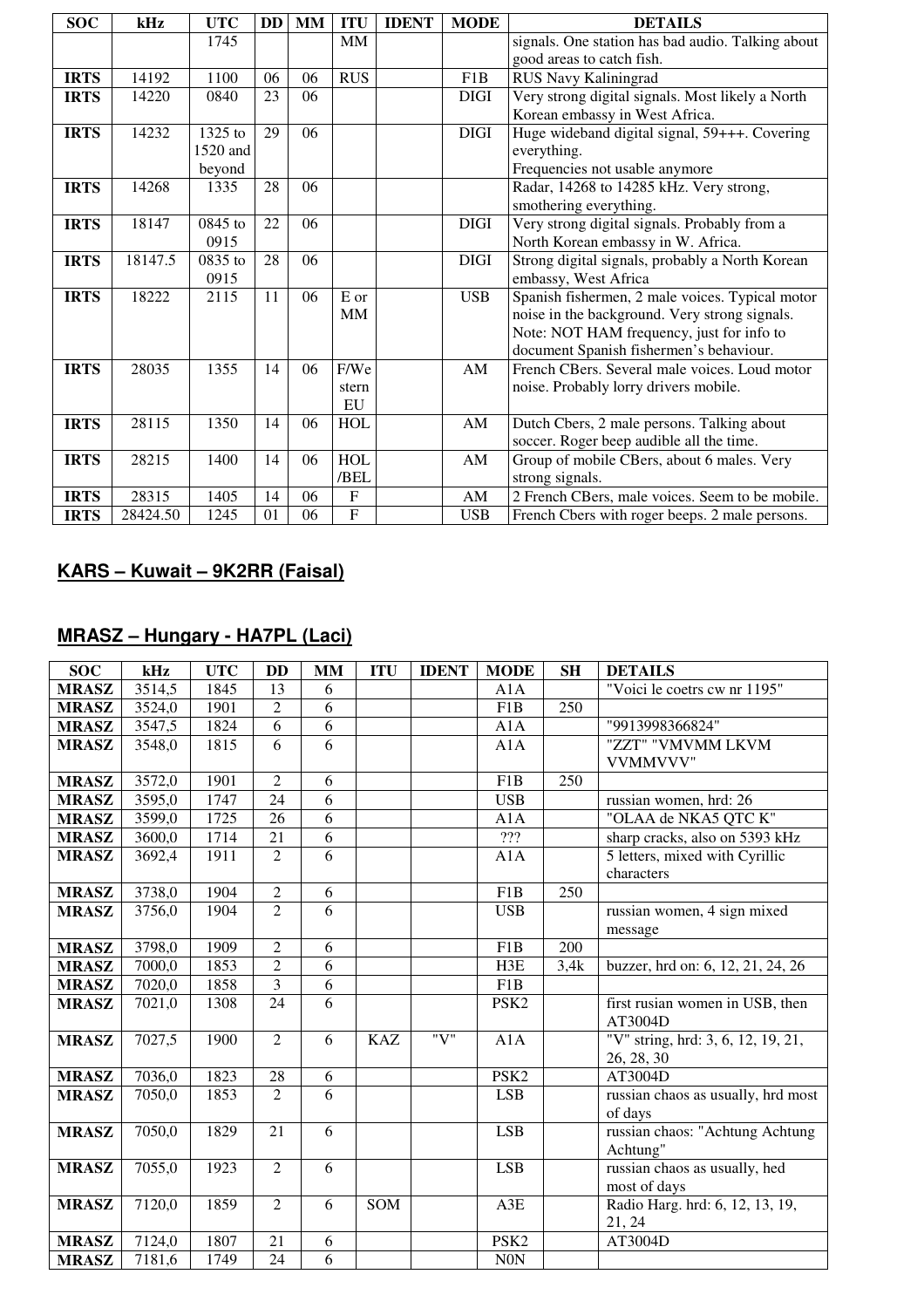| <b>SOC</b>   | kHz     | <b>UTC</b> | <b>DD</b>      | MM | <b>ITU</b> | <b>IDENT</b> | <b>MODE</b>      | <b>SH</b> | <b>DETAILS</b>                 |
|--------------|---------|------------|----------------|----|------------|--------------|------------------|-----------|--------------------------------|
| <b>MRASZ</b> | 7205,0  | 1923       | 2              | 6  |            |              | A3E              |           | splatters dwn 5 kHz            |
| <b>MRASZ</b> | 10102,5 | 1319       | 26             | 6  |            |              | N <sub>0</sub> N |           |                                |
| <b>MRASZ</b> | 10107,0 | 1157       | 17             | 6  |            |              | F1B              | 200       |                                |
| <b>MRASZ</b> | 10107,8 | 1318       | 26             | 6  |            |              | <b>N0N</b>       |           |                                |
| <b>MRASZ</b> | 10118,0 | 1858       | $\overline{c}$ | 6  |            |              | F1B              | 250       |                                |
| <b>MRASZ</b> | 10127,0 | 1858       | $\overline{2}$ | 6  |            |              | <b>OTHR</b>      |           |                                |
| <b>MRASZ</b> | 10130,0 | 1142       | 17             | 6  |            |              | F1B              | 200       |                                |
| <b>MRASZ</b> | 14000,5 | 1755       | 24             | 6  |            |              | N <sub>0</sub> N |           |                                |
| <b>MRASZ</b> | 14192,0 | 1931       | 2              | 6  |            |              | F1B              | 500       | hrd: 26, 28                    |
| <b>MRASZ</b> | 14192,0 | 1120       | 9              | 6  |            |              | F1B              | 500       | together 500 Hz and 200 Hz     |
|              |         |            |                |    |            |              |                  |           | transmitters                   |
| <b>MRASZ</b> | 14192,0 | 1120       | 9              | 6  |            |              | F1B              | 200       | together 500 Hz and 200 Hz     |
|              |         |            |                |    |            |              |                  |           | transmitters                   |
| <b>MRASZ</b> | 14192,0 | 1710       | 10             | 6  |            |              | F1B              | 500       | together 500 Hz and 200 Hz     |
|              |         |            |                |    |            |              |                  |           | transmitters                   |
| <b>MRASZ</b> | 14265,0 | 1512       | 9              | 6  |            |              | <b>OTHR</b>      |           |                                |
| <b>MRASZ</b> | 14285,0 | 1646       | 12             | 6  |            |              | <b>OTHR</b>      |           |                                |
| <b>MRASZ</b> | 14295,0 | 1542       | 9              | 6  |            |              | <b>OTHR</b>      |           | 14240-14350 kHz                |
| <b>MRASZ</b> | 14295,0 | 1323       | 26             | 6  | TJK        |              | A3E              |           | Radio Tajik, 3rd. harmonic     |
| <b>MRASZ</b> | 14349,9 | 1927       | $\overline{2}$ | 6  |            |              | A1A              |           | dotter, hrd: 6                 |
| <b>MRASZ</b> | 18069,0 | 1635       | 12             | 6  |            |              | A1A              |           | dotter, deliberate disturbance |
| <b>MRASZ</b> | 21010,0 | 1804       | 6              | 6  |            |              | A3E              |           | ui. BC                         |
| <b>MRASZ</b> | 21060,0 | 1804       | 6              | 6  |            |              | A3E              |           | ui. BC                         |
| <b>MRASZ</b> | 21100,0 | 1804       | 6              | 6  |            |              | A3E              |           | ui. BC                         |
| <b>MRASZ</b> | 21140,0 | 1804       | 6              | 6  |            |              | A3E              |           | ui. BC                         |

## **OEVSV – Austria – OE3GSA (Gerd)**

## **PZK – Poland – SP9BRP (Jan)**

| <b>SOC</b> | kHz    | <b>UTC</b> | <b>DD</b>      | <b>MM</b> | <b>ITU</b> | <b>IDENT</b>                         | <b>MODE</b>                           | <b>BD</b>                 | <b>SH</b> | <b>DETAILS</b>                                                                                                                                                        |
|------------|--------|------------|----------------|-----------|------------|--------------------------------------|---------------------------------------|---------------------------|-----------|-----------------------------------------------------------------------------------------------------------------------------------------------------------------------|
| <b>REF</b> | 3509,5 | 0319       | 09             | 06        | <b>RUS</b> | <b>RMCW</b>                          | <b>CW</b>                             |                           |           | RMCW working RCV (comms<br>checks and messages) in Duplex                                                                                                             |
| <b>REF</b> | 3519,5 | 1830       | 01             | 06        | <b>RUS</b> | Russian<br>Navy                      | F <sub>1</sub> B                      | 50                        | 200       | Encrypted messages – traffic to<br>nuclear forces                                                                                                                     |
| <b>REF</b> | 3524,0 | 0234       | 01             | 06        | <b>RUS</b> | Russian<br>Military                  | F1B                                   | 75                        | 250       | Encrypted messages – Frequency<br>enabled for traffic in QYT9 Mode:<br>also exchanges informations in<br>telegraphy mode                                              |
| <b>REF</b> | 3531,0 | 0309       | 21             | 06        | <b>RUS</b> | Russian<br>Diplomati<br>$\mathbf c$  | <b>CW</b>                             |                           |           | Network 'peer to peer" : Calling and<br>comms check in telegraphy mode.                                                                                               |
| <b>REF</b> | 3531,0 | 0309       | 21             | 06        | <b>RUS</b> | Russian<br>Diplomati<br>$\mathbf{C}$ | F1B                                   | 50                        | 500       | Preamble type: 198 156 21 1750<br>Text : groups 5 letters and/or 5<br>figures (no cylrillics letters)<br>Note the separators after 50 groups :<br>$= 50 = 100 = 150 $ |
| <b>REF</b> | 3537,0 | 0325       | 0 <sup>9</sup> | 06        | <b>RUS</b> | Russian<br>Navy                      | CIS-<br>12/AT3<br>004D/U<br><b>SB</b> | 120<br>per<br>chann<br>el | 2700      | Encrypted messages – Traffic in<br>QYT4 Mode - and in USB Mode:<br>ATICVA (is the USB callsign from<br><b>RAL36)</b>                                                  |
| <b>REF</b> | 3547,5 | 0340       | 09             | 06        | Rus        | Russian<br>Air<br>Defense            | CW                                    |                           |           | Tracking: 9958998368340<br>9959993368640 9958998345344<br>9959993343844                                                                                               |
| <b>REF</b> | 3562,0 | 0418       | 28             | 06        | <b>RUS</b> | <b>OENZ</b>                          | <b>CW</b>                             |                           |           | <b>OENZ</b> Working 3 outstations (only<br>calling) in simplex                                                                                                        |

## **REF 1 – France – F5MIU (Francis) F5JBR (Andre)**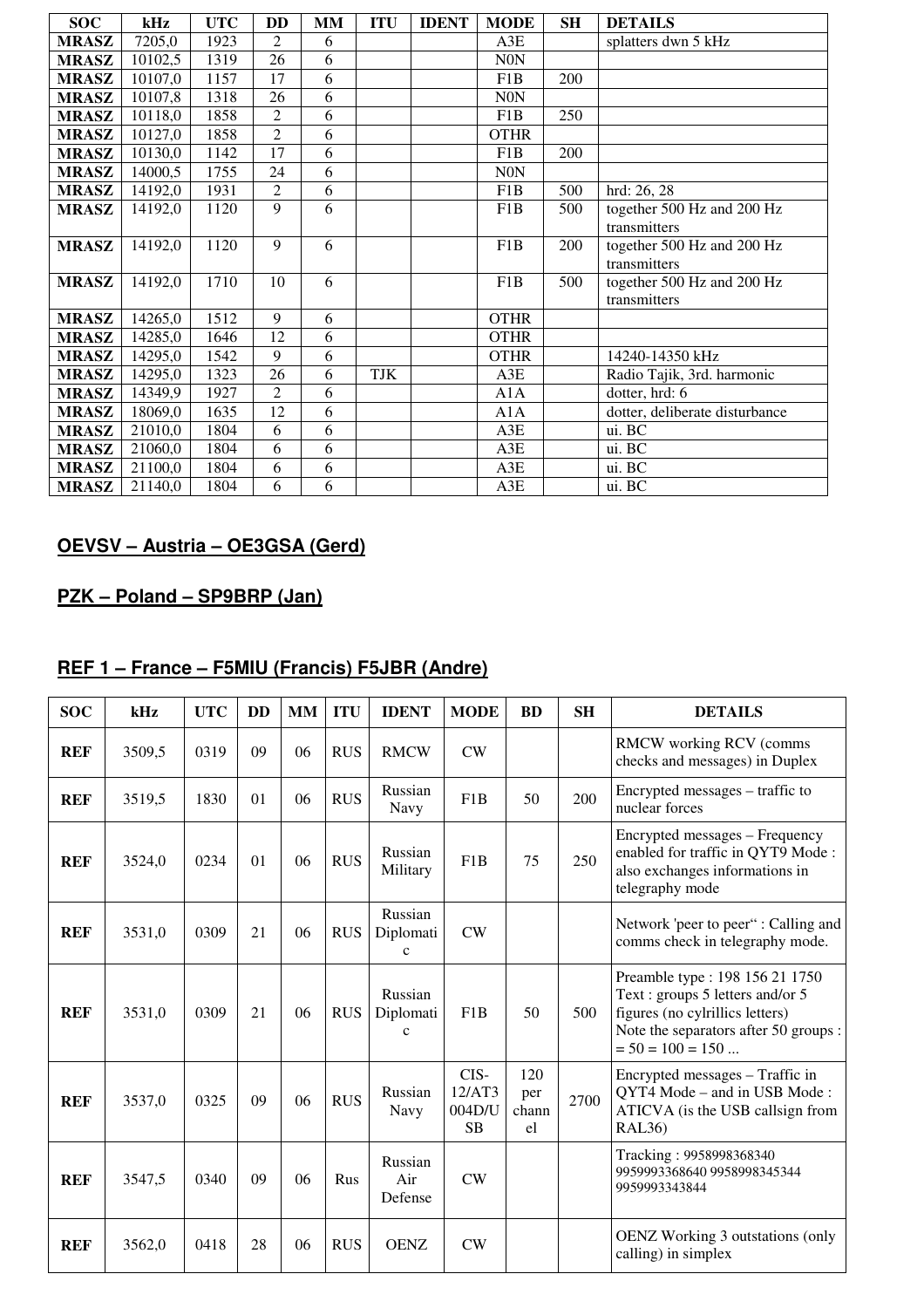| <b>SOC</b> | kHz    | <b>UTC</b> | <b>DD</b> | <b>MM</b> | <b>ITU</b> | <b>IDENT</b>              | <b>MODE</b>                    | <b>BD</b>                 | <b>SH</b> | <b>DETAILS</b>                                                                                                                                                                                                 |
|------------|--------|------------|-----------|-----------|------------|---------------------------|--------------------------------|---------------------------|-----------|----------------------------------------------------------------------------------------------------------------------------------------------------------------------------------------------------------------|
| <b>REF</b> | 3568,0 | 1824       | 01        | 06        | <b>RUS</b> | Russian<br>Navy           | F1B                            | 75                        | 200       | Encrypted messages – traffic in<br>QYT9 Mode                                                                                                                                                                   |
| <b>REF</b> | 3572,0 | 1815       | 01        | 06        | <b>RUS</b> | Russian<br>Military       | F1B                            | 75                        | 250       | Encrypted messages – Frequency<br>enabled for traffic in QYT9 Mode                                                                                                                                             |
| <b>REF</b> | 3578,0 | 1815       | 01        | 06        | <b>RUS</b> | Russian<br>Navy           | F1B                            | 75                        | 200       | Encrypted messages – traffic in<br>QYT9 Mode                                                                                                                                                                   |
| <b>REF</b> | 3584,0 | 0801       | 01        | 06        | <b>RUS</b> | Russian<br>Military       | CW                             |                           |           | Response 8 outstations : For<br>information the frequencies NET<br>station are 3844 and 5892 kHz                                                                                                               |
| <b>REF</b> | 3586,0 | 1717       | 13        | 06        | <b>RUS</b> | Russian<br>Military       | CIS-<br>12/AT3<br>004D/U<br>SB | 120<br>per<br>chann<br>el | 2700      | Encrypted messages - Traffic in<br>QYT4 Mode                                                                                                                                                                   |
| <b>REF</b> | 3595,0 | 0525       | 22        | 06        | <b>RUS</b> | Russian<br>Air<br>Defense | <b>USB</b>                     |                           |           | Tracking in Russian Voice                                                                                                                                                                                      |
| <b>REF</b> | 3608,0 | 0245       | 01        | 06        | <b>RUS</b> | Russian<br>Navy           | F1B                            | 50                        | 200       | Encrypted messages – traffic to<br>nuclear forces                                                                                                                                                              |
| <b>REF</b> | 3608,0 | 0341       | 08        | 06        | <b>RUS</b> | Russian<br>Navy           | F1B                            | 50                        | 200       | Encrypted messages – traffic to<br>nuclear forces                                                                                                                                                              |
| <b>REF</b> | 3608,0 | 0345       | 09        | 06        | <b>RUS</b> | Russian<br>Navy           | F1B                            | 50                        | 200       | Encrypted messages – traffic to<br>nuclear forces                                                                                                                                                              |
| <b>REF</b> | 3608,0 | 0448       | 14        | 06        | <b>RUS</b> | Russian<br>Navy           | F1B                            | 50                        | 200       | Encrypted messages – traffic to<br>nuclear forces                                                                                                                                                              |
| <b>REF</b> | 3608,0 | 0534       | 22        | 06        | <b>RUS</b> | Russian<br>Navy           | F1B                            | 50                        | 200       | Encrypted messages – traffic to<br>nuclear forces                                                                                                                                                              |
| <b>REF</b> | 3642,0 | 2020       | 13        | 06        | <b>CHN</b> | 3A7D                      | CW                             |                           |           | loop - DKG6 de 3A7D<br>Chinese military                                                                                                                                                                        |
| <b>REF</b> | 3649,0 | 1838       | 12        | 06        | <b>RUS</b> | APH7                      | <b>CW</b>                      |                           |           | APH7 working outstations (comms<br>checks :use QSA and QRK) in<br>Diplex                                                                                                                                       |
| <b>REF</b> | 3683,0 | 1712       | 10        | 06        | <b>RUS</b> | RJD99                     | <b>CW</b>                      |                           |           | RJD99 working X1SU (comms<br>checks and QTC) in Sx                                                                                                                                                             |
| <b>REF</b> | 3683,0 | 0611       | 11        | 06        | <b>RUS</b> | RJD99                     | CW                             |                           |           | RJD99 working FQAN RIP93<br>X1SU (comms checks and QTC) in<br><b>Sx</b>                                                                                                                                        |
| <b>REF</b> | 3683,0 | 0500       | 12        | 06        | <b>RUS</b> | RJD99                     | CW                             |                           |           | RJD99 working FQAN RIP93<br>X1SU (comms checks and QTC) in<br>$S_{X}$                                                                                                                                          |
| <b>REF</b> | 3687,0 | 1801       | 11        | 06        | <b>RUS</b> | 7JA3                      | CW                             |                           |           | 7JA3 working outstations (comms<br>checks and Z codes) in Simplex                                                                                                                                              |
| <b>REF</b> | 3690,0 | 1401       | 11        | 06        | <b>RUS</b> | 26F8                      | CW                             |                           |           | 26F8 send QTCs in Broadcast                                                                                                                                                                                    |
| <b>REF</b> | 3692,5 | 1708       | 14        | 06        | <b>RUS</b> | Russian<br>Military       | CW                             |                           |           | Responses 3 outstations : in comms<br>checks with the NCW DYS2                                                                                                                                                 |
| <b>REF</b> | 3703,0 | 1622       | 19        | 06        | <b>RUS</b> | <b>KNEB</b>               | <b>CW</b>                      |                           |           | KNEB worked 11 outstations ni<br>Duplex : comms checks, messages<br>and Z codes for trafic in numeric<br>mode – For information :<br>outstations on 4638 kHz and same<br>transmission for NET on 4213.5<br>kHz |
| <b>REF</b> | 3709,0 | 1749       | 23        | 06        | <b>RUS</b> | A2N7                      | <b>CW</b>                      |                           |           | A2N7 working 5 outstations in<br>Simplex (comms checks): This<br>network also uses the Cyrillic<br>letters $(\hat{A} \hat{O} \hat{U} \hat{E} Ch)$ in callsigns<br>and daily callsigns                          |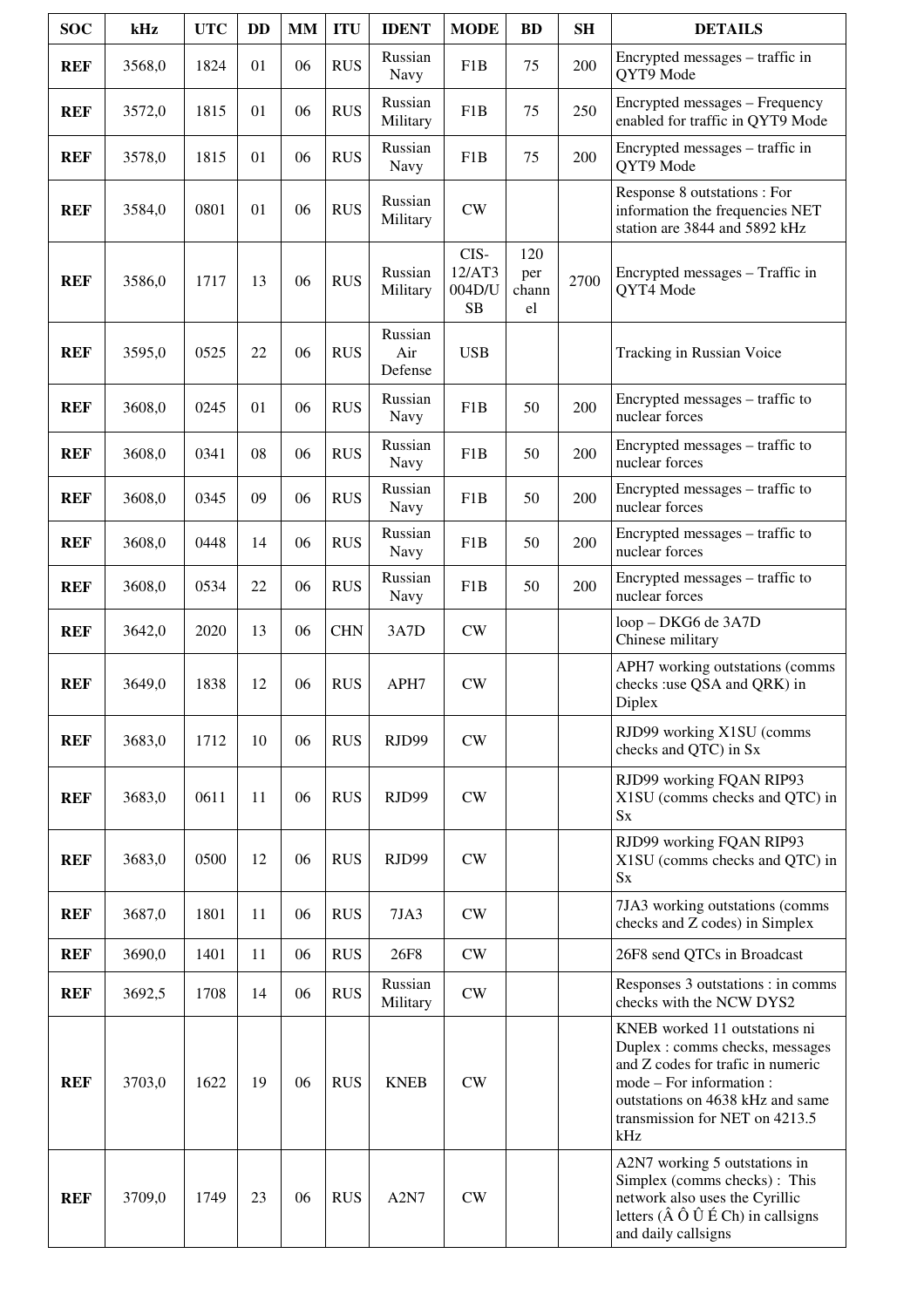| <b>SOC</b> | kHz    | <b>UTC</b> | <b>DD</b> | <b>MM</b> | <b>ITU</b> | <b>IDENT</b>        | <b>MODE</b>                           | <b>BD</b>                 | <b>SH</b> | <b>DETAILS</b>                                                                                                                                                                                                                      |
|------------|--------|------------|-----------|-----------|------------|---------------------|---------------------------------------|---------------------------|-----------|-------------------------------------------------------------------------------------------------------------------------------------------------------------------------------------------------------------------------------------|
| <b>REF</b> | 3712,5 | 0523       | 30        | 06        | <b>FRA</b> | <b>FAV22</b>        | CW                                    |                           |           | Send Training messages with<br><b>GROUPS 5 LETTERS, GROUPS 5</b><br>FIGURES and PUNCTUATION                                                                                                                                         |
| <b>REF</b> | 3714,0 | 1824       | 09        | 06        | <b>RUS</b> | <b>RMP</b>          | CW                                    |                           |           | RMP send QTCs (SML) for REO<br>and outtations                                                                                                                                                                                       |
| <b>REF</b> | 3714,0 | 1753       | 23        | 06        | <b>RUS</b> | <b>RMP</b>          | <b>CW</b>                             |                           |           | RMP send QTCs (SML) for REO<br>and outtations                                                                                                                                                                                       |
| <b>REF</b> | 3714,0 | 1703       | 29        | 06        | <b>RUS</b> | <b>RMP</b>          | <b>CW</b>                             |                           |           | RMP send QTCs (SML) for REO<br>and outtations                                                                                                                                                                                       |
| <b>REF</b> | 3740,0 | 0521       | 10        | 06        | <b>RUS</b> | Russian<br>Military | F1B                                   | 100                       | 500       | Encrypted messages                                                                                                                                                                                                                  |
| <b>REF</b> | 3740,0 | 0532       | 14        | 06        | <b>RUS</b> | Russian<br>Military | F1B                                   | 100                       | 500       | Encrypted messages                                                                                                                                                                                                                  |
| <b>REF</b> | 3740,0 | 0537       | 22        | 06        | <b>RUS</b> | Russian<br>Military | F1B                                   | 100                       | 500       | Encrypted messages                                                                                                                                                                                                                  |
| <b>REF</b> | 3741,5 | 0230       | 13        | 06        | <b>RUS</b> | <b>GMTL</b>         | <b>CW</b>                             |                           |           | GMTL working 7 outstations in<br>Duplex : This network also uses the<br>Cyrillic letters (Â Ô Û É Ch) in<br>callsigns                                                                                                               |
| <b>REF</b> | 3765,0 | 0535       | 22        | 06        | <b>RUS</b> | Russian<br>Military | CIS-<br>12/AT3<br>004D/U<br>SB        | 120<br>per<br>chann<br>el | 2700      | Encrypted messages – Traffic in<br>QYT4 Mode                                                                                                                                                                                        |
| <b>REF</b> | 3765,0 | 0525       | 29        | 06        | <b>RUS</b> | RHN66               | <b>CW</b>                             |                           |           | RFN66 worked RJC66 in Simplex :<br>Frequency activated for Traffic in<br>QRR3 mode: QRR3 mode is<br>automatic telegraphy - RFN66 and<br>RJC66 sens "SK" at 0530UTC                                                                  |
| <b>REF</b> | 3771,5 | 1731       | 23        | 06        | <b>RUS</b> | RJD99               | <b>CW</b>                             |                           |           | RJD99 worked RJE75 in duplex<br>(Send trafic in QRR3 Mode: QRR3<br>is automatic telegraphy)                                                                                                                                         |
| <b>REF</b> | 3772,0 | 0435       | 16        | 06        | <b>RUS</b> | Russian<br>Navy     | F1B                                   | 50                        | 200       | Encrypted messages – traffic to<br>nuclear forces                                                                                                                                                                                   |
| <b>REF</b> | 3775,0 | 1722       | 13        | 06        | <b>RUS</b> | <b>BKRV</b>         | CW                                    |                           |           | BKRV Wkg 4 outstations (comms<br>checks and QTCs:A AAAA - This<br>network also uses the Cyrillic<br>letters ( $\hat{A} \hat{O} \hat{U} \hat{E}$ Ch) in callsigns)<br>in Duplex - For information : same<br>transmission on 3242 kHz |
| <b>REF</b> | 7008,0 | 0238       | 23        | 06        | <b>RUS</b> | Russian<br>Military | F1B                                   | 75                        | 250       | Encrypted messages - Frequency<br>enabled for traffic in QYT9 Mode                                                                                                                                                                  |
| <b>REF</b> | 7016,0 | 0527       | 01        | 06        | <b>RUS</b> | Russian<br>Military | F1B                                   | 75                        | 250       | Encrypted messages - Frequency<br>enabled for traffic in QYT9 Mode                                                                                                                                                                  |
| <b>REF</b> | 7020,0 | 1757       | 04        | 06        | <b>RUS</b> | Russian<br>Military | F1B                                   | 75                        | 250       | Encrypted messages - Frequency<br>enabled for traffic in QYT9 Mode                                                                                                                                                                  |
| <b>REF</b> | 7117,0 | 1719       | 04        | 06        | <b>RUS</b> | Russian<br>Military | CIS-<br>12/AT3<br>004D/U<br><b>SB</b> | 120<br>per<br>chann<br>el | 2700      | Encrypted messages – Traffic in<br>QYT4 Mode                                                                                                                                                                                        |
| <b>REF</b> | 7125,0 | 0233       | 21        | 06        | <b>RUS</b> | Russian<br>Military | CIS-<br>12/AT3<br>004D/U<br>SB        | 120<br>per<br>chann<br>el | 2700      | Encrypted messages – Traffic in<br>QYT4 Mode                                                                                                                                                                                        |
| <b>REF</b> | 7162,0 | 0540       | 22        | 06        | <b>RUS</b> | Russian<br>Military | CIS-<br>12/AT3<br>004D/U<br><b>SB</b> | 120<br>per<br>chann<br>el | 2700      | Encrypted messages - Traffic in<br>QYT4 Mode                                                                                                                                                                                        |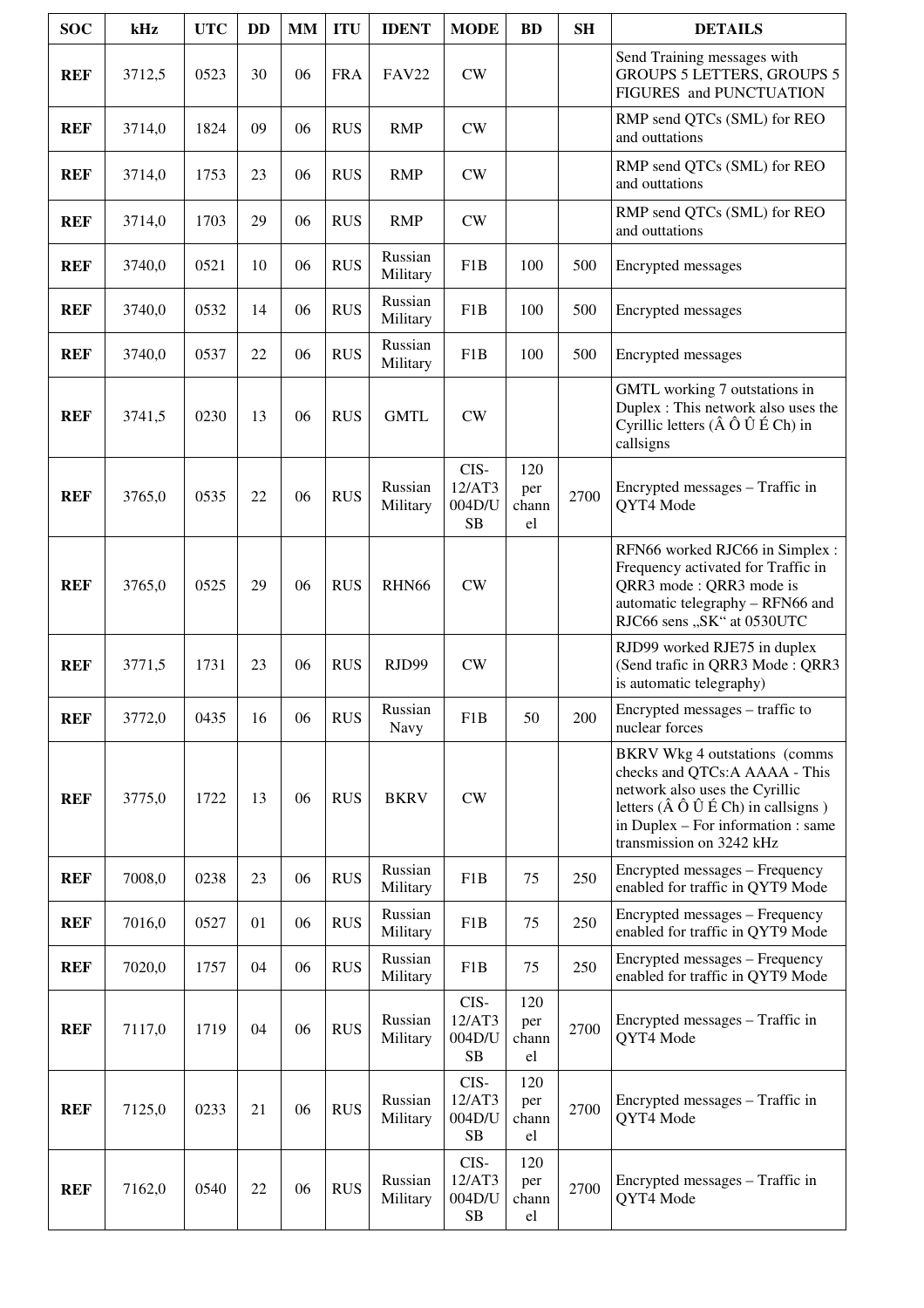| <b>SOC</b> | kHz     | <b>UTC</b> | <b>DD</b> | <b>MM</b> | <b>ITU</b> | <b>IDENT</b>        | <b>MODE</b>                    | <b>BD</b>                 | SH   | <b>DETAILS</b>                                                                                                                                                                                                                                                                           |
|------------|---------|------------|-----------|-----------|------------|---------------------|--------------------------------|---------------------------|------|------------------------------------------------------------------------------------------------------------------------------------------------------------------------------------------------------------------------------------------------------------------------------------------|
| <b>REF</b> | 7177,0  | 2156       | 13        | 06        | <b>RUS</b> | <b>RCV</b>          | CIS-<br>12/AT3<br>004D/U<br>SB | 120<br>per<br>chann<br>el | 2700 | Encrypted messages - Traffic in<br>QYT4 Mode: For information -<br>Frequency activated RLD69: RCV<br>de RLD69 QYT4 QSX 7177 and<br>RCV send OK QWH 7177                                                                                                                                  |
| <b>REF</b> | 10118,0 | 0530       | 02        | 06        | <b>RUS</b> | Russian<br>Military | F1B                            | 75                        | 250  | Encrypted messages - Frequency<br>enabled for traffic in QYT9 Mode                                                                                                                                                                                                                       |
| <b>REF</b> | 14108,0 | 0644       | 20        | 06        | <b>RUS</b> | <b>JHDH</b>         | <b>CW</b>                      |                           |      | JHSH worked 6 outstations ni<br>Duplex: comms checks, messages<br>and Z codes for trafic in numeric<br>mode – For information :<br>outstations on 13096 and same<br>transmission for NET on 13868<br>kHz                                                                                 |
| <b>REF</b> | 14108,0 | 0544       | 22        | 06        | <b>RUS</b> | 8EOM                | <b>CW</b>                      |                           |      | 8EOM worked 6 outstations ni<br>Duplex: comms checks, messages<br>and Z codes for trafic in numeric<br>mode – For information :<br>outstations on 13096 and same<br>transmission for NET on 16868<br>kHz - callsigns used from June 21<br>to 30 - new series of callsigns from<br>1 July |
| <b>REF</b> | 14116,0 | 0941       | 17        | 06        | <b>RUS</b> | Russian<br>Navy     | F1B                            | 50                        | 250  | Encrypted messages - naval traffic;<br>HQ to fleet units                                                                                                                                                                                                                                 |
| <b>REF</b> | 14192,0 | 0825       | 04        | 06        | <b>RUS</b> | Russian<br>Navy     | F1B                            | 50                        | 500  | Encrypted messages                                                                                                                                                                                                                                                                       |
| <b>REF</b> | 14240,0 | 1214       | 10        | 06        | <b>RUS</b> | Russian<br>Military | CIS-<br>12/AT3<br>004D/U<br>SB | 120<br>per<br>chann<br>el | 2700 | Encrypted messages - Traffic in<br>QYT4 Mode                                                                                                                                                                                                                                             |
| <b>REF</b> | 14292,0 | 0706       | 21        | 06        | <b>RUS</b> | GW7S                | CW                             |                           |      | GW7S working 2 soutstations<br>(Y2N3 and LW1L) in Duplex:<br>comms checks - For information<br>the QSX is on 14682 kHz                                                                                                                                                                   |
| <b>REF</b> | 14292,0 | 1212       | 24        | 06        | <b>RUS</b> | GW7S                | <b>CW</b>                      |                           |      | GW7S working 2 soutstations<br>(Y2N3 and LW1L) in Duplex:<br>comms checks - For information<br>the QSX is on 14682 kHz                                                                                                                                                                   |
| <b>REF</b> | 21438,0 | 0916       | 17        | 06        | <b>RUS</b> | <b>RCV</b>          | <b>CW</b>                      |                           |      | RCV send messages service for<br>RIP90 in Broadcast                                                                                                                                                                                                                                      |

## **REP – Portugal – CT4AN (Jose Francisco)**

| <b>SOC</b> | $\bf kHz$ | <b>UTC</b> | <b>DD</b>      | <b>MM ITU</b> |              | <b>IDENT</b> | <b>MODE</b>      | <b>BD</b> | <b>SH</b> | <b>DETAILS</b>                         |
|------------|-----------|------------|----------------|---------------|--------------|--------------|------------------|-----------|-----------|----------------------------------------|
| <b>REP</b> | 1855      | 21.33      | 0 <sub>5</sub> | 06            |              | IQP          | $J3E-U$          |           |           | San Benedetto Radio, wx reports dly    |
| <b>REP</b> | 1888      | 21.30      | 0 <sub>5</sub> | 06            |              | <b>IPD</b>   | $J3E-U$          |           |           | Civitavecchia Radio, wx reports YL dly |
| <b>REP</b> | 1896      | 21.29      | 05             | 06            | D            |              | PSK <sub>8</sub> | 2400      |           | Stanag 4285 600/lon German Navy dly    |
| <b>REP</b> | 1925      | 21.37      | 05             | 06            |              | <b>IPL</b>   | $J3E-U$          |           |           | Livorno Radio, wx reports YLdly        |
| <b>REP</b> | 1951      | 20.15      | 08             | 06            |              |              | $J3E-U$          |           |           | Unid language fishery                  |
| <b>REP</b> | 3505      | 08.20      | 28             | 06            | $\mathbf{F}$ |              | $J3E-U$          |           |           | French fishery                         |
| <b>REP</b> | 3510      | 21.10      | 01             | 06            |              |              | $J3E-U$          |           |           | Fishermen                              |
| <b>REP</b> | 3520      | 21.29      | 06             | 06            | E            |              | $J3E-U$          |           |           | Spanish fishery                        |
| <b>REP</b> | 3550      | 23.38      | 19             | 06            | G            |              | $J3E-U$          |           |           | Fishermen                              |
| <b>REP</b> | 3553      | 21.02      | 05             | 06            | <b>TUR</b>   |              | PSK <sub>8</sub> | 2400      |           | Stanag 4285, Turkey                    |
| <b>REP</b> | 3580      | 07.12      | 02             | 06            | <b>RUS</b>   |              | $J3E-U$          |           |           | Russian Navy (MIL)                     |
| <b>REP</b> | 3590      | 08.23      | 28             | 06            | E            |              | $J3E-U$          |           |           | Spanish fishery, CRY2000 encryption    |
| <b>REP</b> | 3608      | 21.11      | 05             | 06            | <b>RUS</b>   |              | F1B              | 50        | 200       | CIS36, Russia                          |
| <b>REP</b> | 3625      | 08.19      | 28             | 06            | <b>POR</b>   |              | $J3E-U$          |           |           | Portuguese fishery                     |
| <b>REP</b> | 3630      | 21.16      | 05             | 06            |              |              | A1A              | 23        |           | 23 WPM ditter jammer                   |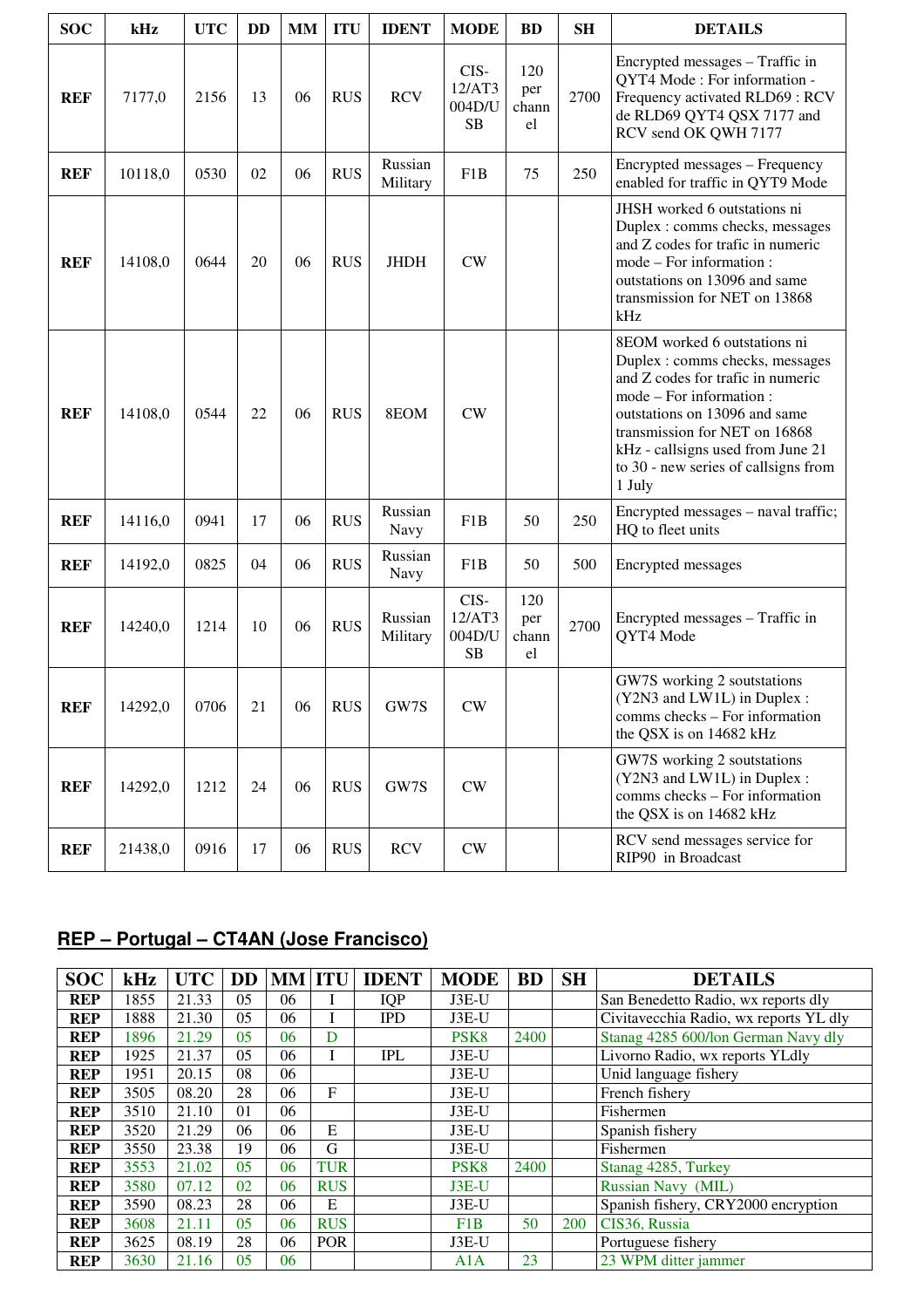| <b>SOC</b> | kHz              | <b>UTC</b> | <b>DD</b>       |    | <b>MM ITU</b>  | <b>IDENT</b>            | <b>MODE</b>        | <b>BD</b>       | <b>SH</b> | <b>DETAILS</b>                             |
|------------|------------------|------------|-----------------|----|----------------|-------------------------|--------------------|-----------------|-----------|--------------------------------------------|
| <b>REP</b> | 3664             | 21.30      | 06              | 06 | E              |                         | J3E-U              |                 |           | Spanish fishery, Galicia province          |
| <b>REP</b> | 6999             | 21.26      | 23              | 06 | $\overline{B}$ |                         | J3E-U              |                 |           | Brazilain pirates, phone patch 46284       |
| <b>REP</b> | 7010             | 07.16      | 20              | 06 | <b>MRC</b>     |                         | J3E-U              |                 |           | Fishermen                                  |
| <b>REP</b> | 7015             | 07.23      | 21              | 06 | E              |                         | J3E-U              |                 |           | Fishermen to harbour                       |
| <b>REP</b> | 7015             | 08.19      | 21              | 06 | $\overline{E}$ |                         | J3E-U              |                 |           | Fishermen talking about fish and Wx        |
| <b>REP</b> | 7020             | 20.52      | 05              | 06 | <b>RUS</b>     |                         | F <sub>1</sub> B   | 75              | 250       | CIS36 Russia                               |
| <b>REP</b> | 7027             | 20.41      | 05              | 06 | <b>RUS</b>     | $\overline{\mathbf{V}}$ | A <sub>1</sub> A   | 9               |           | <b>Beacon</b> , Russia                     |
| <b>REP</b> | $\frac{1}{7035}$ | 20.00      | 17              | 06 |                |                         | <b>FMCW</b>        |                 |           | OTH radar                                  |
| <b>REP</b> | 7038             | 23.16      | 17              | 06 | <b>UKR</b>     | D                       | A1A                |                 |           | <b>SEVASTOPOL, ADY, DLY</b>                |
| <b>REP</b> | 7039             | 23.20      | 15              | 06 | <b>RUS</b>     | $\overline{C}$          | A1A                |                 |           | <b>MOSCOW, ADY, DLY</b>                    |
| <b>REP</b> | 7039             | 21.03      | 20              | 06 | <b>RUS</b>     | $\mathbf F$             | A1A                |                 |           | <b>KAMCHATSKY</b>                          |
| <b>REP</b> | 7041             | 22.00      | 15              | 06 | <b>RUS</b>     | L                       | A1A                |                 |           | <b>St PETERSBURG</b>                       |
| <b>REP</b> | 7060             | 23.10      | $\overline{05}$ | 06 |                |                         | F1B                | 50              | 200       | Unid FSK                                   |
| <b>REP</b> | 7110             | 22.44      | $\overline{05}$ | 06 | <b>RUS</b>     | <b>S99H</b>             | A1A                |                 |           | MIL with 4NAZ                              |
|            |                  |            |                 |    |                |                         | <b>8k00</b>        |                 |           |                                            |
| <b>REP</b> | 7120             | 19.35      | 10              | 06 | <b>SOM</b>     |                         | <b>A3EGN</b>       |                 |           | <b>Radio Hargaysa</b>                      |
|            |                  |            |                 |    |                |                         |                    |                 |           | 5 letter groups messages at 23WPM CW       |
| <b>REP</b> | 7165             | 08.49      | 04              | 06 | <b>UKR</b>     |                         | A1A                |                 |           | (location is UTC + 2 Hours) Ukraine MIL    |
| <b>REP</b> | 10115            | 20.00      | 20              | 06 |                |                         | A3E                |                 |           | Letters Station - 5 letters transmission   |
| <b>REP</b> | 14000            | 18.16      | 17              | 06 | <b>RUS</b>     |                         | <b>FMCW</b>        | 50              | 13k       | <b>OTH</b> radar Contayner                 |
| <b>REP</b> | 14006            | 14.32      | 16              | 06 | <b>RUS</b>     |                         | PSK <sub>2</sub> A | 120             |           | AT3004D, Russia                            |
| <b>REP</b> | 14046            | 20.09      | 20              | 06 | $\overline{E}$ |                         | J3E-U              |                 |           | Spanish fishery                            |
| <b>REP</b> | 14055            | 11.08      | 02              | 06 | <b>RUS</b>     |                         | F1B                | 50              | 250       | CIS36, Russia                              |
| <b>REP</b> | 14086            | 10.23      | 17              | 06 | <b>RUS</b>     |                         | F1B                | $\overline{50}$ | 250       | CIS35, Russia                              |
| <b>REP</b> | 14100            | 17.07      | 16              | 06 | $\overline{E}$ |                         | $J3E-U$            |                 |           | Spanish fishery                            |
| <b>REP</b> | 14108            | 14.38      | 16              | 06 | <b>RUS</b>     |                         | <b>FMCW</b>        | 50              | 13k       | <b>OTH</b> radar Contayner                 |
| <b>REP</b> | 14110            | 09.10      | 03              | 06 |                |                         | <b>FMCW</b>        |                 |           | <b>OTH Radar</b>                           |
| <b>REP</b> | 14116            | 11.32      | 02              | 06 | <b>RUS</b>     |                         | F <sub>1</sub> B   | 50              | 250       | CIS36, Russia                              |
| <b>REP</b> | 14116            | 10.19      | 17              | 06 | <b>RUS</b>     |                         | F1B                | $\overline{50}$ | 250       | CIS36, Russia                              |
| <b>REP</b> | 14121            | 15.11      | 16              | 06 | <b>RUS</b>     |                         | <b>FMCW</b>        | $\overline{50}$ | 13k       | <b>OTH</b> radar Contayner                 |
| <b>REP</b> | 14150            | 10.26      | 17              | 06 | <b>RUS</b>     |                         | F <sub>1</sub> B   | 50              | 200       | CIS36, Russia                              |
| <b>REP</b> | 14160            | 10.25      | 17              | 06 | <b>RUS</b>     |                         | F <sub>1</sub> B   | 50              | 200       | CIS36, Russia                              |
| <b>REP</b> | 14192            | 11.37      | 02              | 06 | <b>RUS</b>     |                         | F <sub>1</sub> B   | 75              | 500       | CIS50, Russia                              |
| <b>REP</b> | 14200            | 2120       | 19              | 06 |                |                         | $J3E-U$            |                 |           | Music jamming DX QSO's                     |
| <b>REP</b> | 14201            | 21.22      | 19              | 06 | <b>CHN</b>     |                         | PSK <sub>2</sub>   |                 |           | PRC modem, 10 tones                        |
| <b>REP</b> | 14214            | 16.06      | 21              | 06 | ${\bf E}$      |                         | J3E-L              |                 |           | Spanish fishery, Galician dialect LSB      |
| <b>REP</b> | 14280            | 11.30      | 26              | 06 | <b>RUS</b>     |                         | <b>FMCW</b>        | 50              | 15k       | <b>OTH Radar, Russia</b>                   |
| <b>REP</b> | 14285            | 11.07      | 18              | 06 | <b>CYP</b>     |                         | <b>FMCW</b>        | 50              | 20k       | <b>OTH Radar, Cyprus</b>                   |
| <b>REP</b> | 14295            | 17.20      | 03              | 06 |                |                         | A3E                |                 |           | <b>Football Broadcast - Carrier not vy</b> |
|            |                  |            |                 |    |                |                         |                    |                 |           | stable                                     |
| <b>REP</b> | 21100            | 16.11      | 04              | 06 | <b>MRC</b>     |                         | J3E-U              |                 |           | Fishermen                                  |
| <b>REP</b> | 21430            | 13.00      | 06              | 06 |                |                         | A1A                |                 |           | <b>CW</b> to RKZ                           |
| <b>REP</b> | 24970            | 11.11      | 26              | 06 | $\, {\bf B}$   |                         | $J3E-L$            |                 |           | <b>Brazilian pirates</b>                   |
| <b>REP</b> | 28155            | 10.33      | 25              | 06 | <b>RUS</b>     |                         | F3E                |                 |           | Russian taxis female dispatchers           |
| <b>REP</b> | 28180            | 18.46      | 08              | 06 | <b>IRN</b>     |                         | <b>FMCW</b>        |                 |           | <b>OTH</b> radar                           |
| <b>REP</b> | 28205            | 18.03      | 25              | 06 | B              |                         | A3E                |                 |           | <b>Brazilian intruders AM</b>              |
| <b>REP</b> | 28250            | 17.49      | 25              | 06 |                |                         | F1B                | 82,2            | 140       | Datawell Waverider GPS buoy                |
| <b>REP</b> | 28275            | 12.00      | 27              | 06 | <b>RUS</b>     |                         | F3E                |                 |           | YL taxi dispatcher DLY                     |
| <b>REP</b> | 28280            | 12.13      | 27              | 06 | <b>RUS</b>     |                         | F3E                |                 |           | YL taxi dispatcher DLY                     |
| <b>REP</b> | 28305            | 17.57      | 25              | 06 | B              |                         | A3E                |                 |           | Brazilian intruders AM                     |
| <b>REP</b> | 28450            | 17.46      | 25              | 06 |                |                         | F1B                | 82,2            | 140       | Datawell Waverider GPS buoy                |
| <b>REP</b> | 29140            | 11.21      | 11              | 06 | <b>RUS</b>     |                         | F3E                |                 |           | Russian taxis                              |

#### **RSGB - Great Britain – M0VRR (Vaughan)**

## **SRAL – Finland – OH2BLU (Pekka)**

| <b>Society</b> | kHz     | UTC      | DD     | MМ          | <b>ITU</b> | <b>IDENT</b>  | <b>MODE</b>      | BD  | SН   | <b>REMARKS</b>        |
|----------------|---------|----------|--------|-------------|------------|---------------|------------------|-----|------|-----------------------|
| <b>SRAL</b>    | 6998,0  | h24      | dly    | 6           | <b>RUS</b> | <b>UiTone</b> | R3E              |     |      | 125 Hz tones          |
| <b>SRAL</b>    | 7006.75 | 340      | 26.    | 6           |            | UiPTR         | F1B              |     |      |                       |
| <b>SRAL</b>    | 7008.0  | h24      | $\ast$ | 6           | <b>RUS</b> | UiPTR         | F1B              |     | 250  | Days: 20. 22.-26. 28. |
| <b>SRAL</b>    | 7010.0  | $0700-$  | 15.    | 6           |            | <b>UiMUX</b>  | PSK <sub>2</sub> | 120 | 2600 |                       |
|                |         | 1858/    | 26.    |             |            |               |                  |     |      |                       |
| <b>SRAL</b>    | 7014.0  | 0805     | 11.    | 6           |            | UiPTR         | F1B              |     |      |                       |
| <b>SRAL</b>    | 7016,0  | $0345 -$ | 1. 2.  | $\mathbf b$ | <b>RUS</b> | UiPTR         | F1B              |     | 250  |                       |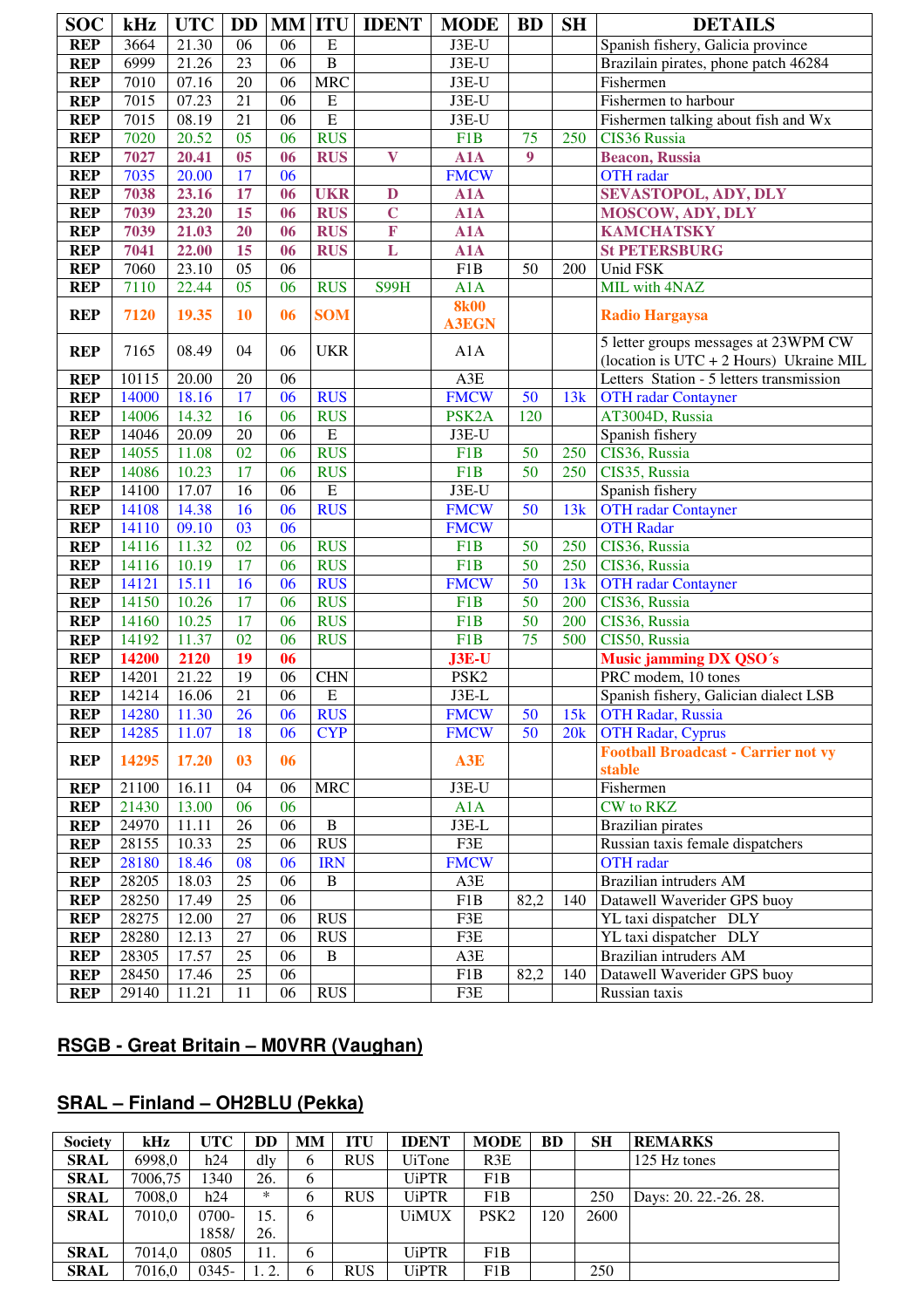| <b>Society</b>             | kHz              | <b>UTC</b>         | <b>DD</b>      | <b>MM</b>      | <b>ITU</b> | <b>IDENT</b>                  | <b>MODE</b>                          | <b>BD</b>  | <b>SH</b> | <b>REMARKS</b>                               |
|----------------------------|------------------|--------------------|----------------|----------------|------------|-------------------------------|--------------------------------------|------------|-----------|----------------------------------------------|
|                            |                  | 0100               | 20.            |                |            |                               |                                      |            |           |                                              |
| <b>SRAL</b>                | 7018,6           | 1020-              | 14.            | 6              |            | <b>UiCarr</b>                 | $\rm{NON}$                           |            |           | Also F1A 250 Hz MR at 1053                   |
|                            |                  | 1700/              |                |                |            |                               |                                      |            |           |                                              |
| <b>SRAL</b>                | 7020,0           | h24                | $3.-6.$<br>15. | 6              |            | <b>UiPTR</b>                  | F1B/<br>$\rm{NON}$                   |            | 250       |                                              |
| <b>SRAL</b>                | 7021,0           | 1230-              | 5.26.          | $\overline{6}$ |            | <b>UiMUX</b>                  | PSK <sub>2</sub>                     | 120        | 2600      |                                              |
|                            |                  | 1705/              |                |                |            |                               |                                      |            |           |                                              |
| <b>SRAL</b>                | 7022,0           | 0810-              | 23.            | 6              | <b>RUS</b> | <b>UiMUX</b>                  | PSK <sub>2</sub>                     | 120        | 2600      |                                              |
|                            |                  | 1752/              |                |                |            | $\mathbf{V}$                  |                                      |            |           |                                              |
| <b>SRAL</b>                | 7027,5           | 1400-<br>2400      | dly            | 6              | <b>UZB</b> |                               | A1A                                  |            |           |                                              |
| <b>SRAL</b>                | 7030,0           | 0845-              | 29.            | 6              |            | <b>UiPTR</b>                  | F1B                                  |            |           |                                              |
|                            |                  | 1000               |                |                |            |                               |                                      |            |           |                                              |
| <b>SRAL</b>                | 7034,0           | 1640-              | 10.            | 6              |            | <b>UiPTR</b>                  | F1B                                  |            |           |                                              |
| <b>SRAL</b>                | 7036,0           | 1720/<br>1750-     | 15.<br>10.     | 6              |            | <b>UiMUX</b>                  | PSK <sub>2</sub>                     | 120        | 2600      |                                              |
|                            |                  | 1850/              | 28.            |                |            |                               |                                      |            |           |                                              |
| <b>SRAL</b>                | 7039,0           | 0530-              | $\ast$         | $\overline{6}$ | <b>RUS</b> | $\overline{C}$                | A1A                                  |            |           | Moscow, days: 4. 11. 12. 19.                 |
|                            |                  | 1530               |                |                |            |                               |                                      |            |           | 24.26.29.                                    |
| <b>SRAL</b>                | 7039,5           | 0550-<br>1920      | $\ast$         | 6              |            | <b>UiCW</b>                   | A1A                                  |            |           | Hand keying "T T" days: 4.<br>5. 12. 20. 24. |
| <b>SRAL</b>                | 7076,0           | h24                | $\ast$         | 6              | <b>RUS</b> | <b>UiPTR</b>                  | F1B                                  |            | 250       | Days: 8. 22. 23. 28.                         |
| <b>SRAL</b>                | 7079,0           | $-1213/$           | 27.            | 6              |            | <b>UiPTR</b>                  | F1B/A                                |            |           |                                              |
| <b>SRAL</b>                | 7099,0           | 1920               | 16.            | $\sqrt{6}$     |            | <b>UiPTR</b>                  | F1B                                  |            |           |                                              |
| <b>SRAL</b>                | 7111,0           | 0840-              | 4.             | 6              |            | <b>UiPTR</b>                  | F1B                                  |            | 250       |                                              |
|                            |                  | 0945               |                |                |            |                               |                                      |            |           |                                              |
| <b>SRAL</b>                | 7120,0           | 1415               | 4.             | $\sqrt{6}$     |            | <b>UiPTR</b>                  | F1B                                  |            |           |                                              |
| <b>SRAL</b>                | 7120,0           | $/0400 -$<br>0430/ | dly            | $\overline{6}$ | SOM        | R.Hargeis<br>a                | A3E                                  |            |           |                                              |
| <b>SRAL</b>                | 7120,0           | $/1430-$           | dly            | 6              | SOM        | R.Hargeis                     | A3E                                  |            |           |                                              |
|                            |                  | 1900/              |                |                |            | a                             |                                      |            |           |                                              |
| <b>SRAL</b>                | 7120,0           | $/1900-$<br>2100/  | $12.-$<br>30.  | 6              | SOM        | R.Hargeis                     | A3E                                  |            |           | To 2335 on 29.                               |
| <b>SRAL</b>                | 7122,0           | 1300-              | $\ast$         | 6              | <b>UZB</b> | a<br>$\overline{\mathbf{V}}$  | A1A                                  |            |           | Days: 9. 11. 12. 23. 26.-30.                 |
|                            |                  | 2300               |                |                |            |                               |                                      |            |           | Poor keying on 9.                            |
| <b>SRAL</b>                | 7124,0           | h24                | $20. -$        | 6              | <b>RUS</b> | <b>UiMUX</b>                  | PSK <sub>2</sub>                     | 120        | 2600      |                                              |
|                            |                  | 1235               | 24.<br>11.     | 6              |            |                               |                                      |            | 2600      |                                              |
| <b>SRAL</b><br><b>SRAL</b> | 7127,0<br>7149,0 | 0425               | 29.            | $\sqrt{6}$     |            | <b>UiMUX</b><br><b>UiMUX</b>  | PSK <sub>2</sub><br>PSK <sub>2</sub> | 120<br>120 | 2600      |                                              |
| <b>SRAL</b>                | 7154,0           | 0845-              | 15.            | 6              |            | <b>UiPTR</b>                  | F1B                                  |            | 200       |                                              |
|                            |                  | 1230               |                |                |            |                               |                                      |            |           |                                              |
| <b>SRAL</b>                | 7158,0           | 1310               | 29.            | 6              |            | <b>UiCW</b>                   | A1A                                  |            |           | MR <sub>5BL</sub>                            |
| <b>SRAL</b>                | 7160,0           | 0700-              | 22.            | 6              | <b>RUS</b> | RMW32                         | A1A                                  |            |           | 5F 5BL                                       |
| <b>SRAL</b>                | 7160,0           | 1015<br>1350-      | 29.            | 6              |            | <b>UiMUX</b>                  | PSK <sub>2</sub>                     | 120        | 2600      |                                              |
|                            |                  | 1435               |                |                |            |                               |                                      |            |           |                                              |
| <b>SRAL</b>                | 7161,0           | 0910               | 16.            | 6              |            | 624                           | R3E-u                                |            |           | Synthetic voice                              |
| <b>SRAL</b>                | 7164,0           | 0400-              | $\ast$         | 6              |            | <b>UiMUX</b>                  | PSK <sub>2</sub>                     | 120        | 2600      | Days: 22. 25. 29.                            |
| <b>SRAL</b>                | 7176,0           | 1500<br>0800-      | 11.            | 6              |            | <b>UiPTR</b>                  | F1B                                  |            | 250       |                                              |
|                            |                  | 1000               |                |                |            |                               |                                      |            |           |                                              |
| <b>SRAL</b>                | 7176,0           | $0000 -$           | 29.            | 6              |            | <b>UiPTR</b>                  | F1B                                  |            | 250       |                                              |
|                            |                  | 0523/              |                |                |            |                               |                                      |            |           |                                              |
| <b>SRAL</b>                | 7184,0<br>7181,6 | 1410<br>$0245 -$   | 12.<br>$\ast$  | 6<br>6         |            | <b>UiPTR</b><br><b>UiCarr</b> | F1B<br>$\rm{NON}$                    |            |           | Days: 1.24.25.26.                            |
| <b>SRAL</b>                |                  | 1920               |                |                |            |                               |                                      |            |           |                                              |
| <b>SRAL</b>                | 7198,0           | 1920               | 1.             | 6              |            | <b>UiMUX</b>                  | PSK <sub>2</sub>                     | 120        | 2600      |                                              |
| <b>SRAL</b>                | 7200,0           | 1000-              | dly            | 6              | $\rm CHN$  | CNR1                          | A3E                                  |            |           | Used as jammer on TWN                        |
|                            |                  | 1300/              |                |                |            |                               |                                      |            |           |                                              |
| <b>SRAL</b>                | 7200,0           | $1300-$<br>1500/   | dly            | 6              | <b>MMR</b> | ${\bf R}$<br>Myanmar          | $\rm A3E$                            |            |           |                                              |
| <b>SRAL</b>                | 7 MHz            |                    | $\ast$         | 6              | <b>RUS</b> | 29B6                          | <b>FMCW</b>                          |            |           | 50Hz / 15 kHz, no reports                    |
| <b>SRAL</b>                | 10 MHz           |                    |                | 6              | <b>RUS</b> | 29B6                          | <b>FMCW</b>                          |            |           | 50Hz / 15 kHz (WebSDR 11                     |
|                            |                  |                    |                |                |            |                               |                                      |            |           | days)                                        |
| <b>SRAL</b>                | 14000,0          | 1950-<br>0600      | 13.<br>14.     | 6              | <b>ISR</b> | <b>UiCarr</b>                 | $\rm{NON}$                           |            |           |                                              |
| <b>SRAL</b>                | 14006,0          | 1855               | 16.            | 6              | <b>RUS</b> | <b>UiMUX</b>                  | PSK <sub>2</sub>                     | 120        | 2600      |                                              |
| <b>SRAL</b>                | 14008,0          | 0740-              | 1.17.          | 6              | <b>RUS</b> | <b>UiPTR</b>                  | F1B/                                 |            | 250       |                                              |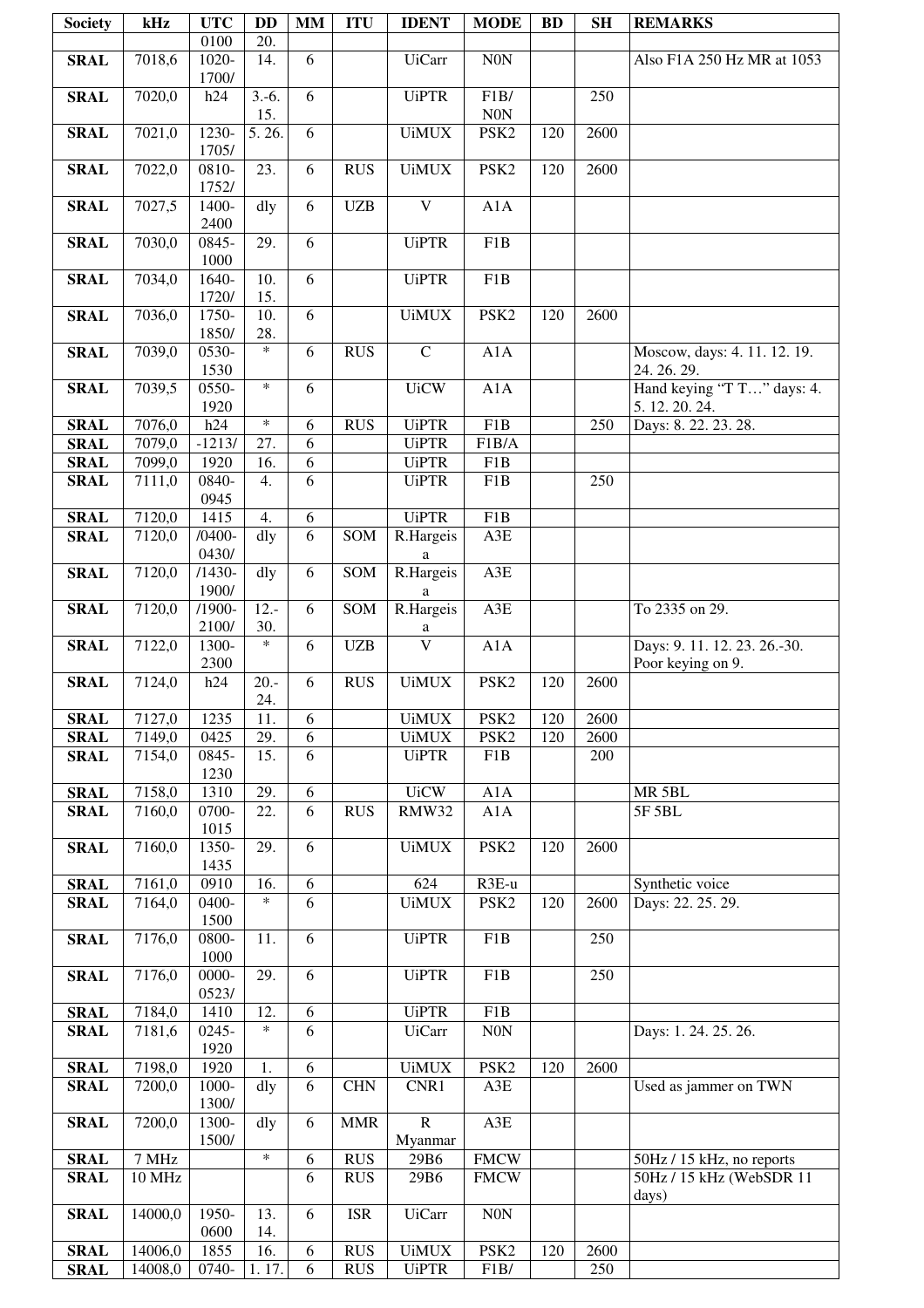| <b>Society</b> | kHz     | <b>UTC</b> | <b>DD</b> | MM             | <b>ITU</b> | <b>IDENT</b>   | <b>MODE</b>      | <b>BD</b> | <b>SH</b> | <b>REMARKS</b>                     |
|----------------|---------|------------|-----------|----------------|------------|----------------|------------------|-----------|-----------|------------------------------------|
|                |         | 1055       |           |                |            |                | N0N              |           |           |                                    |
| <b>SRAL</b>    | 14050,0 | 0650-      | 12.       | 6              |            | <b>UiPTR</b>   | F1B              |           | 250       |                                    |
|                |         | 0840       |           |                |            |                |                  |           |           |                                    |
| <b>SRAL</b>    | 14064,0 | 0805-      | 12.       | 6              |            | <b>UiPTR</b>   | F1B              |           |           |                                    |
|                |         | 0940       |           |                |            |                |                  |           |           |                                    |
| <b>SRAL</b>    | 14087,0 | 1305-      | 29.       | $\overline{6}$ |            | <b>UiMUX</b>   | PSK <sub>2</sub> | 120       | 2600      |                                    |
|                |         | 1435       |           |                |            |                |                  |           |           |                                    |
| <b>SRAL</b>    | 14091,0 | 0835-      | 14.       | 6              |            | <b>UiMUX</b>   | PSK <sub>2</sub> | 120       | 2600      |                                    |
|                |         | 1013/      |           |                |            |                |                  |           |           |                                    |
| <b>SRAL</b>    | 14108,0 | 0605-      | $\ast$    | 6              |            | <b>UiCW</b>    | A1A              |           |           | MR 5BL, days: 4.8.9.12.-19.        |
|                |         | 1300       |           |                |            |                |                  |           |           | 26.                                |
| <b>SRAL</b>    | 14116,0 | $0605 -$   | $\ast$    | 6              | <b>RUS</b> | <b>UiPTR</b>   | F1B              |           | 250       | Days: 2. 12. 17.                   |
|                |         | 1415/      |           |                |            |                |                  |           |           |                                    |
| <b>SRAL</b>    | 14192,0 | 0430-      | $\ast$    | 6              | <b>RUS</b> | <b>UiPTR</b>   | F <sub>1</sub> B |           | 500       | Days: 7.8.9.11.-19.26.             |
|                |         | 1930       |           |                |            |                |                  |           |           |                                    |
| <b>SRAL</b>    | 14220,0 | 0750-      | 8.        | 6              | <b>RUS</b> | <b>UiPTR</b>   | F1B              |           | 500       |                                    |
|                |         | 0851/      |           |                |            |                |                  |           |           |                                    |
| <b>SRAL</b>    | 14221,0 | $0230-$    | dly       | 6              | <b>KGZ</b> | <b>UiPTR</b>   | F1B              |           | 200       |                                    |
|                |         | 0600/      |           |                |            |                |                  |           |           |                                    |
| <b>SRAL</b>    | 14242,0 | 1130-      | 29.       | 6              | <b>RUS</b> | <b>UiMUX</b>   | PSK <sub>2</sub> | 120       | 2600      |                                    |
|                |         | 1235       |           |                |            |                |                  |           |           |                                    |
| <b>SRAL</b>    | 14258,0 | 0920       | 17.       | 6              |            | <b>UiPTR</b>   | F1B              |           | 500       |                                    |
| <b>SRAL</b>    | 14292,0 | 0650-      | 11.       | 6              |            | <b>NRMU</b>    | A1A              |           |           |                                    |
|                |         | 0805       | 13.       |                |            |                |                  |           |           |                                    |
| <b>SRAL</b>    | 14295,0 | 0530-      | dly       | 6              | TJK        | $\overline{R}$ | A3E              |           |           | 3f 4765,00 kHz, Yangiyul TX        |
|                |         | 1930       |           |                |            | Tojikiston     |                  |           |           |                                    |
| <b>SRAL</b>    | 14317,0 | 1100       | 8.        | $\sqrt{6}$     |            | L3SM           | A1A              |           |           | 5BL                                |
| <b>SRAL</b>    | 14 MHz  | 0530-      | $\ast$    | 6              | <b>RUS</b> | 29B6           | <b>FMCW</b>      |           |           | 50Hz / 15 kHz, days: 6.7.13.       |
|                |         | 1200       |           |                |            |                |                  |           |           | 18.23.26.29.                       |
| <b>SRAL</b>    | 14 MHz  | h24        | $\ast$    | 6              | <b>RUS</b> | <b>UiOTHR</b>  | <b>FMCW</b>      |           |           | 10Hz / 15 kHz, 30 sec transmit     |
|                |         |            |           |                |            |                |                  |           |           | with 16 min cycle, days: 4.9.      |
|                |         |            |           |                |            |                |                  |           |           | 13. 16. 20. 22. (WebSDR daily)     |
| <b>SRAL</b>    | 18 MHz  | $0645 -$   | $\ast$    | 6              | CYP/       | <b>UiOTHR</b>  | <b>FMCW</b>      |           |           | 25/50Hz / 20 kHz, days: 2. 19.     |
|                |         | 1245       |           |                | <b>TUR</b> |                |                  |           |           | 26.                                |
| <b>SRAL</b>    | 21 MHz  | 1235       | 11.       | 6              | CYP/       | <b>UiOTHR</b>  | <b>FMCW</b>      |           |           | 25/50Hz / 20 kHz                   |
|                |         |            |           |                | <b>TUR</b> |                |                  |           |           |                                    |
| <b>SRAL</b>    | 21438,0 | 0800-      | $\ast$    | 6              | <b>RUS</b> | <b>RCV</b>     | A1A              |           |           | Days: 2. 4. 8. 9. 11.-13. 15. 17.- |
|                |         | 1400       |           |                |            |                |                  |           |           | 19.22.26.29.                       |
| <b>SRAL</b>    | 24 MHz  |            |           | 6              |            | <b>UiOTHR</b>  | <b>FMCW</b>      |           |           | No reports                         |
| <b>SRAL</b>    | 28 MHz  |            |           | 6              | <b>IRN</b> | <b>UiOTHR</b>  | <b>FMCW</b>      |           |           | 307 & 870 Hz / 60 kHz - 300        |
|                |         |            |           |                |            |                |                  |           |           | kHz, no reports                    |
| <b>SRAL</b>    | 28960,0 | $0530-$    | $\ast$    | 6              | <b>IRN</b> | <b>UiOTHR</b>  | <b>FMCW</b>      |           |           | 150 & 313 Hz / 60 kHz, days:       |
|                |         | 1900       |           |                |            |                |                  |           |           | 1.-5. 7.-20. 24. 26. 28.-30.       |
| <b>SRAL</b>    | 28 MHz  |            |           | 6              |            | <b>UiOTHR</b>  | <b>FMCW</b>      |           |           | 25/50Hz / 20 kHz, no reports       |
| <b>SRAL</b>    | 28 MHz  | 0540-      | $\ast$    | 6              | <b>RUS</b> | Taxi disp.     | F3E              |           |           | Days: 1.-4.7.-11.13.-20.28.-       |
|                |         | 1850       |           |                |            |                |                  |           |           | 30. 203 reports                    |

#### **USKA – Switzerland – HB9CET (Peter)**

| <b>SOC</b>  | kHz                      | <b>UTC</b> | <b>DD</b> | <b>MM</b> | <b>ITU</b> | <b>IDENT</b> | <b>MODE</b>      | <b>BD</b> | <b>SH</b><br>(BW) | <b>DETAILS</b>                                                                                            |
|-------------|--------------------------|------------|-----------|-----------|------------|--------------|------------------|-----------|-------------------|-----------------------------------------------------------------------------------------------------------|
|             |                          |            |           |           |            |              |                  |           |                   | 80m band informational only! - Primary allocation but shared with other also primary allocated services ! |
| <b>USKA</b> | 3519.5                   | 2048       | 01        | 06        |            |              | F <sub>1</sub> B | 50        | <b>200</b>        | often                                                                                                     |
| <b>USKA</b> | 3524.0                   | 2051       | 01        | 06        |            |              | F1B              | 75        | 250               |                                                                                                           |
| <b>USKA</b> | 3525.0                   | 2054       | 01        | 06        |            |              | <b>DOPSK</b>     | 14x75     | 5k9               | LINK 11 CLEW; almost daily<br>(STANAG 5511) DSB mode                                                      |
| <b>USKA</b> | 3527.0                   | 2158       | 28        | 06        |            |              | F1B              | 50        | 200               |                                                                                                           |
| <b>USKA</b> | 3532.0                   | 2139       | 05        | 06        |            |              | <b>DQPSK</b>     | 14x75     | 5k9               | LINK 11 CLEW;<br>often<br>(STANAG 5511) DSB mode                                                          |
| <b>USKA</b> | 3543.0                   | 2155       | 29        | 06        |            |              | J7D              | 12x120    | 2k7               | BPSK; CIS12                                                                                               |
| <b>USKA</b> | 3552.0<br><b>VFO USB</b> | 2059       | 01        | 06        |            |              | G1D              | 2400      | $\sim$ 2k4        | Stanag 4285; PSK8 - daily                                                                                 |
| <b>USKA</b> | 3568.0                   | 2154       | 09        | 06        |            |              | F1B              | 75        | 250               | often                                                                                                     |
| <b>USKA</b> | 3569.0                   | 2122       | 14        | 06        |            |              | F1B              | 50        | <b>200</b>        | often                                                                                                     |
| <b>USKA</b> | 3572.0                   | 2156       | 09        | 06        |            |              | F1B              | 75        | 250               |                                                                                                           |
| <b>USKA</b> | 3572.5                   | 2145       | 05        | 06        |            |              | J7D              | 12x120    | 2k7               | BPSK: CIS12                                                                                               |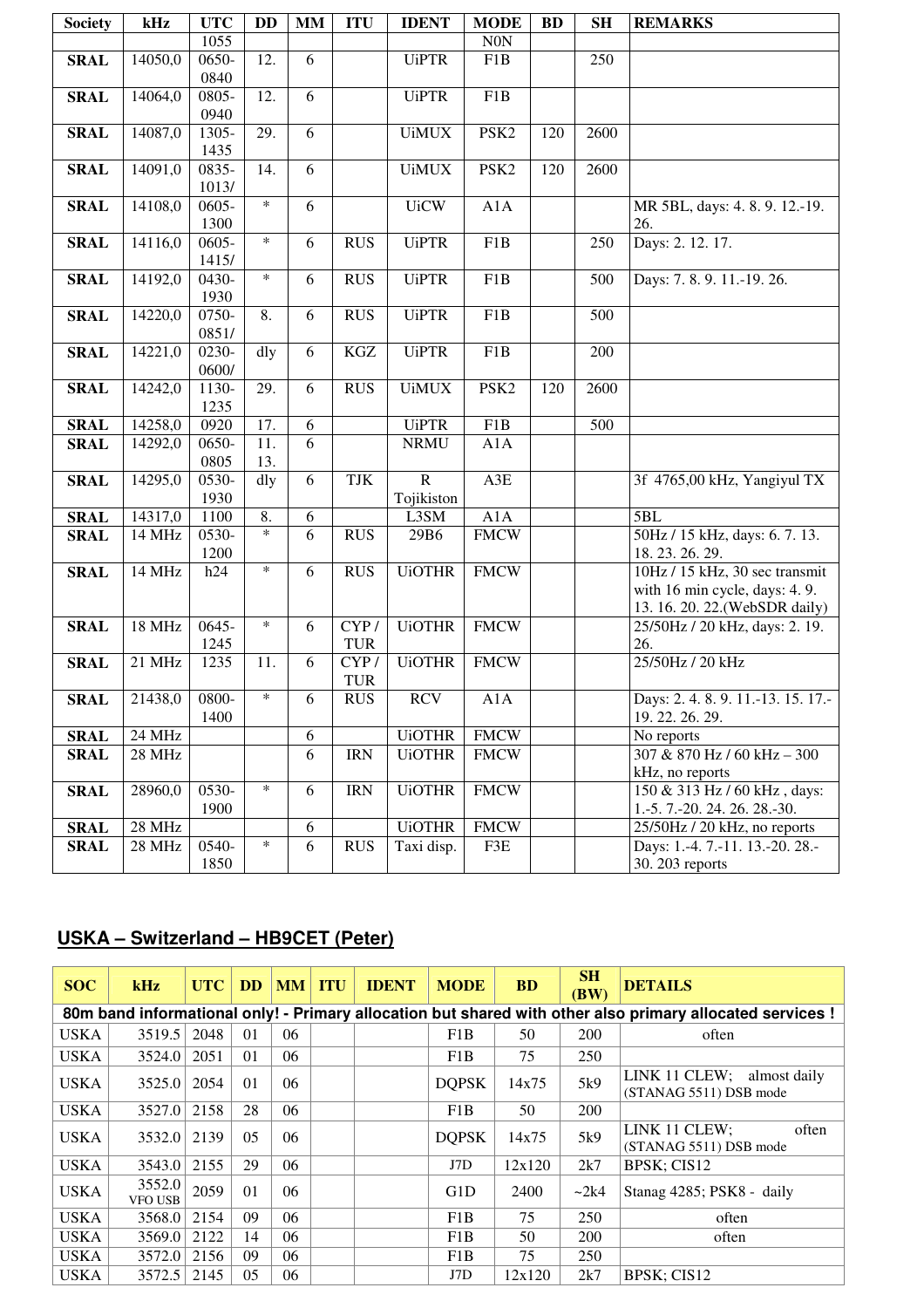| <b>SOC</b>                 | kHz              | <b>UTC</b>   | <b>DD</b> | <b>MM</b> | <b>ITU</b> | <b>IDENT</b> | <b>MODE</b>               | <b>BD</b>             | <b>SH</b><br>(BW) | <b>DETAILS</b>                                                        |  |  |
|----------------------------|------------------|--------------|-----------|-----------|------------|--------------|---------------------------|-----------------------|-------------------|-----------------------------------------------------------------------|--|--|
| <b>USKA</b>                | 3578.0           | 2108         | 01        | 06        |            |              | F <sub>1</sub> B          | 75                    | 200               | often                                                                 |  |  |
| <b>USKA</b>                | 3580.0           | 2149         | 05        | 06        |            |              | J7D                       | 12x120                | 2k7               | BPSK; CIS12                                                           |  |  |
| <b>USKA</b>                | 3582.5           | 2126         | 14        | 06        |            |              | F1B                       | 50                    | 200               | often                                                                 |  |  |
| <b>USKA</b>                | 3584.5           | 2158         | 29        | 06        |            |              | J7D                       | 12x120                | 2k7               | BPSK; CIS12                                                           |  |  |
| <b>USKA</b>                | 3595.0           | 2256         | 10        | 06        |            |              | <b>DQPSK</b>              | 14x75                 | 5k9k              | LINK 11 CLEW<br>often                                                 |  |  |
|                            |                  |              |           |           |            |              |                           |                       |                   | (STANAG 5511) DSB mode                                                |  |  |
| <b>USKA</b>                | 3608.0           | 2106         | 01        | 06        |            |              | F1B                       | 50                    | 200               | often                                                                 |  |  |
|                            | 3631.0           |              |           |           |            |              |                           |                       |                   | MIL188-110A (Hybrid),                                                 |  |  |
| <b>USKA</b>                | <b>VFO USB</b>   | 2101         | 01        | 06        |            |              | PSK8                      | 2400                  | ~2k7              | often                                                                 |  |  |
|                            |                  |              |           |           |            |              |                           |                       |                   | preamble 4 tone PSK4<br><b>STANAG 4285;</b>                           |  |  |
| <b>USKA</b>                | 3635.0           | 2206         | 27        | 06        |            |              | PSK <sub>8</sub>          | 2400                  | ~2k7              | frame format 600bps long                                              |  |  |
| <b>USKA</b>                | 3638.0           | 2130         | 14        | 06        |            |              | J7D                       | 12x120                | 2k7               | BPSK; CIS12                                                           |  |  |
| <b>USKA</b>                | 3772.0           | 2138         | 21        | 06        |            |              | F1B                       | 50                    | 200               | often                                                                 |  |  |
| <b>USKA</b>                | 3774.0           | 2133         | 14        | 06        |            |              | J7D                       | 12x120                | 2k7               | BPSK; CIS12                                                           |  |  |
|                            |                  |              |           |           |            |              |                           |                       |                   |                                                                       |  |  |
| <b>USKA</b>                | 6998.0           | 1436         | 01        | 06        |            |              | H3E-U                     |                       | ~28k              | "Buzzer" up to $\geq$ 7001.5kHz daily                                 |  |  |
|                            |                  |              |           |           |            |              | <b>Bursts</b>             |                       |                   |                                                                       |  |  |
| <b>USKA</b>                | 7010.0           | 0714         | 15        | 06        |            |              | J7D                       | 12x120                | 2k7               | BPSK; CIS12                                                           |  |  |
| <b>USKA</b>                | 7016.0           | 1402         | 01        | 06        |            |              | F1B                       | 75                    | 250               |                                                                       |  |  |
| <b>USKA</b>                | 7020.0           | 1633         | 03        | 06        |            |              | F1B                       | 75                    | 250               |                                                                       |  |  |
| <b>USKA</b>                | 7027.5           | 2304         | 17        | 06        |            | V            | A1A                       |                       |                   | Beacon V<br>often                                                     |  |  |
| <b>USKA</b>                | 7030.0           | 2244         | 21        | 06        |            |              | J7D                       | 12x120                | 2k7               | BPSK; CIS12                                                           |  |  |
| <b>USKA</b>                | 7032.0           | 0602         | 17        | 06        |            |              | J7D                       | 12x120                | 2k7               | CIS <sub>12</sub>                                                     |  |  |
| <b>USKA</b>                | 7039.2           | 2239         | 17<br>28  | 06<br>06  | <b>RUS</b> | $\mathbf F$  | A1A                       |                       |                   | <b>Beacon F Vladivostok</b>                                           |  |  |
| <b>USKA</b><br><b>USKA</b> | 7050.0<br>7062.0 | 2213<br>1641 | 03        | 06        |            |              | J3E-L<br>F <sub>1</sub> B | 75                    | 200               | Music and Voice (no ham) daily                                        |  |  |
| <b>USKA</b>                | 7068.0           | 2145         | 14        | 06        |            |              | F1B                       | 75                    | 200               | often                                                                 |  |  |
| <b>USKA</b>                | 7089.8           | 1836         | 01        | 06        |            |              | G1D                       | 2400                  | $-3k$             | LINK 11 SLEW<br>often                                                 |  |  |
|                            | 7111.0           |              |           |           |            |              |                           |                       |                   | Burst system; tone spacing 75Hz.                                      |  |  |
| <b>USKA</b>                | VFO LSB          | 2234         | 28        | 06        |            |              | <b>BPSK</b>               | 30x70                 | ~2k5              | Preamble 4x PSK4 60Bd, spacing<br>600Hz; Pilottone at 450Hz           |  |  |
| <b>USKA</b>                | 7119.0           | 2207         | 05        | 06        |            |              | J7D                       | 12x120                | 2k7               | BPSK; CIS12                                                           |  |  |
| <b>USKA</b>                | 7120.0           | 1615         | 01        | 06        | SOM        |              | A3E                       |                       | 10k               | Radio Hargaysa<br>almost daily                                        |  |  |
| <b>USKA</b>                | 7122.0           | 2036         | 09        | 06        |            | V            | A1A                       |                       |                   | Beacon V                                                              |  |  |
| <b>USKA</b>                | 7174.0           | 0841         | 02        | 06        |            |              | F1B                       | 75                    | 200               | weak                                                                  |  |  |
| <b>USKA</b><br><b>USKA</b> | 7176.0<br>7176.0 | 2157<br>2056 | 11<br>28  | 06<br>06  |            |              | $\rm J7D$                 | 12x120<br>75          | 2k7<br>250        | BPSK; CIS12                                                           |  |  |
| <b>USKA</b>                | 7179.0           | 0845         | 14        | 06        |            |              | F1B<br>$\rm J7D$          | 12x120                | 2k7               | BPSK; CIS12                                                           |  |  |
| <b>USKA</b>                | 7186.0           | 2148         | 27        | 06        |            |              | J7D                       | 12x120                | 2k7               | BPSK; CIS12                                                           |  |  |
| <b>USKA</b>                | 7187.0           | 1833         | 13        | 06        |            |              | A1A                       |                       |                   | encrypted; letters and figures                                        |  |  |
| <b>USKA</b>                | 7197.0           | 1956         | 04        | 06        | <b>TUR</b> | 334123       | MFSK8                     | 125                   | 1750              | MIL 188-141A                                                          |  |  |
| <b>USKA</b>                | 7197.0           | 1957         | 04        | 06        | <b>TUR</b> | 324013       | MFSK8                     | 125                   | 1750              | MIL 188-141A                                                          |  |  |
| <b>USKA</b>                | 7197.0           | 2216         | 27        | 06        | <b>TUR</b> | 318018       | MFSK8                     | 125                   | 1750              | MIL 188-141A                                                          |  |  |
| <b>USKA</b>                | 7197.0           | 2217         | 27        | 06        | <b>TUR</b> | 8411         | MFSK8                     | 125                   | 1750              | MIL 188-141A                                                          |  |  |
| <b>USKA</b>                | 7197.0           | 2220         | 27        | 06        | <b>TUR</b> | 329013       | MFSK8                     | 125                   | 1750              | MIL 188-141A                                                          |  |  |
| <b>USKA</b>                | 7197.0           | 2225         | 27        | 06        | <b>TUR</b> | 381013       | MFSK8                     | 125                   | 1750              | MIL 188-141A                                                          |  |  |
| <b>USKA</b>                | 7200.0           | 1417         | 01        | 06        |            |              | A3E                       |                       | ~10k              | Lower sideband down to 7195                                           |  |  |
| <b>USKA</b>                | 7205.0           | 2153         | 27        | 06        | $_{\rm F}$ | <b>RFI</b>   | A3E                       |                       | ~10k              | asian style music and voice<br>BC, Radio France International,        |  |  |
| <b>USKA</b>                | 14000.000        | 1825         | 13        | 06        |            |              | $\rm{NON}$                |                       |                   | splattering down to ~7186 kHz!<br>long lasting carrier<br>often       |  |  |
| <b>USKA</b>                | 14005.8          | 2252         | 16        | 06        |            |              | OFDM?                     |                       | $-3k$             | unident digital signal                                                |  |  |
|                            |                  |              |           |           |            |              |                           |                       |                   | (strong fading)                                                       |  |  |
| <b>USKA</b>                | 14008.0          | 0807         | 06        | 06        |            |              | F1B                       | 50                    | 250               | often<br>CHN4+4; 2x4 tones, 300 Hz between                            |  |  |
| <b>USKA</b>                | 14021.0          | 1000         | 02        | 06        |            |              | <b>DQPSK</b>              | 8x75                  | 2k4               | each tone, 450 Hz between the two<br>middle tones                     |  |  |
| <b>USKA</b>                | 14041.7          | 1651         | 05        | 06        |            |              | <b>OFDM</b>               | 30                    | ~2k7              | weak and strong fading<br>short intro tone                            |  |  |
| <b>USKA</b>                | 14050.0          | 0954         | 02        | 06        |            |              | F1B                       | 50                    | 250               |                                                                       |  |  |
| <b>USKA</b>                | 14056.0          | 1445         | 02        | 06        |            |              | <b>OTHR</b>               | 50 sps                | ~13k              | OTHR; occup. BW approx 30k                                            |  |  |
| <b>USKA</b>                | 14056.0          | 0844         | 21        | 06        |            |              | A1A                       |                       |                   | letters and figures; no ham                                           |  |  |
| <b>USKA</b>                | 14081.6          | 0957         | 02        | 06        |            |              | F1B                       | 50                    | 250               |                                                                       |  |  |
| <b>USKA</b>                | 14091.0          | 0854         | 14        | 06        |            |              | J7D                       | 12x120<br><b>QPSK</b> | 2k7               | CIS12; short voice sequences in<br>USB; with $2nd$ carrier at 14089.0 |  |  |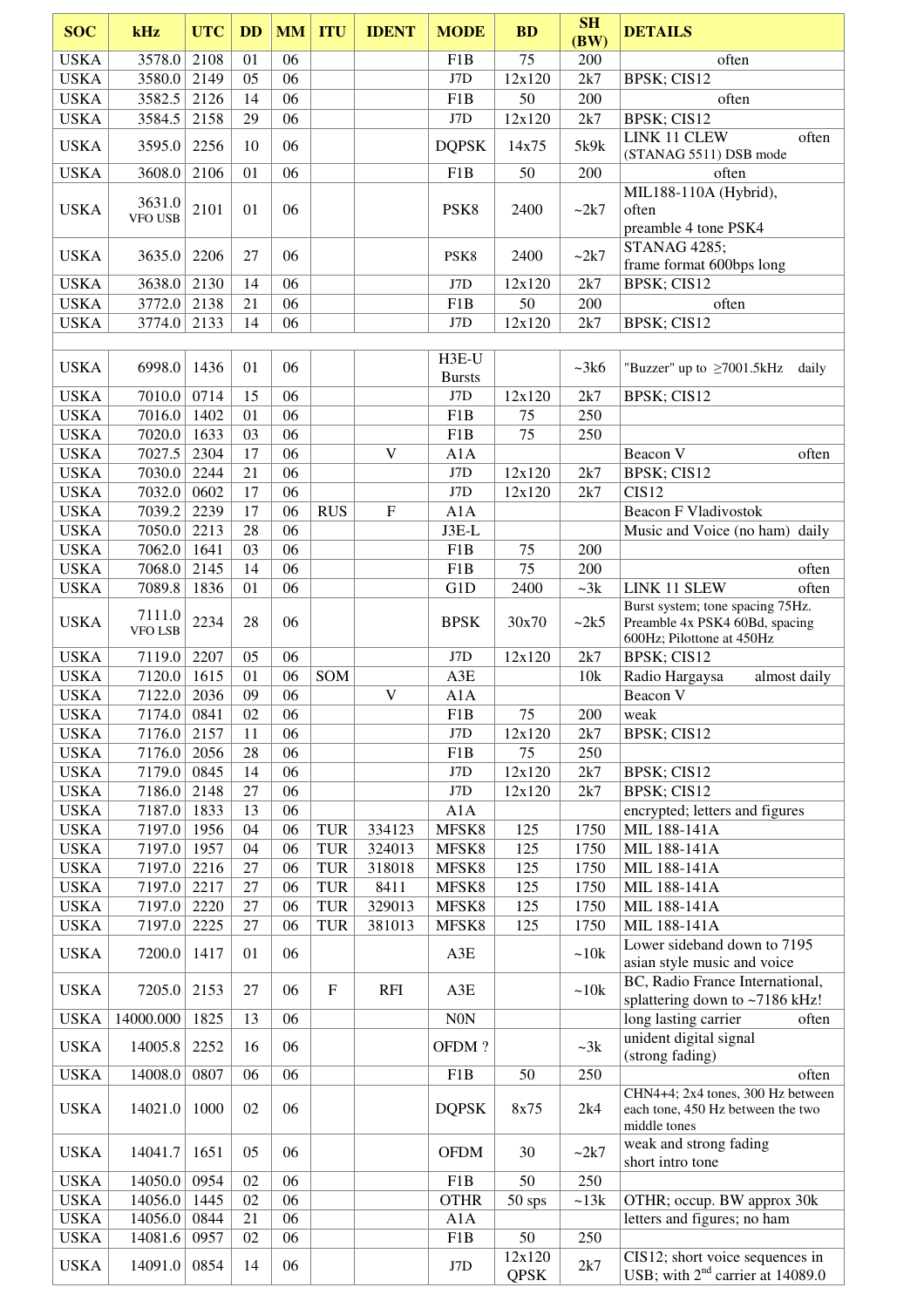| <b>SOC</b>  | kHz                       | <b>UTC</b> | <b>DD</b> | <b>MM</b> | <b>ITU</b> | <b>IDENT</b>    | <b>MODE</b>                         | <b>BD</b>          | <b>SH</b><br>(BW) | <b>DETAILS</b>                                                          |
|-------------|---------------------------|------------|-----------|-----------|------------|-----------------|-------------------------------------|--------------------|-------------------|-------------------------------------------------------------------------|
| <b>USKA</b> | 14104.0                   | 0836       | 09        | 06        |            |                 | F1B                                 | 63                 | 500               | idling                                                                  |
| <b>USKA</b> | 14112.0                   | 1506       | 07        | 06        |            |                 | <b>OTHR</b>                         | 25 sps             | ~13k              | OTHR; occup. BW approx 30k                                              |
| <b>USKA</b> | 14116.0                   | 0845       | 02        | 06        |            |                 | F1B                                 | 50                 | 250               |                                                                         |
| <b>USKA</b> | 14116.0                   | 0918       | 12        | 06        |            |                 | F1B                                 | 75                 | 250               |                                                                         |
| <b>USKA</b> | 14119.0                   | 1141       | 13        | 06        |            |                 | <b>OTHR</b>                         | $50$ sps           | ~13k              | OTHR; occup. BW approx 30k                                              |
| <b>USKA</b> | 14150.5                   | 0939       | 17        | 06        |            |                 | F <sub>1</sub> B                    | 50                 | 250               | often                                                                   |
| <b>USKA</b> | 14160.0                   | 0935       | 17        | 06        |            |                 | F1B                                 | 50                 | 200               | often                                                                   |
| <b>USKA</b> | 14192.0                   | 1409       | 01        | 06        |            |                 | F1B                                 | 50                 | 500               | often                                                                   |
| <b>USKA</b> | 14200.0<br><b>VFO USB</b> | 2044       | 04        | 06        |            |                 | <b>BPSK</b>                         | 16x75              | 2k2               | Burst system; 16 tones, 2 Pilottones                                    |
| <b>USKA</b> | 14220.0                   | 0757       | 08        | 06        |            |                 | F <sub>1</sub> B                    | 50                 | 500               |                                                                         |
| <b>USKA</b> | 14221.0                   | 2017       | 04        | 06        |            |                 | F1B                                 | 50                 | 200               |                                                                         |
| <b>USKA</b> | 14233.0                   | 0749       | 02        | 06        |            |                 | J7D                                 | 12x120             | 2k7               | BPSK; CIS12                                                             |
| <b>USKA</b> | 14242.0                   | 1553       | 29        | 06        |            |                 | J7D                                 | 12x120             | 2k7               | BPSK; CIS12                                                             |
| <b>USKA</b> | 14257.875                 | 0919       | 17        | 06        |            |                 | F1B                                 | 50                 | 500               |                                                                         |
| <b>USKA</b> | 14295.1                   | 1629       | 03        | 06        | TDJ        |                 | A3E                                 |                    | $-9k$             | $3rd$ from 4765 – Radio Tajikistan                                      |
| <b>USKA</b> | 18081.7                   | 1624       | 30        | 06        |            |                 | $\overline{73}$ tone<br><b>OFDM</b> | 30                 | 2K7               | QPSK modulated subcarriers, 1500Hz<br>intro tone; tone spacing 37.48Hz, |
| <b>USKA</b> | 18100.0                   | 0857       | 02        | 06        |            | E401            | MFSK8                               | 125                | 1750              | MIL 188-141A; To: C3                                                    |
| <b>USKA</b> | 18100.0                   | 0901       | 02        | 06        |            | L601            | MFSK8                               | 125                | 1750              | MIL 188-141A; To: C3                                                    |
| <b>USKA</b> | 18100.0                   | 0905       | 02        | 06        |            | <b>B301</b>     | MFSK8                               | 125                | 1750              | MIL 188-141A; LQA; To: C3                                               |
| <b>USKA</b> | 18150.0                   | 0826       | 09        | 06        |            |                 | F1B                                 | 100                | 1000              | 2 <sup>nd</sup> harmonic                                                |
| <b>USKA</b> | 21145.0                   | 0922       | 02        | 06        |            | E401            | MFSK8                               | 125                | 1750              | MIL 188-141A                                                            |
| <b>USKA</b> | 21145.0                   | 1556       | 12        | 06        |            | C <sub>3</sub>  | MFSK8                               | 125                | 1750              | MIL 188-141A                                                            |
| <b>USKA</b> | 21145.0                   | 1637       | 12        | 06        |            | C <sub>4</sub>  | MFSK8                               | 125                | 1750              | MIL 188-141A                                                            |
| <b>USKA</b> | 21145.0                   | 1626       | 28        | 06        |            | GR <sub>2</sub> | MFSK8                               | 125                | 1750              | MIL 188-141A                                                            |
| <b>USKA</b> | 21212.0                   | 0920       | 12        | 06        |            |                 | <b>FMCW</b>                         |                    | 10                | <b>OTHR</b>                                                             |
| <b>USKA</b> | 21298.6                   | 1556       | 13        | 06        |            |                 | F <sub>1</sub> B                    | 600                | 600               | ARQ system                                                              |
| <b>USKA</b> | 21438.0                   | 0853       | 02        | 06        |            | <b>RCV</b>      | A1A                                 |                    |                   | letters and figures<br>almost daily                                     |
| <b>USKA</b> | 28005.0                   | 0706       | 17        | 06        |            |                 | F3E                                 |                    |                   | Taxi                                                                    |
| <b>USKA</b> | 28165.0                   | 0705       | 17        | 06        |            |                 | F3E                                 |                    |                   | Taxi                                                                    |
| <b>USKA</b> | 28175.0                   | 0705       | 17        | 06        |            |                 | F3E                                 |                    |                   | Taxi                                                                    |
| <b>USKA</b> | 28185.0                   | 0704       | 17        | 06        |            |                 | F3E                                 |                    |                   | Taxi                                                                    |
| <b>USKA</b> | 28195.0                   | 0703       | 17        | 06        |            |                 | F3E                                 |                    |                   | Taxi                                                                    |
| <b>USKA</b> | 28200.0                   | 0733       | 17        | 06        |            |                 | F3E                                 |                    |                   | Taxi                                                                    |
| <b>USKA</b> | 28265.0                   | 0707       | 17        | 06        |            |                 | F3E                                 |                    |                   | Taxi                                                                    |
| <b>USKA</b> | 28870.0                   | 0727       | 17        | 06        |            |                 | F3E                                 |                    |                   | Taxi                                                                    |
| <b>USKA</b> | 28960.0                   | 0818       | 14        | 06        |            |                 | <b>OTHR</b>                         | $150 + 315$<br>sps |                   | $\sim$ 30-40k Burst system<br>often                                     |

## **Veron – Netherlands – PA2GRU (Dick)**

| <b>SOC</b>   | kHz     | <b>UTC</b> | <b>DD</b>      | <b>MM</b> | <b>ITU</b> | <b>IDENT</b> | <b>MODE</b>      | <b>BD</b> | <b>SH</b> | <b>DETAILS</b>          |
|--------------|---------|------------|----------------|-----------|------------|--------------|------------------|-----------|-----------|-------------------------|
| <b>VERON</b> | 7016,0  | 19.00      |                | 6         | <b>RUS</b> | <b>UiPtr</b> | F1B              |           |           | Ptr                     |
| <b>VERON</b> | 7050,0  | 19.30      | 4              | 6         |            | Pirate       | $J3E-1$          |           |           | Music & Russian speech; |
|              |         |            |                |           |            |              |                  |           |           | no calls                |
| <b>VERON</b> | 7055,0  | 21.04      | $\overline{4}$ | 6         |            | Pirate       | $J3E-1$          |           |           | Music & Russian speech; |
|              |         |            |                |           |            |              |                  |           |           | no calls                |
| <b>VERON</b> | 10108,0 | 08.10      | 2              | 6         | <b>CIS</b> | <b>UiPTR</b> | F1B              |           |           | Carrier/Revs/Ptr (also  |
|              |         |            |                |           |            |              |                  |           |           | 08/06 08.28 UTC)        |
| <b>VERON</b> | 10108,0 | 08.15      | $\overline{2}$ | 6         | <b>RUS</b> | <b>RDL</b>   | F1A              |           |           | RDL 5BL                 |
| <b>VERON</b> | 10108,0 | 08.17      | 2              | 6         | <b>CIS</b> | WEGI         | F1A              |           |           | XXX WEGI 63918 87753    |
|              |         |            |                |           |            |              |                  |           |           | <b>PROZNIK 4903</b>     |
| <b>VERON</b> | 10108,0 | 13.55      | 3              | 6         | <b>RUS</b> | <b>RDL</b>   | F1A              |           |           | <b>XXX RDL 11111 5F</b> |
| <b>VERON</b> | 10108,0 | 14.23      | 3              | 6         | <b>RUS</b> | <b>RDL</b>   | F <sub>1</sub> A |           |           | RDL 98060 20727 k       |
| <b>VERON</b> | 10108,0 | 08.49      | 16             | 6         | <b>RUS</b> | <b>RDL</b>   | F1A              |           |           | RDL 72584 87909 k       |
| <b>VERON</b> | 10115,0 | 07.22      | 29             | 6         |            | <b>UiPTR</b> | F1B              |           |           | Ptr                     |
| <b>VERON</b> | 10118,0 | 08.50      | $\mathfrak{D}$ | 6         |            | <b>UiPTR</b> | F1B              |           |           | Ptr (also 03/06 08.15)  |
|              |         |            |                |           |            |              |                  |           |           | UTC)                    |
| <b>VERON</b> | 14008,0 | 08.45      | 5              | 6         | <b>CIS</b> | <b>UiPTR</b> | F1B              |           |           | Carrier/Revs/Ptr        |
| <b>VERON</b> | 14038,0 | 09.17      | 3              | 6         |            | <b>OTHR</b>  | <b>FMCW</b>      |           |           | radar                   |
| <b>VERON</b> | 14081,0 | 09.12      | 17             | 6         |            | <b>UiPTR</b> | F1B              |           |           | Ptr                     |
| <b>VERON</b> | 14102,0 | 06.37      | 5.             | 5         | Maroc      | <b>UiILL</b> | $i3e-U$          |           |           | Maroc fishery, male     |
|              |         |            |                |           |            |              |                  |           |           | voices                  |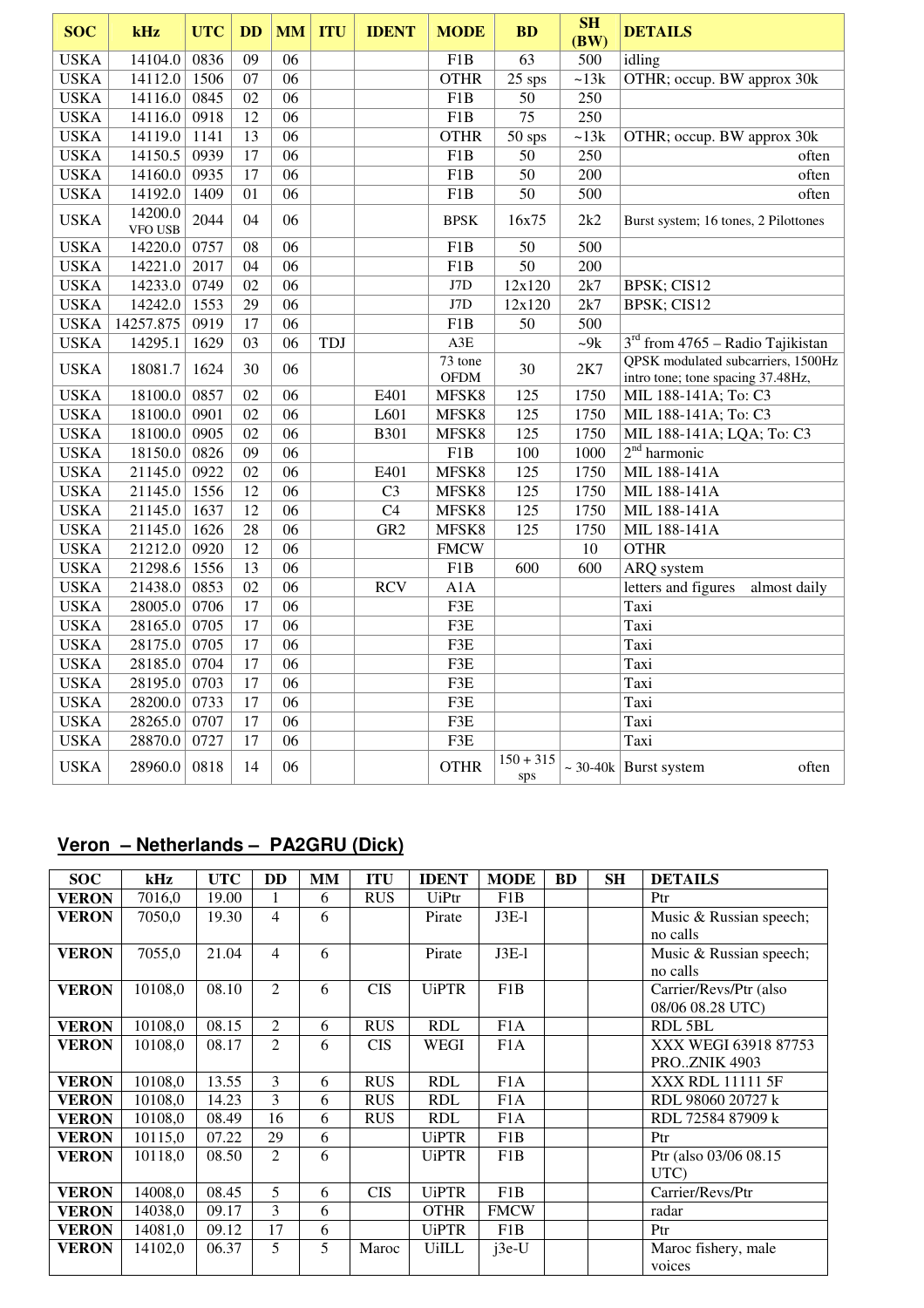| <b>SOC</b>   | kHz      | <b>UTC</b> | DD                      | <b>MM</b>      | <b>ITU</b>       | <b>IDENT</b>   | <b>MODE</b>      | <b>BD</b> | <b>SH</b>      | <b>DETAILS</b>            |
|--------------|----------|------------|-------------------------|----------------|------------------|----------------|------------------|-----------|----------------|---------------------------|
| <b>VERON</b> | 14108,0  | 09.40      | 14                      | 6              | <b>RUS</b>       | 2VTA           | A1A              |           |                | HK5L DE 2VTA ZIB          |
|              |          |            |                         |                |                  |                |                  |           |                | ZWD ZNM QYT9 K            |
| <b>VERON</b> | 14108,0  | 07.38      | 18                      | 6              | <b>RUS</b>       | <b>JHDH</b>    | A1A              |           |                | HK5L DE JHDH proc         |
| <b>VERON</b> | 14108,00 | 07.40      | 18                      | 6              | <b>RUS</b>       | <b>JHDH</b>    | A1A              |           |                | LFKW DE JHDH proc         |
| <b>VERON</b> | 14108,0  | 07.42      | 18                      | 6              | <b>RUS</b>       | <b>JHDH</b>    | A1A              |           |                | L1KI DE JHDH proc         |
| <b>VERON</b> | 14108,0  | 07.44      | 18                      | 6              | <b>RUS</b>       | <b>JHDH</b>    | A1A              |           |                | AH5K DE JHDH proc         |
| <b>VERON</b> | 14108,0  | 07.45      | 18                      | $\sqrt{6}$     | <b>RUS</b>       | <b>JHDH</b>    | A1A              |           |                | E5FV DE JHDH proc         |
| <b>VERON</b> | 14108,0  | 08.11      | 27                      | $\sqrt{6}$     | <b>RUS</b>       | B1F2           | A1A              |           |                | B1F2 DE 8EOM proc         |
| <b>VERON</b> | 14108,0  | 08.36      | $\overline{2}$          | 6              | <b>CIS</b>       | <b>WEGI</b>    | A1A              |           |                | XXX WEGI 97426            |
|              |          |            |                         |                |                  |                |                  |           |                | SOKOWYJ 4963 2782 k       |
| <b>VERON</b> | 14108,0  | 08.25      | 3                       | 6              | $\overline{CIS}$ | G5CX           | A1A              |           |                | XXX G5CX 54559            |
|              |          |            |                         |                |                  |                |                  |           |                | LITOLOGIa 7585 6290 k     |
| <b>VERON</b> | 14108,0  | 08.28      | $\overline{3}$          | 6              | <b>CIS</b>       | WY6Z           | A1A              |           |                | Cals to: ZA7L LW3U        |
|              |          |            |                         |                |                  |                |                  |           |                | ITSL TP8P QTJH            |
| <b>VERON</b> | 14108,0  | 08.40      | $\overline{3}$          | 6              | <b>CIS</b>       | G5CX           | A1A              |           |                | XXX G5CX 88524            |
|              |          |            |                         |                |                  |                |                  |           |                | GIPSOBAL 4274 3868 k      |
| <b>VERON</b> | 14108,0  | 08.52      | $\overline{\mathbf{3}}$ | 6              | $\overline{CIS}$ | KH8N           | A1A              |           |                | XXX KH8N 1152 8062        |
|              |          |            |                         |                |                  |                |                  |           |                | DDDDD 5BL                 |
| <b>VERON</b> | 14108,0  | 09.25      | $\overline{\mathbf{3}}$ | 6              | <b>CIS</b>       | N1DX           | A1A              |           |                | XXX N1DX 35726 ROSS       |
|              |          |            |                         |                |                  |                |                  |           |                | 8085 6233 k               |
| <b>VERON</b> | 14108,0  | 09.12      | $\overline{7}$          | 6              | <b>CIS</b>       | AR5N           | A1A              |           |                | <b>ITSL de AR5N ZUM</b>   |
|              |          |            |                         |                |                  |                |                  |           |                | ZLU ZQS QYT6 k            |
| <b>VERON</b> | 14108,0  | 10.00      | $\overline{8}$          | $\overline{6}$ | CIS              | WY6Z           | A1A              |           |                | ITSL de WY6Z QTC 548      |
|              |          |            |                         |                |                  |                |                  |           |                | MMMMM 5BL                 |
| <b>VERON</b> | 14108,0  | 09.43      | 13                      | 6              | <b>CIS</b>       | <b>WEGI</b>    | A1A              |           |                | XXX WEGI 72251            |
|              |          |            |                         |                |                  |                |                  |           |                | PULOPUK 7207 0216 k       |
| <b>VERON</b> | 14108,0  | 09.53      | 13                      | 6              | <b>CIS</b>       | <b>WEGI</b>    | A1A              |           |                | XXX WEGI 20289 71866      |
|              |          |            |                         |                |                  |                |                  |           |                | <b>MORGOBOBR</b>          |
| <b>VERON</b> | 14108,0  | 09.37      | 14                      | 6              | $\overline{CIS}$ | 2VTA           | A1A              |           |                | HK5L de 2VTA ZIB          |
|              |          |            |                         |                |                  |                |                  |           |                | ZWD ZNM QYT9 k            |
| <b>VERON</b> | 14108,0  | 09.57      | 14                      | 6              | $\overline{CIS}$ | 2VTA           | A1A              |           |                | HK5L de 2VTA ZIS ZIC      |
|              |          |            |                         |                |                  |                |                  |           |                | ZEW QYT9 k                |
| <b>VERON</b> | 14108,0  | 09.33      | 16                      | 6              | <b>CIS</b>       | C1OB           | A1A              |           |                | XXX C1OB 1007 5094        |
|              |          |            |                         |                |                  |                |                  |           |                | DDDDD 5BL                 |
| <b>VERON</b> | 14108,0  | 09.31      | 17                      | 6              | $\overline{CIS}$ | N1DX           | A1A              |           |                | <b>XXX N1DX 54791</b>     |
|              |          |            |                         |                |                  |                |                  |           |                | PLODOZOLX 3721 4811       |
| <b>VERON</b> | 14108,0  | 09.36      | 17                      | 6              | <b>CIS</b>       | G25O           | A1A              |           |                | XXX G25O 23421            |
|              |          |            |                         |                |                  |                |                  |           |                | PONGOLOG 8957 4265        |
| <b>VERON</b> | 14108,0  | 08.30      | 21                      | 6              | <b>CIS</b>       | 8EOM           | A1A              |           |                | FPAL de 8EOM QTC 489      |
|              |          |            |                         |                |                  |                |                  |           |                | MMMMM 5BL                 |
| <b>VERON</b> | 14108,0  | 08.42      | 27                      | 6              | <b>CIS</b>       | 8EOM           | A1A              |           |                | B1F2 de 8EOM QBE          |
|              |          |            |                         |                |                  |                |                  |           |                | QYT6k                     |
| <b>VERON</b> | 14108,0  | 09.45      | 12                      | 6              | <b>RUS</b>       | 2VTA           | A1A              |           |                | qtc 104 23 12 1450 5F etc |
| <b>VERON</b> | 14116,0  | 08.05      | $\overline{2}$          | 6              |                  | <b>UiPTR</b>   | F1B              |           |                | Ptr (also 17/06 09.10)    |
|              |          |            |                         |                |                  |                |                  |           |                | UTC)                      |
| <b>VERON</b> | 14122,0  | 08.00      | $8\,$                   | 6              |                  | <b>OTHR</b>    | <b>FMCW</b>      |           |                | radar                     |
| <b>VERON</b> | 14135,0  | 14.06      | $\overline{5}$          | 6              | <b>RUS</b>       | UiRadar        | <b>FMCW</b>      |           | 10k            | OTHR; 10sps; probably     |
|              |          |            |                         |                |                  |                |                  |           |                | Contayner                 |
| <b>VERON</b> | 14136,0  | 16.55      | $\overline{4}$          | 6              | <b>RUS</b>       | UiRadar        | <b>FMCW</b>      |           | 10k            | OTHR; 10sps; probably     |
|              |          |            |                         |                |                  |                |                  |           |                | Contayner                 |
| <b>VERON</b> | 14151,0  | 09.10      | 17                      | 6              |                  | <b>UiPTR</b>   | $\overline{F1B}$ |           |                | Ptr                       |
| <b>VERON</b> | 14160,0  | 09.08      | 17                      | 6              |                  | <b>UiPTR</b>   | F1B              |           |                | Ptr (also 29/06 07.21     |
|              |          |            |                         |                |                  |                |                  |           |                | UTC)                      |
| <b>VERON</b> | 14192,0  | 18.08      | $\overline{4}$          | 6              | <b>RUS</b>       | <b>UiPtr</b>   | F1B              |           | 500            | Rus navy                  |
| <b>VERON</b> | 14192,0  | 12.00      | 21                      | 6              | <b>RUS</b>       | <b>UiPtr</b>   | F1B              |           | 500            | Rus navy                  |
| <b>VERON</b> | 14192,0  | vt         | vd                      | 6              | <b>CIS</b>       | <b>UiPTR</b>   | F1B              |           |                | Revs/Ptr                  |
| <b>VERON</b> | 14192,0  | 08.00      | 8                       | 6              | <b>RUS</b>       | <b>UiPtr</b>   | F1B              |           | 500            | Ptr                       |
| <b>VERON</b> | 14211,0  | 07.30      | 18                      | 6              | $\gamma$         | $\overline{?}$ | F1B              | 50        | 300            | ptr, revs                 |
| <b>VERON</b> | 14221,0  | 20.27      | $\overline{4}$          | 6              | KGZ              | <b>UiPtr</b>   | F1B              |           | 200            |                           |
| <b>VERON</b> | 14258,0  | 09.15      | 17                      | 6              |                  | <b>UiPTR</b>   | F1B              |           |                | Ptr                       |
| <b>VERON</b> | 14268,0  | 17.29      | $\overline{4}$          | 6              | <b>RUS</b>       | UiRadar        | <b>FMCW</b>      |           | 10k            | OTHR; 10sps; probably     |
|              |          |            |                         |                |                  |                |                  |           |                | Contayner                 |
| <b>VERON</b> | 14278,0  | 11.59      | 18                      | 6              |                  | UiRadar        | <b>FMCW</b>      |           | 30k            | OTHR; 50sps               |
| <b>VERON</b> | 21288,0  | 11.05      | 5                       | 6              | <b>CYP</b>       | UiRadar        | <b>FMCW</b>      |           | $20\mathrm{k}$ | OTHR; 50sps               |
| <b>VERON</b> | 21438,0  | 15.24      | 8                       | 6              | <b>RUS</b>       | <b>RCV</b>     | A1A              |           |                | RHV42 DE RCV QYT4         |
|              |          |            |                         |                |                  |                |                  |           |                | QSX 8402 K                |
| <b>VERON</b> | 21438,0  | 15.33      | 8                       | 6              | <b>RUS</b>       | <b>RCV</b>     | A1A              |           |                | RBI86 DE RCV QTC 614      |
|              |          |            |                         |                |                  |                |                  |           |                | 39 8 1215 614 BT          |